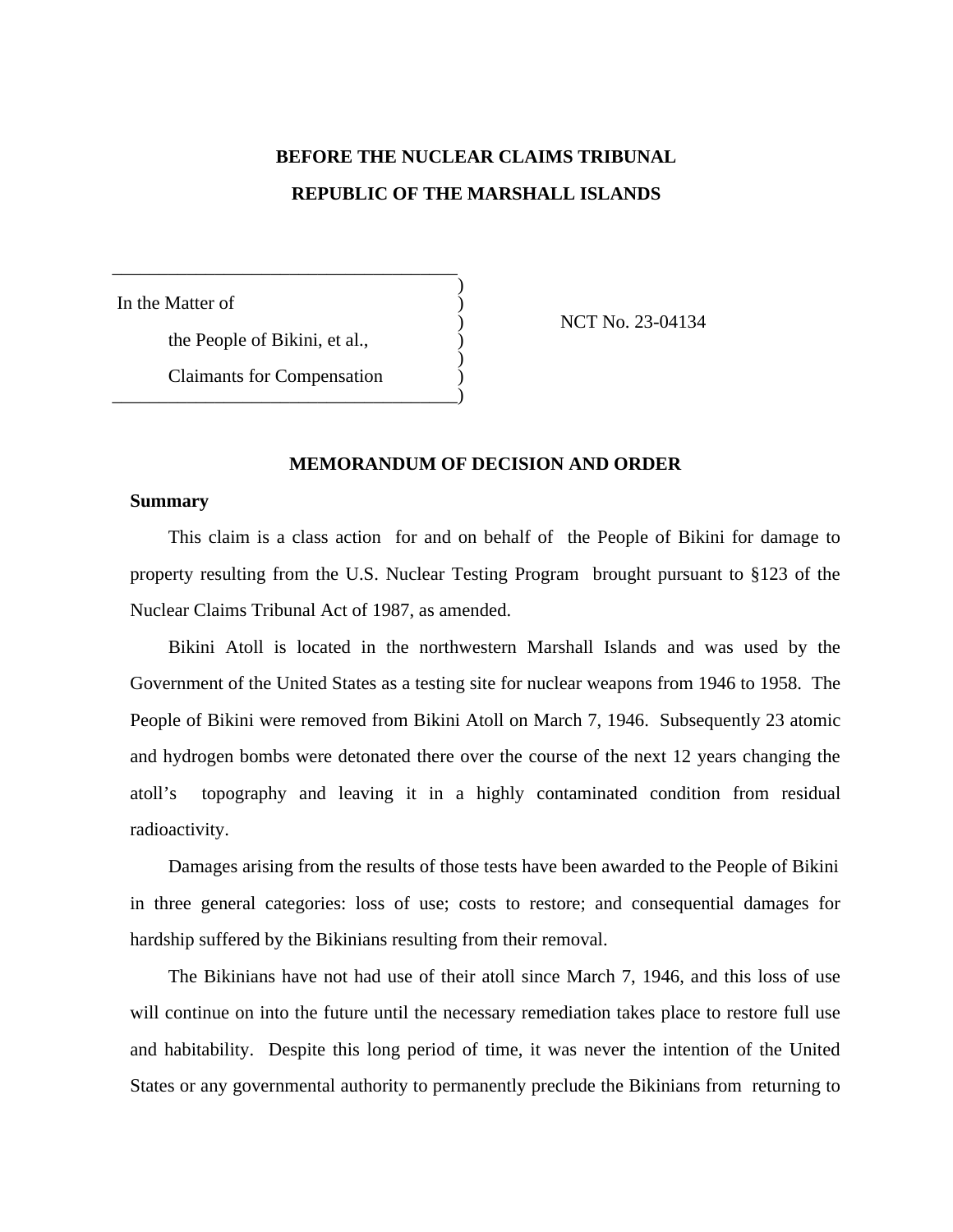their home atoll. Rather, the use of Bikini as a nuclear testing site has always been considered "temporary" by all parties. Accordingly, the Tribunal finds that these facts support a "temporary taking" under applicable case law. Expert appraisal witnesses provided reports and gave testimony on the fair market rental value of the land for the period of denied use. After setting off prior compensation paid to the People of Bikini, the Tribunal has determined that the value for loss of use both past and into the future is \$278,000,000.

Radiological conditions at Bikini today remain in excess of radiation protection standards established by the U.S. Environmental Protection Authority applied to severely contaminated sites in the United States. Thus, radiological clean up remains necessary so that Bikini can support human habitation again with access to and use of the atoll's resources. The Tribunal received detailed written reports and heard expert testimony with respect to various remediation strategies to accomplish the required clean up. Over 20 different strategies were considered ranging in cost from \$217.7 million to \$1.419.6 billion. From this list, four strategies were identified which would best accomplish the required clean up in a cost effective manner. These four remediation strategies were evaluated utilizing U.S. EPA cleanup criteria and further assessed and balanced in view of Tribunal concerns, which resulted in the final selection of a remediation strategy consisting of potassium treatment and soil removal with the waste utilized for construction of a causeway. After deducting prior compensation received by the People of Bikini, the Tribunal has determined that the net award for restoration costs is \$251,500,000.

The People of Bikini have also suffered many hardships through their years in exile from Bikini Atoll. These hardships, consisting of severe food shortages and hunger, disease, loss of culture and other types of pain and discomfort, were more severe at certain times than at other times. The period of relocation to Rongerik Atoll from 1946 to 1947 was the most severe with the Bikini community suffering from starvation. The period of habitation in Kili up to 1982 also presented severe hardships to the People of Bikini with frequent food shortages and no available lagoon resources. Consequently, the Tribunal has devised a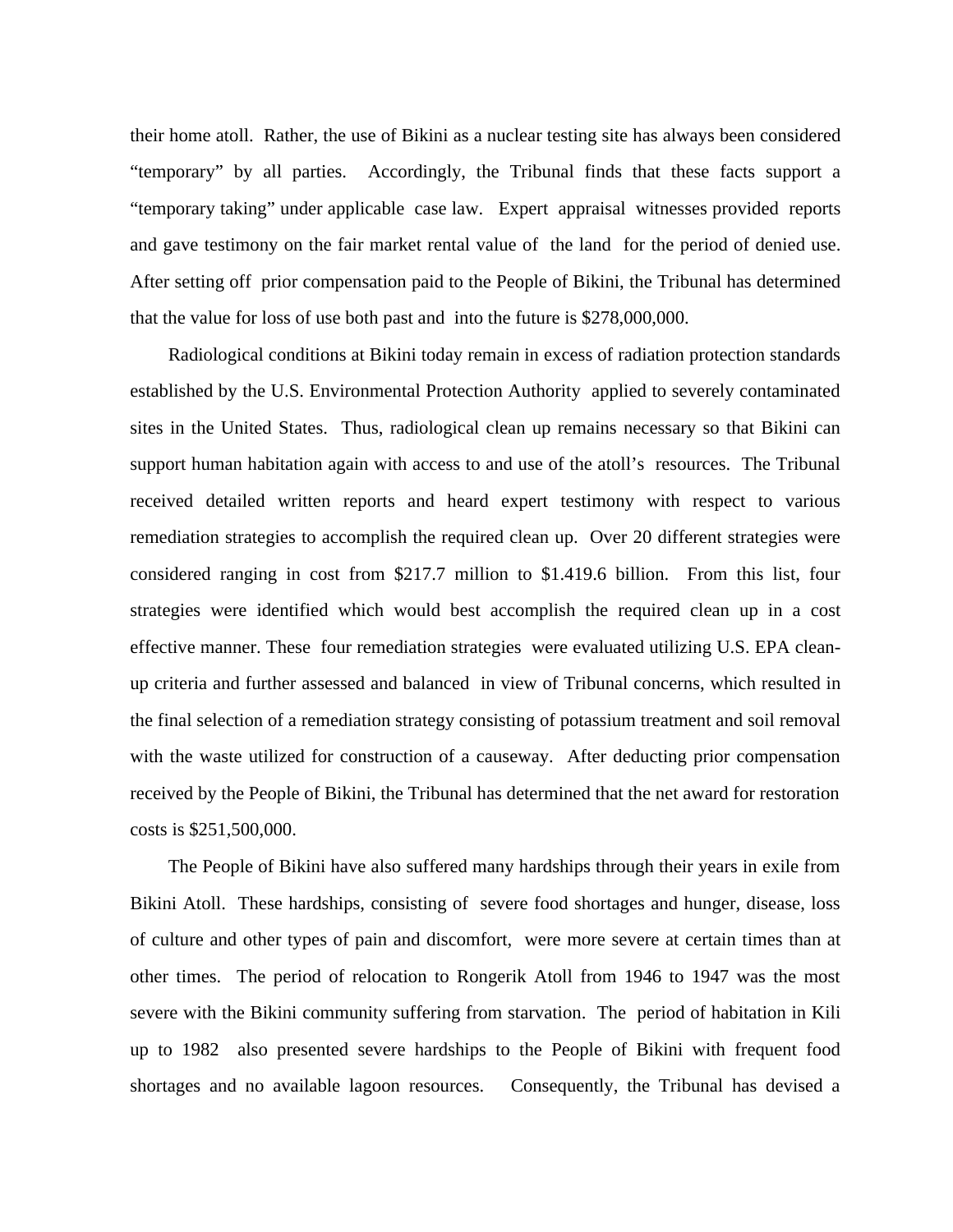scheme of compensation based on the level of hardship during those two periods on the Bikini community. The total compensation per individual for the periods specified is consistent with the parameters and compensation paid by the Tribunal under its personal injury compensation program and with the award made to the People of Enewetak<sup>1</sup>, hereinafter, *Enewetak.* The Tribunal has awarded the People of Bikini \$33,814,500 for consequential damages resulting from the Nuclear Testing Program.

The Tribunal has determined that the total net amount of compensation due to claimants in this case for the categories of damages described above is \$563,315,500.

## **I. Procedural History**

On September 13, 1993, The People of Bikini filed this class action claim with the Marshall Islands Nuclear Claims Tribunal (Tribunal), for damages to land resulting from or arising out of the Nuclear Testing Program (NTP), conducted by the United States between 1946 and 1958. The Tribunal has jurisdiction to hear this claim under Section 105(a) of the Marshall Islands Nuclear Claims Tribunal Act 1987, as amended (NCTA)<sup>2</sup> which gives the Tribunal the responsibility to "decide claims by and disburse compensation to the Government and citizens and nationals of the Marshall Islands under Section 123 for existing and prospective loss or damage to person and property which are based on, arise out of or are in any way related to the Nuclear Testing Program..."3

The question of damages was heard in stages, with the loss of use portion of the claim being heard on May 6 and 7, 1998, the rehabilitation and other consequential damages portion being heard from September 29, through October 1, 1999**.**

l

<sup>1</sup> MEMORANDUM OF DECISION AND ORDER In the Matter of the People of Enewetak, et al. NCT No. 23-0902, April 13, 2000.

<sup>2 42</sup> MIRC  $$105(a)$ 

 $3$  This language substantially tracks the provisions of Article IV, Section 1(a) of the "Agreement Between the Government of the United States and the Government of the Marshall Islands for the Implementation of Section 177 of the Compact of Free Association", commonly referred to as the Section 177 Agreement.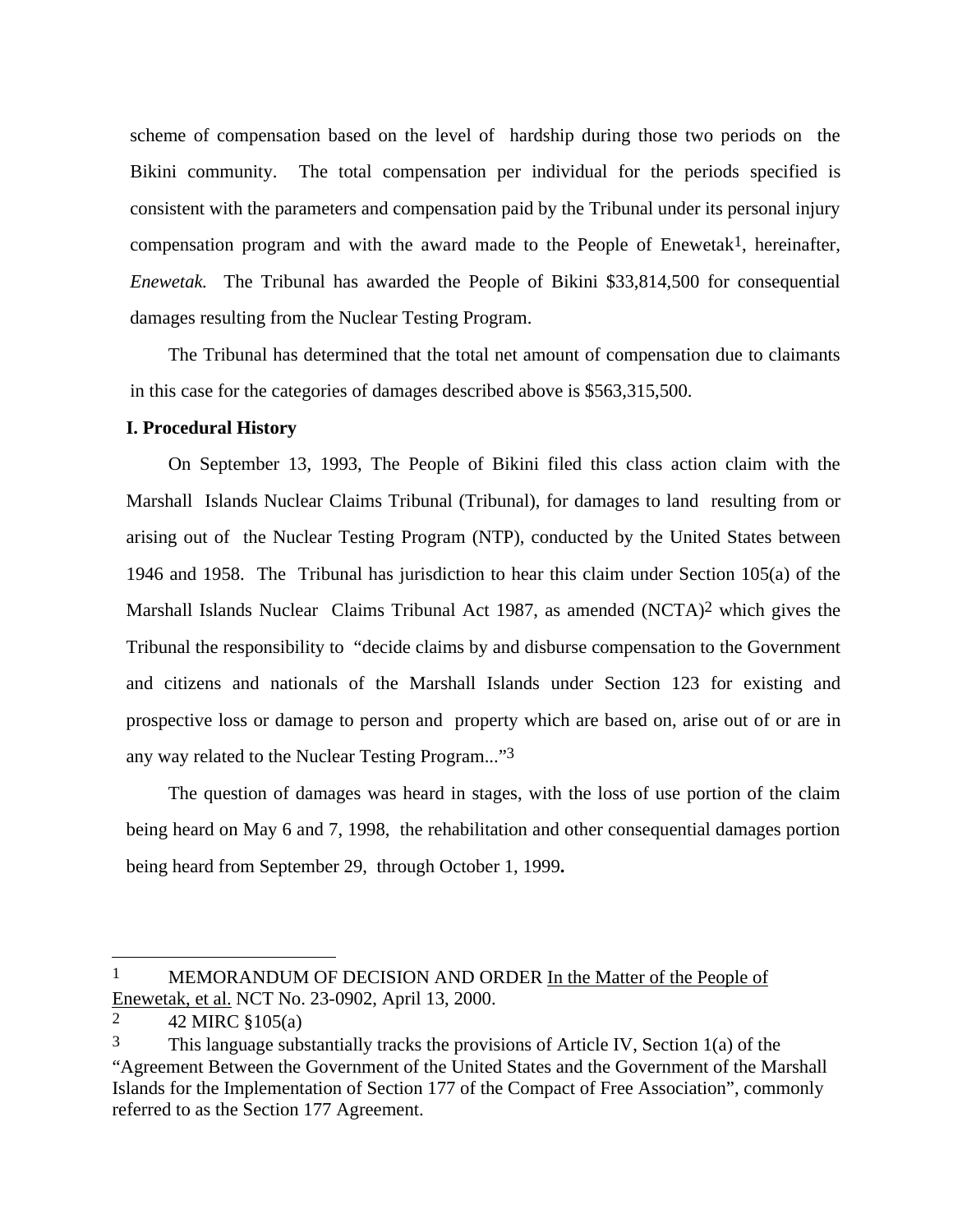The issues of fact and law were narrowed in this class action claim through an extended process of motions and the filings of prehearing statements which formed the basis for establishing contested and uncontested issues. Based upon that process, the following uncontested factual background has been established.

#### **II. Factual Background**

Bikini Atoll is a low-lying coral atoll in the northwestern Marshall Islands approximately 400 miles from the capitol, Majuro, and has a geographical bearing at latitude 11 degrees 35 minutes north, longitude 165 degrees 25 minutes east. Bikini has a lagoon area of approximately 240 square miles, and prior to the NTP, contained 25 islands with a total dry land area of approximately 2.94 square miles.

On March 29, 1944, American forces landed on Bikini and captured it from the Japanese. In December, 1945, following the close of World War II, the United States Joint Chiefs of Staff selected Bikini as the site for "Operation Crossroads", the first post World War II test of atomic weapons. U.S. President Truman approved Operation Crossroads on January 10, 1946.

On March 7, 1946, the People of Bikini were removed from Bikini and transported to Rongerik Atoll prior to the commencement of Operation Crossroads. At the time of their removal from Bikini, representatives of the U.S. government informed the Bikinians that they could return to Bikini following the conclusion of Operation Crossroads which was scheduled to be complete in early 1947.

Subsequently, starting on July 1, 1946, through July 23, 1958, the United States detonated 23 atomic and hydrogen bombs at Bikini. The largest and most destructive of these tests was the detonation of the second U.S. hydrogen bomb on March 1, 1954, referred to as the Bravo shot. This single detonation had an explosive force of approximately 15 megatons, equivalent to the force of about 750 Hiroshima bombs. At the conclusion of the NTP in 1958, several islands of Bikini Atoll were completely or partially vaporized, and fallout from the tests heavily contaminated many islands in the atoll.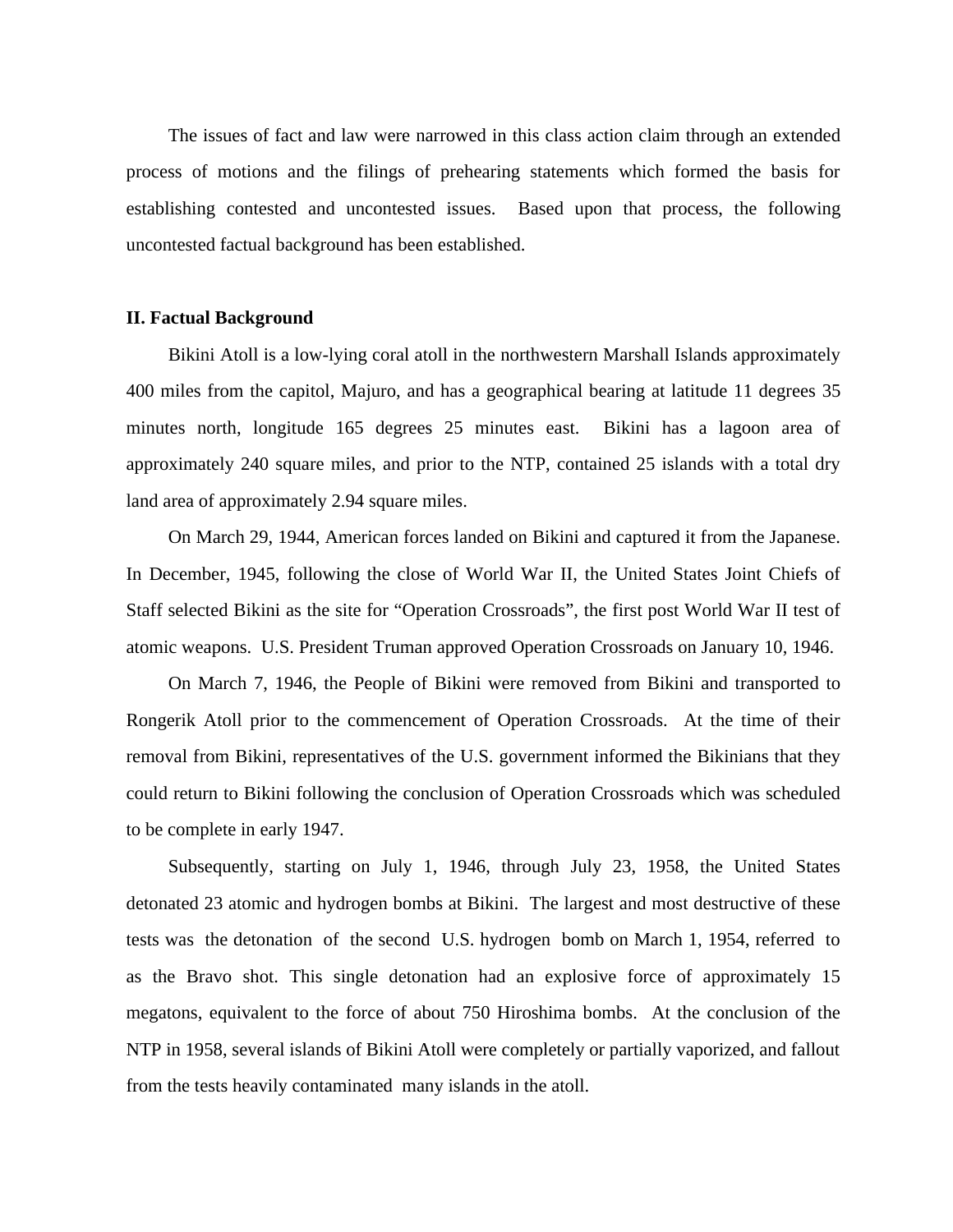In the early 1970's, following a limited cleanup of Bikini, some of the Bikini community returned to Bikini to live there again. However, in 1978, following medical examinations of Bikinians residing on Bikini, it was learned that the people living there were ingesting high amounts of radioactive cesium-137, and needed to be removed immediately.

# **III. Framework of Compensation Analysis**

In the Compact of Free Association, the Government of the United States accepted responsibility for compensation owing to citizens of the Marshall Islands for loss or damage to persons and property resulting from the NTP.4 Accordingly, the Government of the United States and the Government of the Marshall Islands made provision for the "just and adequate" settlement of claims of Marshallese citizens arising from the NTP.<sup>5</sup> The framework for this settlement was more fully set out in the related agreement (Section 177 Agreement) to implement this section of the Compact.<sup>6</sup> Article IV, Section 1(a) of the Section 177 Agreement required the establishment of a Claims Tribunal to "render final determination upon all claims past, present, and future, of the Government, citizens and nationals of the Marshall Islands which are related to the Nuclear Testing Program" and to make awards taking into account "the validity of the claim, any prior compensation made as a result of such claim, and such other factors as it may deem appropriate."7 This language is mirrored at Section 123(12) of the NCTA.<sup>8</sup>

"In determining any legal issue, the Claims Tribunal may have reference to the laws of

<sup>4</sup> Compact of Free Association, Section 177(a)

<sup>5</sup> Compact of Free Association, Section 177(b)

<sup>6</sup> Agreement between the Government of the United States and the Government of the Marshall Islands for the Implementation of Section 177 of the Compact of Free Association.

<sup>7</sup> Article IV, Section 2, Section 177 Agreement.

<sup>8</sup> 42 MIRC §123(12)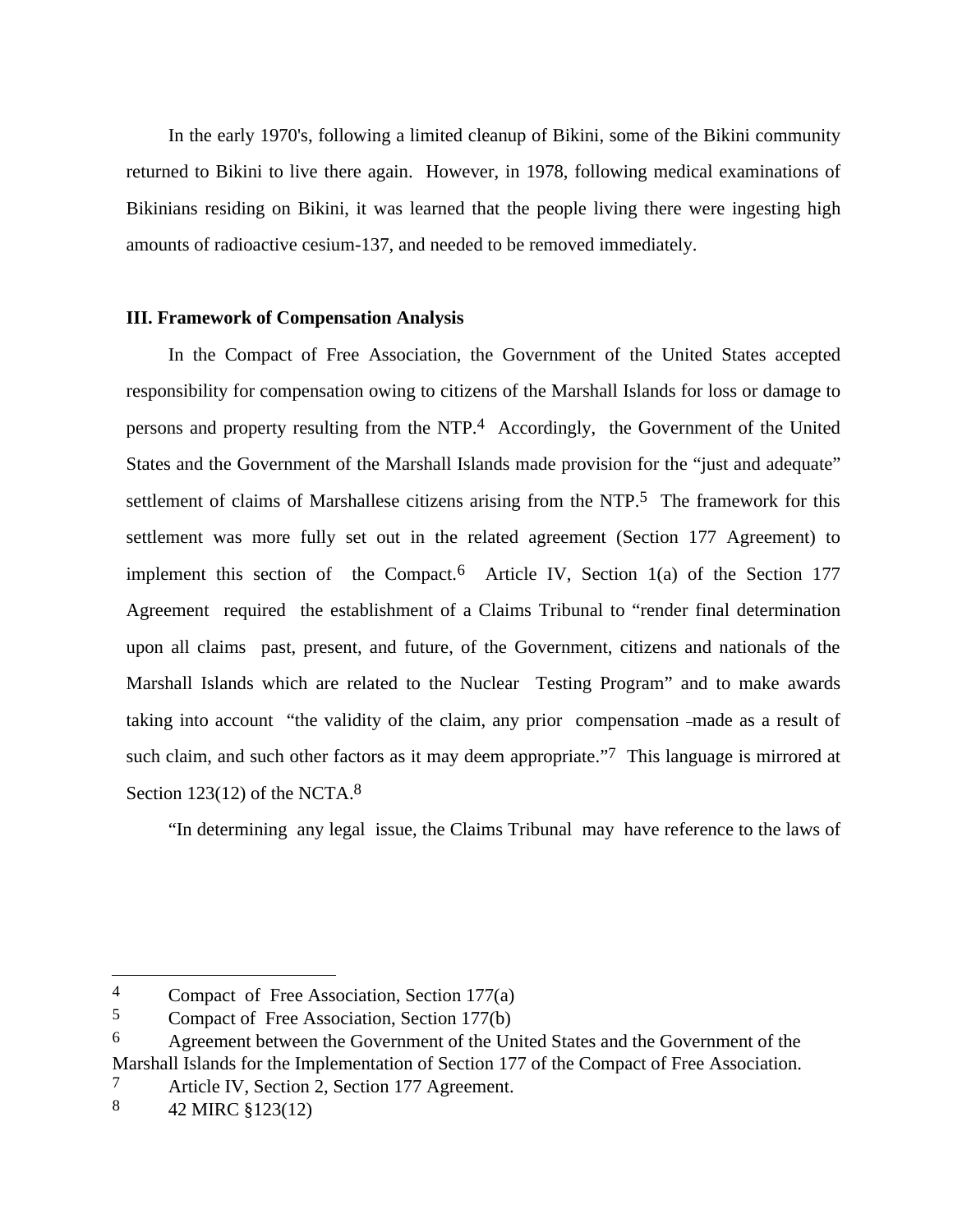the Marshall Islands, including traditional law, to international law and, in the absence of domestic and international law, to the laws of the United States."9 "The amount of compensation shall be determined on a case by case basis, taking into consideration, among other things, the amount of property owned, the nature of the ownership interest, and the extent of the loss or damage".10 In the event that the Tribunal determines the claimants suffered loss or damage to person or property, the award order shall "*fully compensate"* the people for loss or damage to person or property<sup>11</sup> (emphasis added).

Although this is not an eminent domain proceeding nor a claim under constitutional provisions for just compensation for a taking of property for public use, since neither the U. S. or Republic of the Marshall Islands (RMI) government is a party to this proceeding, principles of "just compensation" to the extent that they aid in a determination of what is necessary to make claimants whole, should be referenced by this Tribunal where appropriate.

Both the United States and Marshall Islands Constitutions prohibit the taking of private property for public use without just compensation. In the U.S. Constitution this prohibition is found in the Fifth Amendment, where it states in relevant part: "...nor shall private property be taken for public use without just compensation."12 The U.S. Constitution Fifth Amendment right

l

<sup>9</sup> Section 177 Agreement, Article IV, Section 3.

<sup>10</sup> 42 MIRC §123(15)

<sup>11</sup> 42 MIRC §123(17)(b)(iii)

<sup>12</sup> The Fifth Amendment to the U.S. Constitution in its entirety reads:

No person shall be held to answer for a capital, or otherwise infamous crime, unless on a presentment or indictment of a Grand Jury, except in cases arising in the land or naval forces, or in the Militia, when in actual service at the time of War or public danger; nor shall any person be subject for the same offense to be twice put in jeopardy of life or limb; nor shall be compelled in any criminal case to be a witness against himself, nor be deprived of life, liberty, or property, without due process of law; *nor shall private property be taken for public use, without just compensation.* (Emphasis added)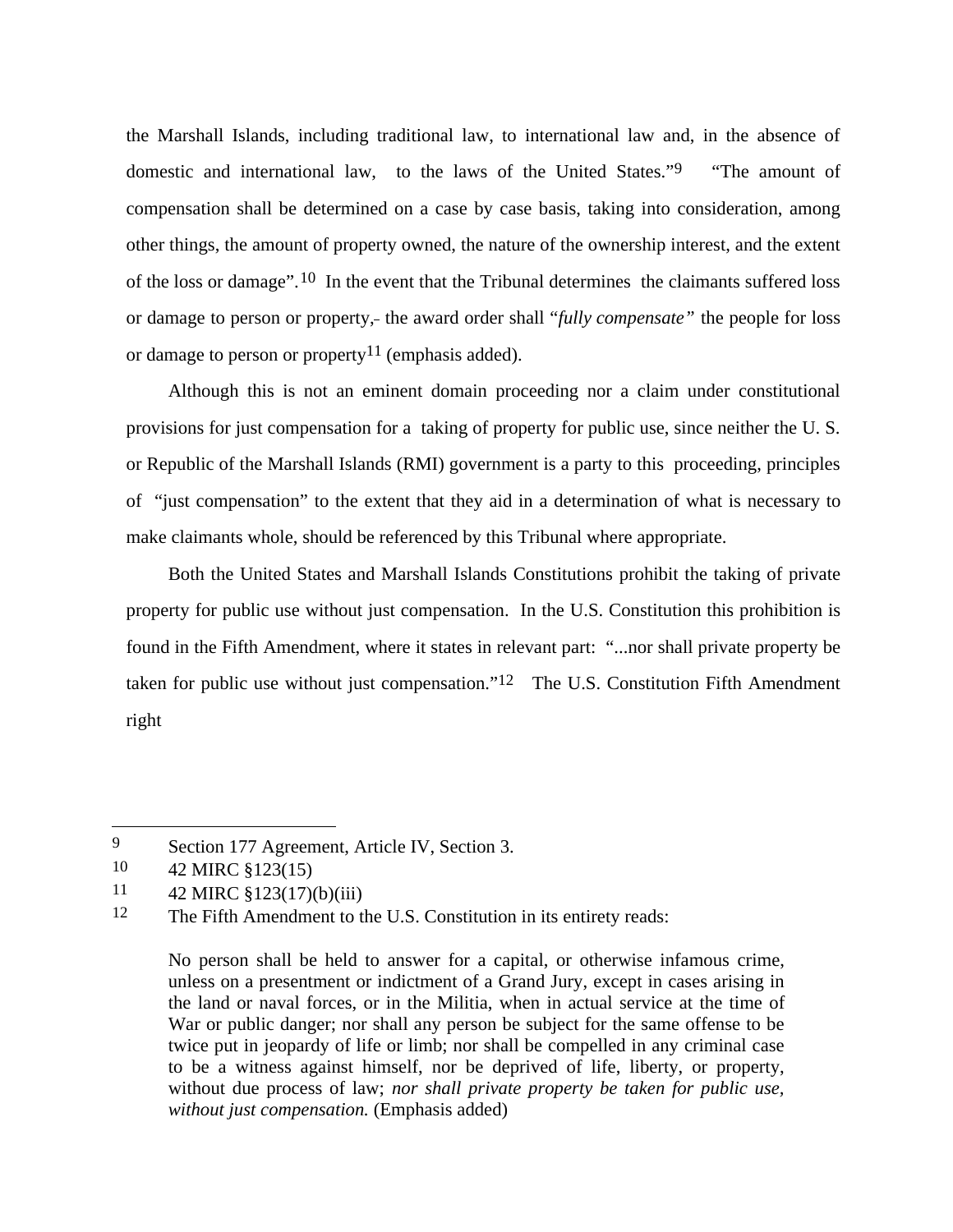to "just compensation" has even been held by U.S. Courts to apply to claimants when the Marshall Islands were under a United Nations Trusteeship administered by the United States.<sup>13</sup> In the Marshall Islands Constitution, this prohibition is found in Article II, Section 5, where it states in part: "Before any land right or other form of private property is taken, there must be a determination by the High Court that such taking is lawful and an order by the High Court providing for prompt and just compensation." That section of the Marshall Islands Constitution<sup>14</sup>

13 See Juda v. United States, 6 Cl.Ct. 441 (1984)

 $\overline{a}$ 

14 Article II, Section 5 of the Marshall Islands Constitution reads in its entirety:

(2) A use primarily to generate profits or revenues and not primarily to provide a public service shall not be deemed a "public use".

(4) Before any land rights or other form of private property is taken, there must be a determination by the High Court that such taking is lawful and an order by the High Court providing for prompt and just compensation.

(5) Where any land rights are taken, just compensation shall include reasonably equivalent land rights for all interest holders or the means to obtain the subsistence and benefits that such and rights provide.

(6) Whenever the taking of land rights forces those who are dispossessed to live in circumstances reasonably requiring a higher level of support, that fact shall be considered in assessing whether the compensation provided is just.

(7) In determining whether compensation for land rights is just, the High Court shall refer the matter to the Traditional Rights Court and shall give substantial weight to the opinion of the latter.

(8) An interest in land or other property shall not be deemed "taken" if it is forfeited pursuant to law for nonpayment of taxes or debt or for commission of crime, or if it is subjected only to reasonable regulation to protect public welfare.

(9) In construing this Section, a court shall have due regard for the unique place of land rights in the life and law of the Republic.

<sup>(1)</sup> No land right or other private property may be taken unless a law authorizes such taking; and any such taking must be by the Government of the Republic of the Marshall Islands, for public use, and in accord with all safeguards provided by law.

<sup>(3)</sup> Land rights shall not be taken if there exists alternative means, by landfill or otherwise, of achieving at non-prohibitive expense the purpose to be served by such taking.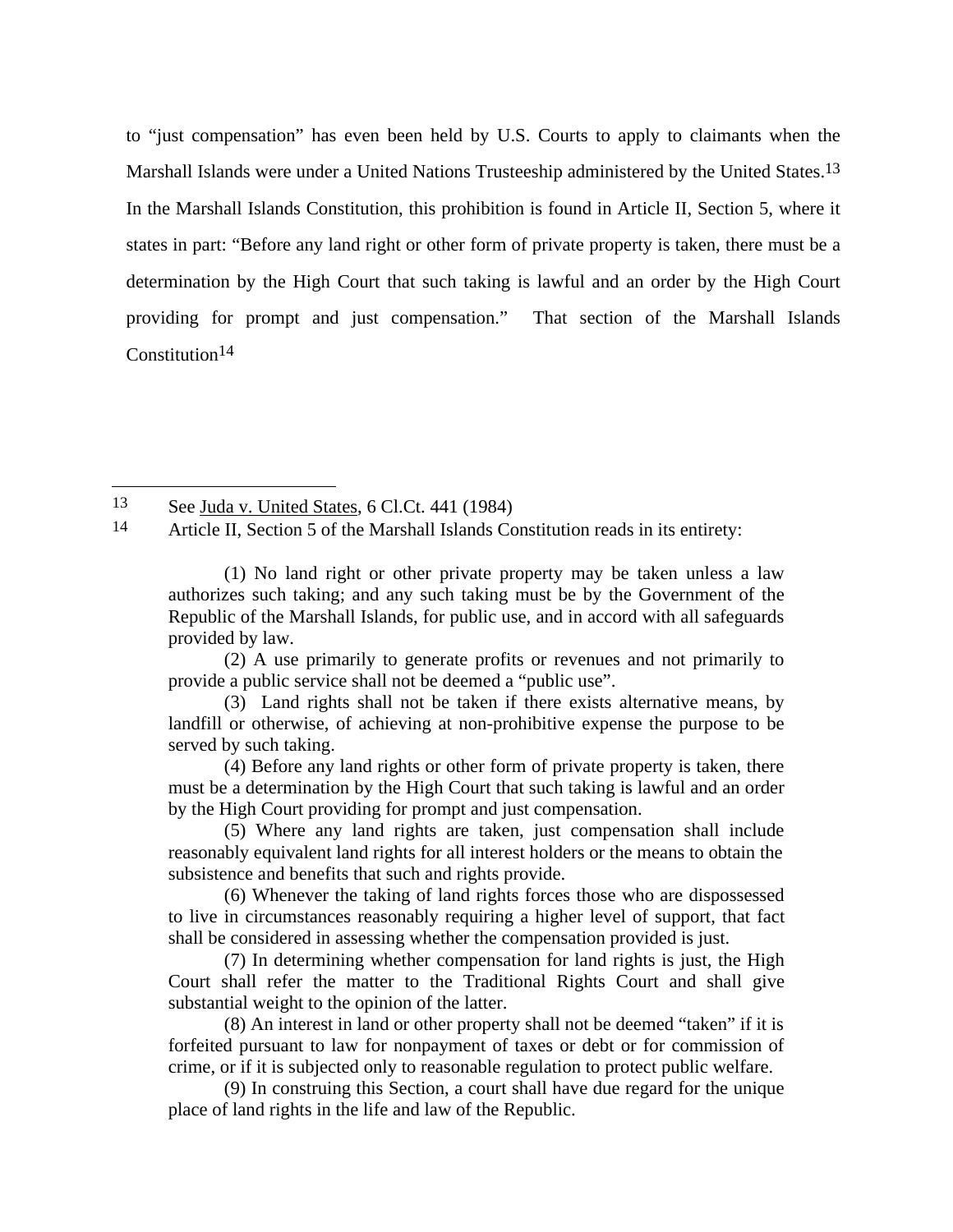provides additional protection for land rights and provides how a determination of "just compensation" is to be made, based in part on the "unique place land rights have in the life and law of the Republic." Thus, the law of eminent domain and the concept of "just compensation" enshrined in both the Marshall Islands and U.S. Constitutions are appropriate for the Tribunal to reference, given its charge to render "final determinations" to "fully compensate" and provide "just and adequate" compensation in accordance with the Section 177 Agreement and the NCTA.

The goal of compensation, where there has been harm to property, should be to make the owner whole through the award of proper damages. A general statement for determination of damages to land may be found at the Restatement (Second) Torts §929 Harm to Land from

#### Past Invasions:

(1) If one is entitled to a judgment for harm to land resulting from a past invasion and not amounting to a total destruction of value, the damages include compensation for

(a) the difference between the value of the land before the harm and after the harm, or at his election in an appropriate case, the cost of restoration that has been or may be reasonably incurred.

(b) the loss of use of the land, and

(c) the discomfort and annoyance to him as an occupant.

# **IV. Loss of Use**

 $\overline{a}$ 

The People of Bikini have been denied the use of their property for a period of years. No claim has been made nor is there anything in the record to suggest that there was a permanent taking or that the United States took ownership of the property in question. Indeed, the record unequivocally supports the proposition that use of Bikini by the United States was temporary in nature and that provision would be made to return the Bikinians to their homeland.<sup>15</sup> As a

<sup>15</sup> See "Factual Background" *-* statements made by U.S. officials to the Bikinians at the time of their removal from Bikini and the aborted resettlement of Bikini in the early 1970's. In addition, the Section 177 Agreement recognized that Bikini belongs to the People of Bikini and the U.S. commitment to allow the Bikinians to safely return to Bikini. Article VI, Section 1 of the Section 177 Agreement provides: "The Government of the United States reaffirms its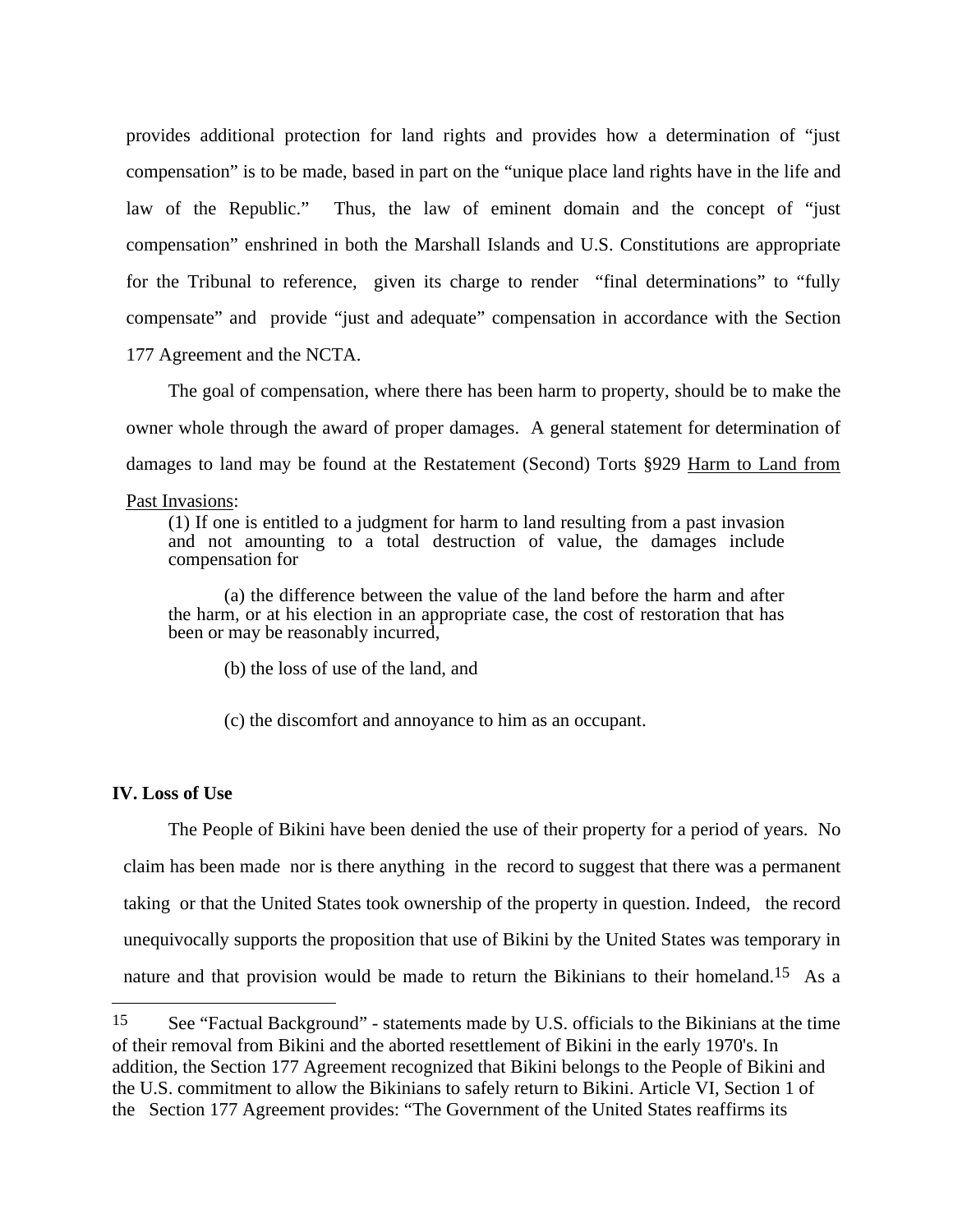result,

 $\overline{\phantom{a}}$ 

commitment to provide funds for the resettlement of Bikini Atoll by the people of Bikini at a time which cannot now be determined"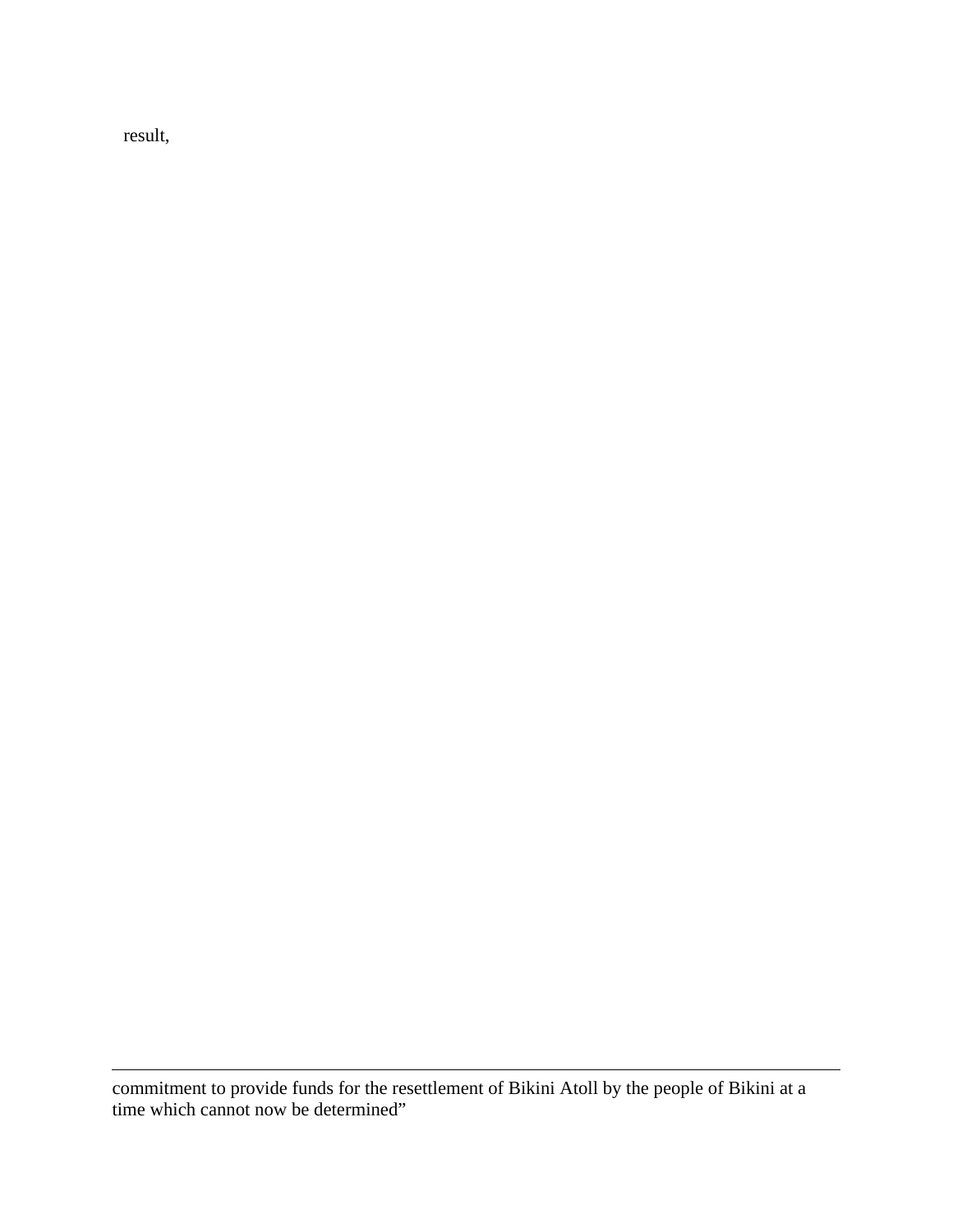it is appropriate to analyze the damage in terms of loss of use to claimants. The U.S. Supreme Court examined the question of the appropriate measure of damages for such lost use in Kimball Laundry Co. v United States, 338 US 1 (1949). That case involved the damages suffered by the owners of a laundry taken on a temporary basis by the government during World War II. The U.S. Supreme Court determined:

But it was known from the outset that this taking was to be temporary, and determination of the value of occupancy can be approached only on the supposition that free bargaining between petitioner and a hypothetical lessee of that temporary interest would have taken place in the usual framework of such negotiations. We agree with both lower courts, therefore, that *the proper measure of compensation is the rental value that could have been obtained,* and so this Court has held in two recent cases dealing with temporary takings. United States v. General Motors Corp. 323 US 373, 89 L Ed 311, 65 S Ct 357, 156 ALR 390; United States v. Petty Motor Co., 327 US 372, 90 L Ed 729, 66 S Ct 596.<sup>16</sup> (Emphasis added)

To address the value of this lost use, Claimants and Defender of the Fund each submitted separate appraisal reports conducted by professional real estate appraisers of their own choosing.17 Both appraisers were found to be qualified as experts on the matter of valuation of the property in question. Both appraisers examined over five hundred real estate transactions in the Marshall Islands to select the real estate data bases used in their appraisals. These real estate transactions showed that average annual rental rates per acre per year varied from \$39/per acre per year in

<sup>16</sup> Kimball Laundry Co. v United States 338 US 1, 93 L Ed 1765, 69 S Ct 1434 (7ALR2d 1280,1287-8). (1949)

<sup>17</sup> Unlike the situation in In the Matter of Enewetak *et* al, NCT No. 23-0902, where Claimants and Defender of the Fund submitted a "Joint Appraisal," the Defender opted to do a separate appraisal in this claim, although the Defender was admonished by the Tribunal that the methodology used in this claim be "consistent" with the methodology utilized by the Defender in the Enewetak Claim. ORDER, March 30, 1998.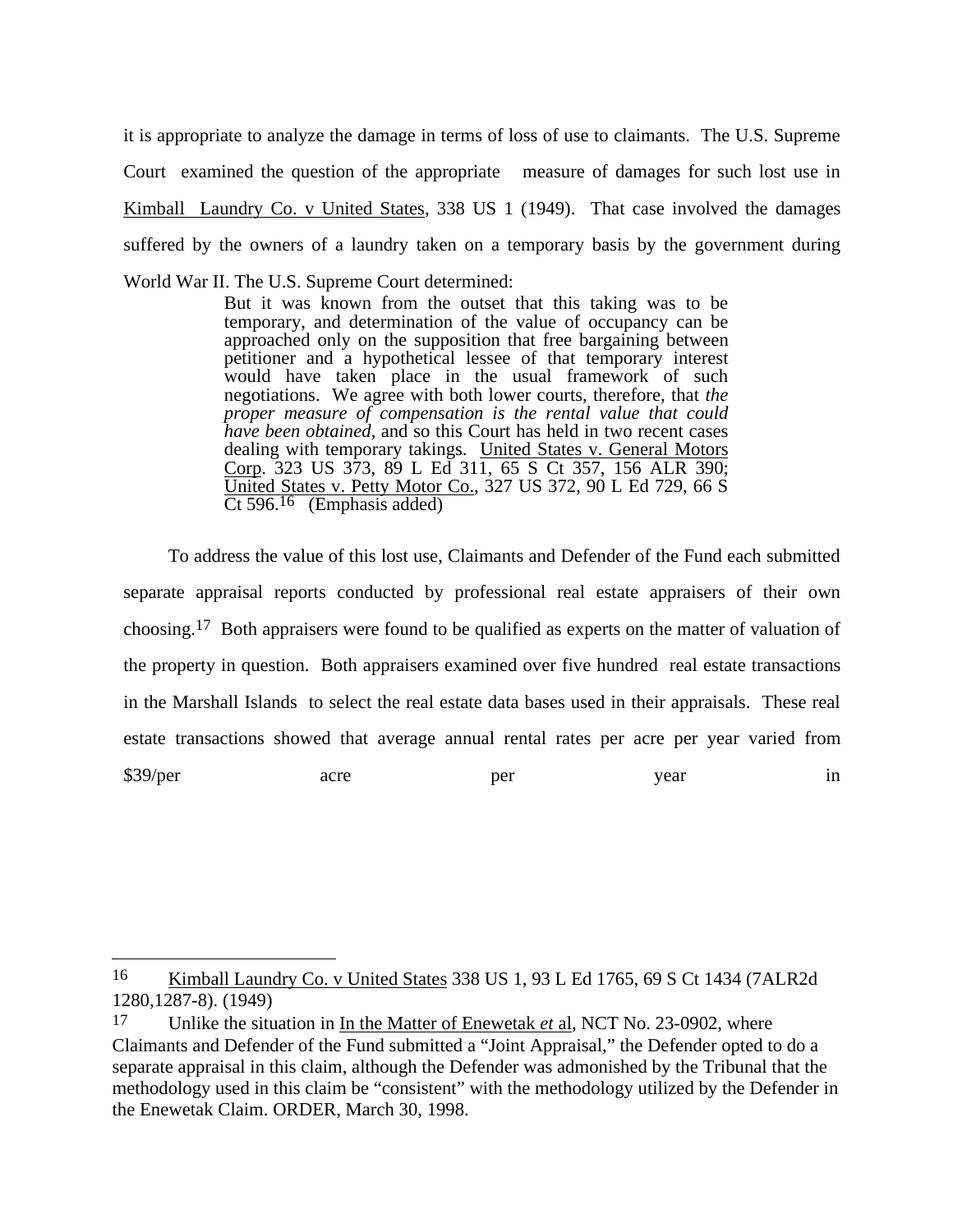1946, to as much as \$4,167/per acre per year in 1997.18 There were, however, differences between the two appraisal reports both on issues of periods of denied use, and in appraisal methodology.

# A. Period of Denied Use

There is no dispute between Claimants and the Defender of the Fund with respect to the time as to when the period of denied use began, that being the date of claimants' removal from Bikini Atoll on March 7, 1946, and both appraisal reports contained calculations of future denied use starting November, 1997, (the date of the appraisal reports) taken thirty years into the future. The difference is that while Claimants take the position that there has been a continuous and uninterrupted loss of use of Bikini Atoll from the time of their initial removal from Bikini, the Defender maintains that there was no loss of use for the period June 1, 1969, through July 31, 1978.19

The Defender's reasoning for this position is based primarily on the fact that some Bikinians were physically present on Bikini during this time, and were free to dwell there and eat some local food, provided that they followed certain dietary restrictions<sup>20</sup>, and although the record was clear that the Bikinians' use of their atoll during this period was confined to Bikini and Eneu Islands,<sup>21</sup> Defender nonetheless submits that Claimants had full use of Bikini Atoll during this period.<sup>22</sup> Thus, even if Claimants had use of Bikini Atoll from June, 1969 to July, 1978, it is clear that said use was limited to only two islands within the atoll.

The main issue here is whether there should be any allowance for the use of Bikini Atoll

<sup>18</sup> Claimants Exhibit 7.

<sup>19</sup> Defender of the Fund's Exhibit 1 *Valuation for Compensation Purposes for BIKINI ATOLL, Republic of the Marshall Islands,* Darroch, April 15, 1998, at p. 5

<sup>&</sup>lt;sup>20</sup> Defender of the Fund's "Memorandum of Points and Authorities" dated July 27, 1998, at page 31.

<sup>21</sup> Report of the Ad Hoc Committee to Evaluate the Radiological Hazards of Resettlement of the Bikini Atoll, 1968.

<sup>22</sup> DoF Exhibit 1, at page 5.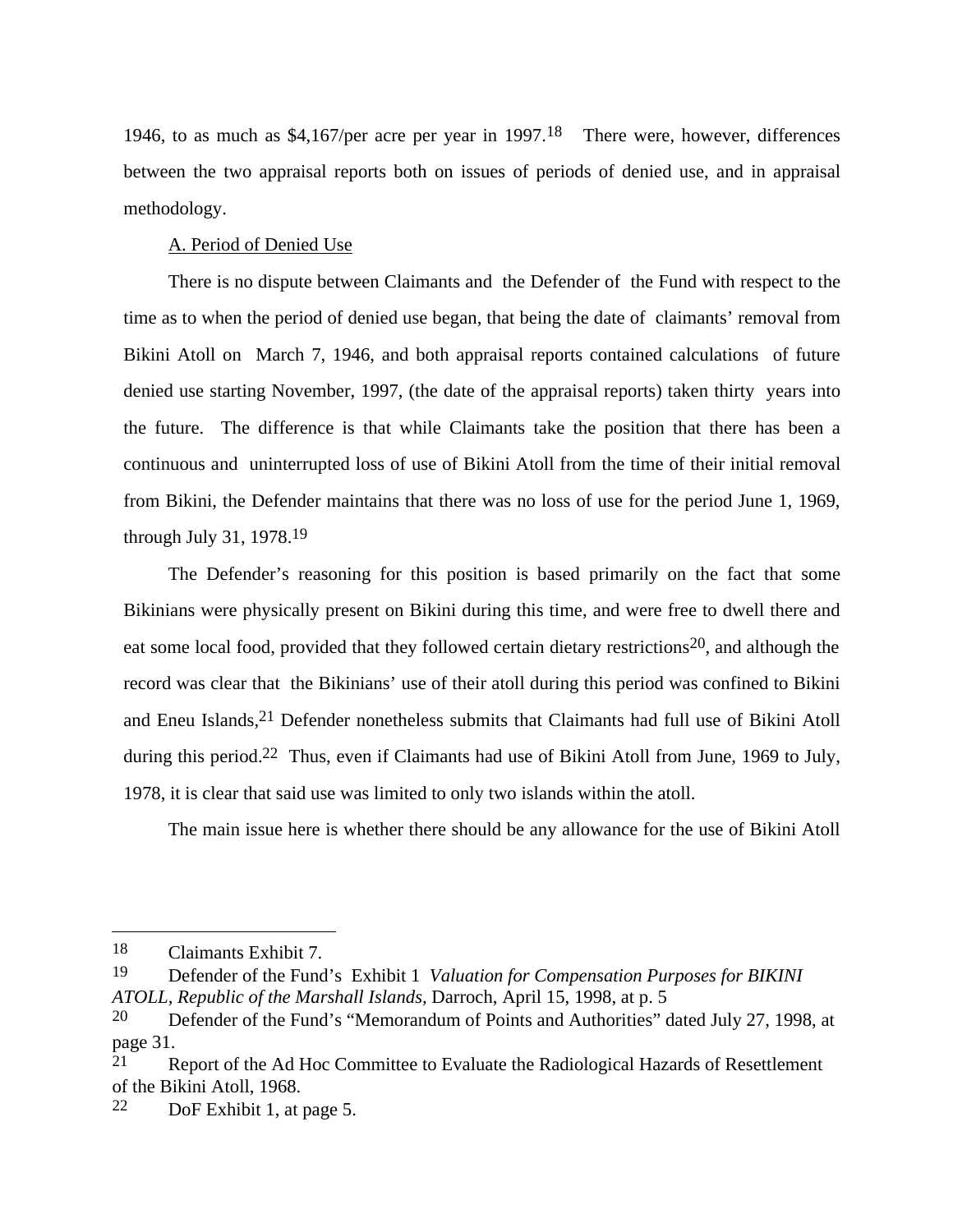during this time given the fact that the Bikinians were removed in 1978 by the United States Government after it was determined that the people residing in Bikini were receiving excessive doses of cesium-137, strontium-90, and plutonium which necessitated their immediate removal.23 Under these circumstances, the Defender claims that Claimants had use of Bikini when in fact the record indicates that a serious error and miscalculation had been made by the United States Government at the time endangering the health and welfare of the Bikinians who returned to Bikini.

The personal injury claims experience of the Tribunal also comports with the determination to remove the Bikinians from Bikini in 1978 due to the excessive radiation exposures they were receiving. In one personal injury claim filed on behalf of an individual child who resided in Bikini during that period and developed lymphoma resulting in his death, the Tribunal found that the individual child received sufficient exposure and doses of radiation to determine that there was a connection between the individual's exposure to radiation and the onset of lymphoma.24

In light of the foregoing, the Tribunal finds that use of Bikini Atoll was not restored to the people of Bikini from 1969 to 1978. Mere physical presence on land which remained highly contaminated does not result in a restoration of use during this period.

<sup>23</sup> Claimants' Memorandum of Points and Authorities, June 29, 1998.

<sup>&</sup>lt;sup>24</sup> See In the Matter of Dial Leviticus NCT No. 23-03872. This claim was made by the father on behalf of his child who lived at Bikini Island during the 1970's; developed a very aggressive lymphoma; and died as a result at the age of 11 years. Under applicable Tribunal regulations, the medical condition of lymphoma is presumed to be caused by exposure to radiation for Marshallese who were physically present in the Marshall Islands during the Nuclear Testing Program which ended in 1958. However, for those born after the end of the Nuclear Testing Program, a 50 % reduction is made in awards, unless it can be shown [*sic*] that actual and measured exposure to excessive radiation likely resulted in the onset of the condition. Although born after the end of the Nuclear Testing Program (1971) evidence was submitted that Dial Leviticus was exposed to approximately 1600 mrem over a 2.3 year period above background levels. The Tribunal found that in the absence of other contributing factors, this exposure was sufficient to determine that Dial's exposure to radiation more likely than not was the cause of his lymphoma, qualifying his estate for the full amount of his award.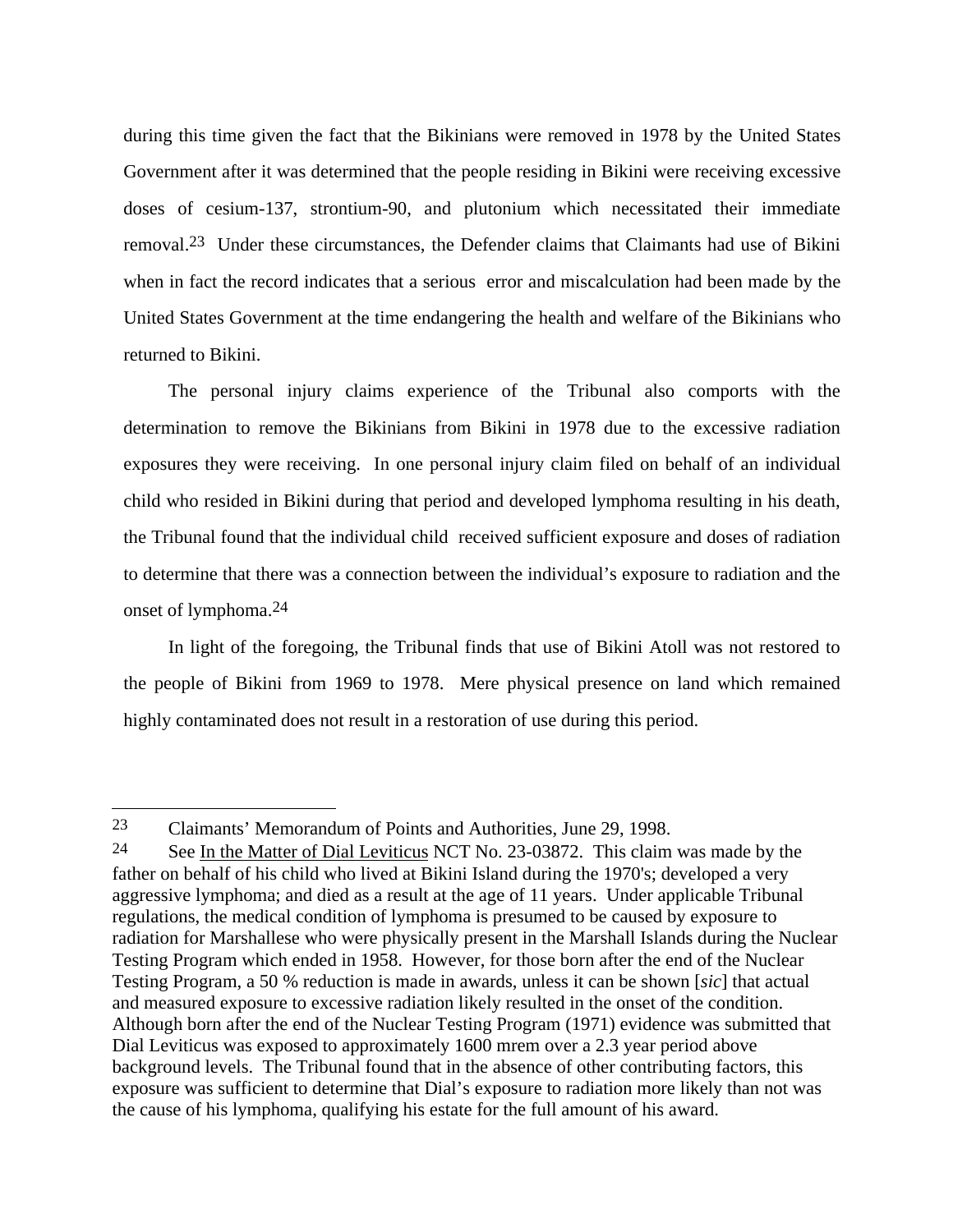The Defender also claims that Claimants had use of Eneu Island since 1985, and use of Bikini Island since  $1989<sup>25</sup>$  In this case, the Defender is relying on a number of BARC<sup>26</sup> Reports stating the "Eneu was ready for resettlement" prior to 1985, and that Bikini could be resettled subject to some conditions on use of plants and ground water.<sup>27</sup>

Claimants respond to these assertions by the Defender by pointing out that there has never been a full clearance that the Bikinians would enjoy free and unrestricted use to these islands by U. S. Government officials during the period of denied use.28 Claimants further point out that in the case of Bikini Island safe habitation will only be possible with ongoing remediation in the form of soil scraping and potassium treatment and with continuing dietary restrictions on consumption of local foods and ground water.29

The Tribunal finds that although the situation in respect to Eneu is less clear for determining loss of use, the fact that substantial remediation continues to be necessary at Bikini Island suggests that loss of use has continued beyond the dates provided by the Defender.

# B. Appraisal Methodology

 Aside from the issues of periods of denied use, there were also some differences in the methodologies employed by Claimants' appraiser and Defender's appraiser. These differences consisted of: (1) a one year rent escalation factor by Claimants appraisers versus a five year rent escalation factor by Defender's appraiser; (2) use of 30 year Treasury Bond rate by Claimants' appraiser to determine lost interest on the actual unpaid and accrued lost of use estimates; (3) use of purported "sales" transaction of land in the Marshall Islands in real estate transaction database database database database database database database database database database database

<sup>25</sup> DoF Exhibit 1 at page 5.

<sup>26</sup> Bikini Atoll Rehabilitation Commitee

<sup>27</sup> DoF Memorandum of Points and Authorities, July 27, 1998, at pp. 33-34.

<sup>28</sup> Claimants' Memorandum of Points and Authorities, June 29, 1998, at pp.32-33.

<sup>29</sup> Ibid, at p. 33.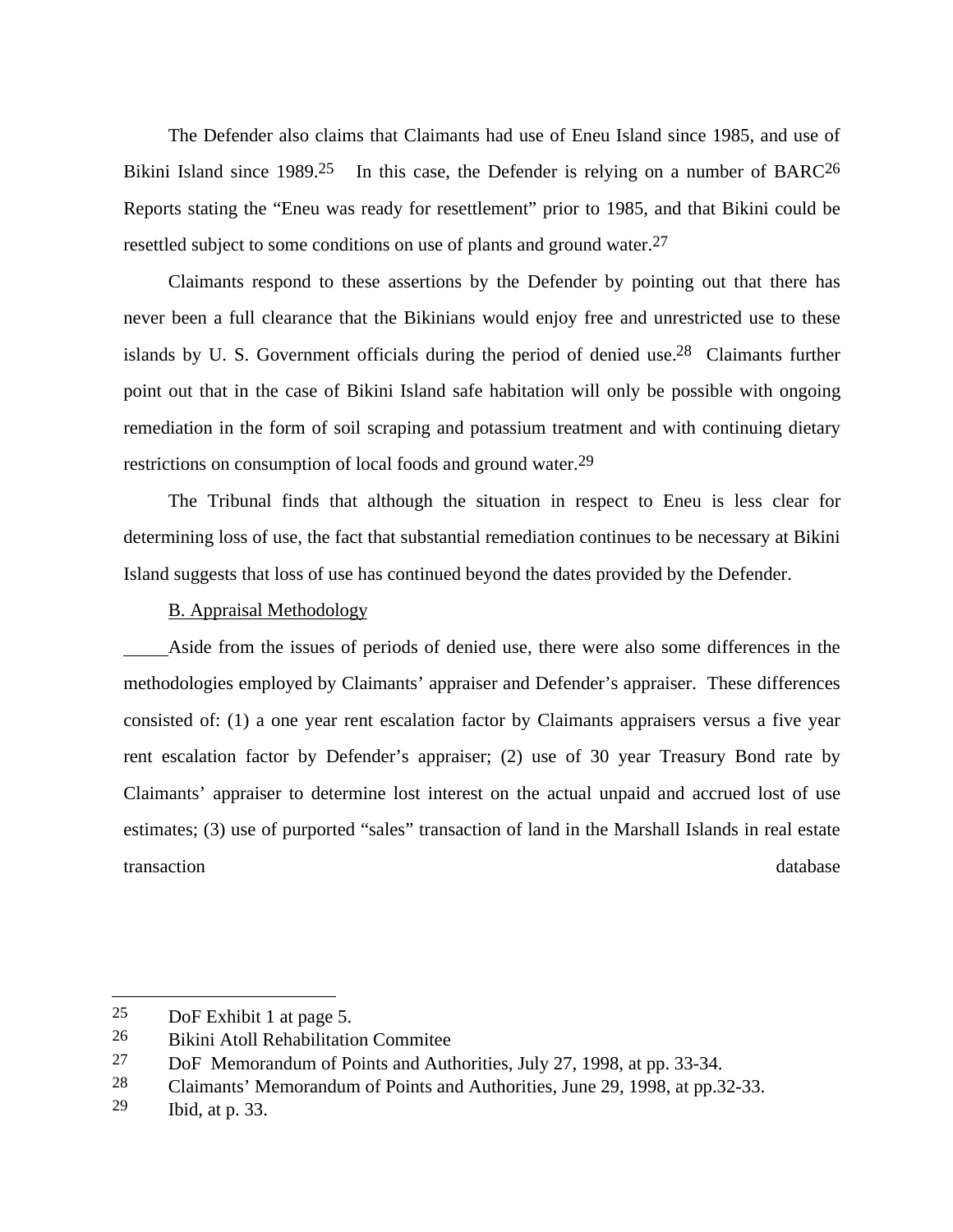by Defender's appraiser (as opposed to relying strictly on lease or term of years transactions); (4)

 different views of the "government rate" (for government leased land) and use of an "average annual rate" with regard to their respective reliability and applicability; and (5) different statistical analysis of the data.<sup>30</sup>

Bikini Claimants employed the same approach, methodology, and analysis that was used in the joint appraisal for *Enewetak.* The value of the loss of use may be calculated by multiplying the relevant annual rent times the affected acreage for each year of the period of lost use, and summing up the annual values. The period of loss has two elements: 1) past loss, which began on March 7, 1946, and ran until the date of the valuation, and 2) future loss, which began on the date of valuation and continues until such time in the future as the affected property is returned to the people of Bikini in usable condition, determined by the parties to be 30 years from the effective date of the valuation or November 18, 2027. Additionally, adjustment must be made for the deferred nature of the compensation for past loss and a discount for future loss.

Both appraisers acknowledged that there are circumstances in the Marshall Islands property ownership situation that create challenges to traditional appraisal methods. These include a customary system of land tenure that is collective in nature and does not include the concept of market value. Ownership of land by foreigners is forbidden by law. Nonetheless, as time has gone by, the transfer of use rights or possessory interests in land for money has gained a measure of social acceptance and from these transfers the appraisers developed a data base of comparable transactions.

As a result, both appraisers were able to determine that a sufficient database of Marshall Islands real estate transactions exist in order to conduct their respective appraisals with

l

<sup>30</sup> Claimants' Memorandum in Response to Nuclear Claims Tribunal's Order of August 5, 1998, Exhibit "F"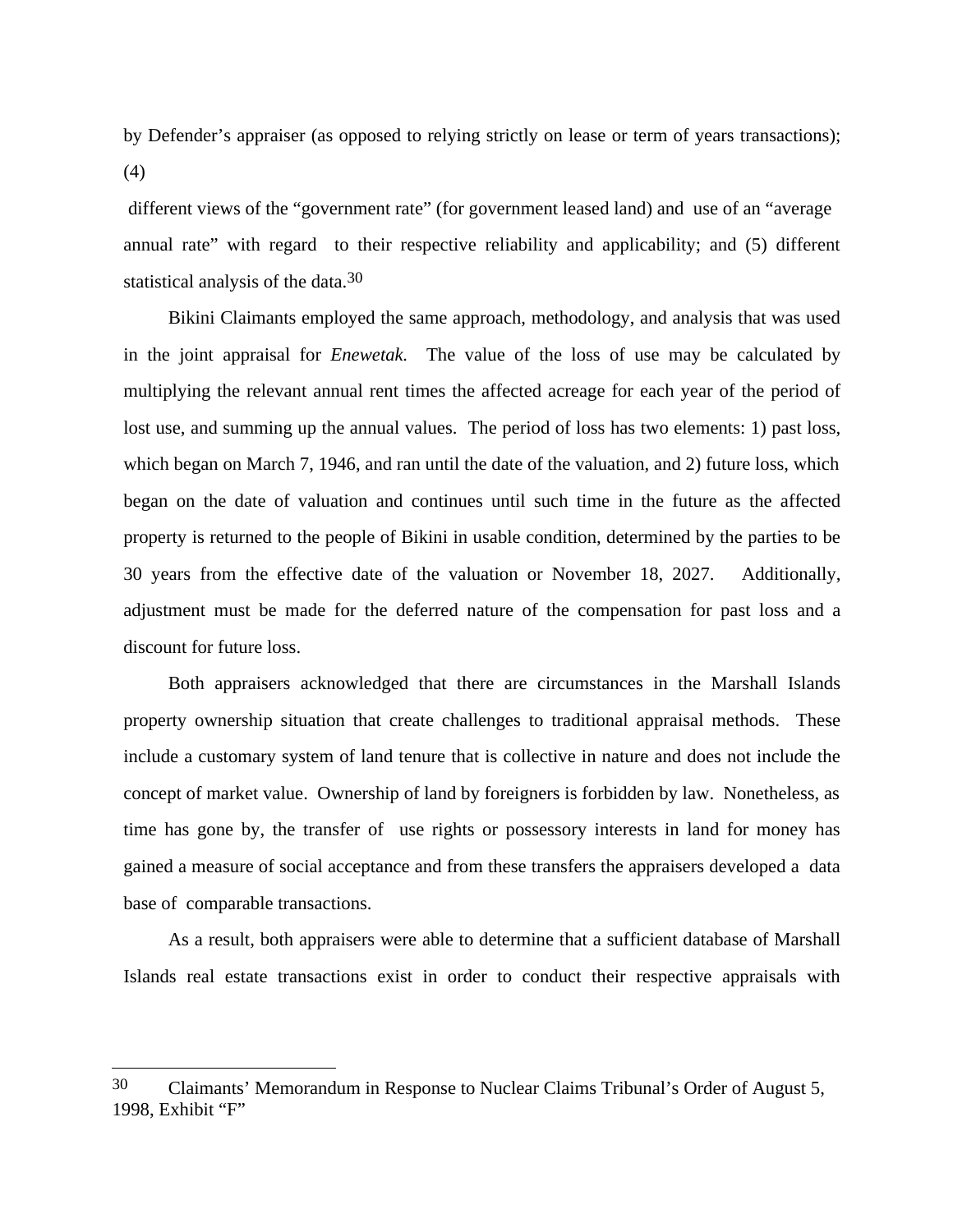reference to such comparable real estate transactions and to determine market value over the relevant period of time.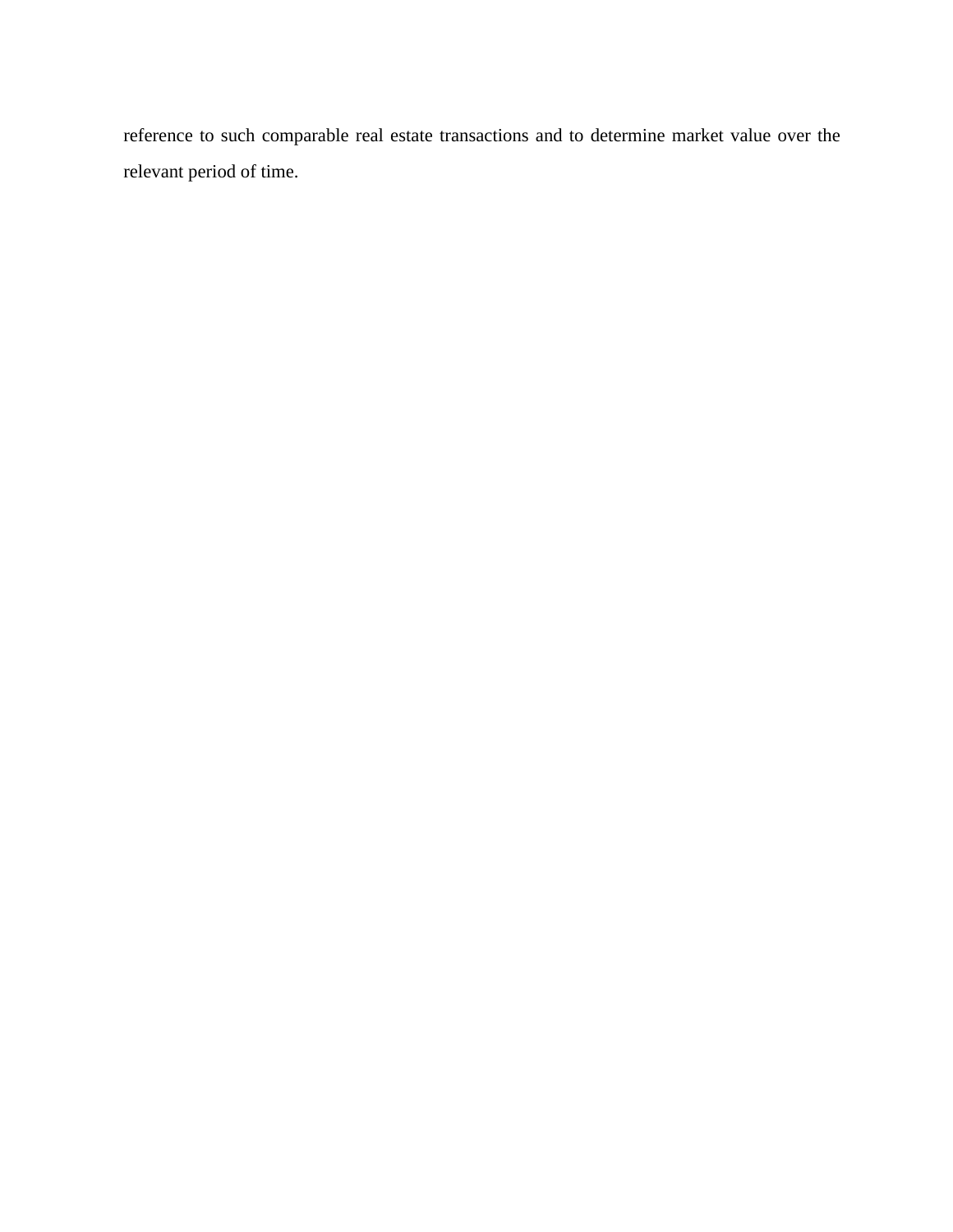Both appraisers also determined that the islands should be categorized as rural, with a highest and best use of agricultural and residential uses. In addition, both appraisers examined a complete database of several hundred transactions from which they selected real estate transactions they believed to be most appropriate for use in their analysis. One major difference between the two appraisal reports, as noted *supra*, is that the Defender's appraiser included a number of "bill of sale" transactions for use in his database while Claimants' appraiser rejected these transactions.

The Tribunal questions the use of these "bills of sale" for inclusion in the database for two reasons. First, the Tribunal believes that comparison with lease transactions for a period of years is more appropriate given that use of Bikini by the United States was always considered by all parties to be temporary as opposed to a conveyance of ownership rights in and to Bikini Atoll. Thus, it would follow that leasehold transactions in the Marshall Islands provide a better comparison to determine loss of use values. Second, serious questions were raised with respect to the reliability and legality of bill of sale real estate transactions in terms of whether these transactions were "arms length"31 as well as the extent and propriety of "ownership" interests purportedly conveyed.<sup>32</sup> Claimants' appraiser did not use the bill of sale transactions as part of the database relied on in reaching his conclusions. These transactions were also not considered in the appraisal in *Enewetak*.

l

<sup>31</sup> Appraiser for Claimants, James E. Hallstrom,Jr., MAI, SRA testified that during his investigations he determined that many of the bill of sale transactions were made under circumstances which could not lead to a conclusion that the transactions were "arms length". For example, many of the bill of sale transactions consisted of a landowner(s) who were deeply in debt under threat of legal action to collect the debt, conveying their land interests to their creditors.

<sup>32</sup> The Marshall Islands Constitution requires that in order to effect a valid conveyance of land, all interest holders, namely the Iroijlaplap, Iroij Erik (where applicable), Alab, and Senior Dri Jerbal must give their consent. Artcle X, Section 1(2). During the course of the hearing on loss of use damages, it was revealed that many of the bill of sale transactions were not signed by all interest holders necessary under the Constitution to create a valid conveyance.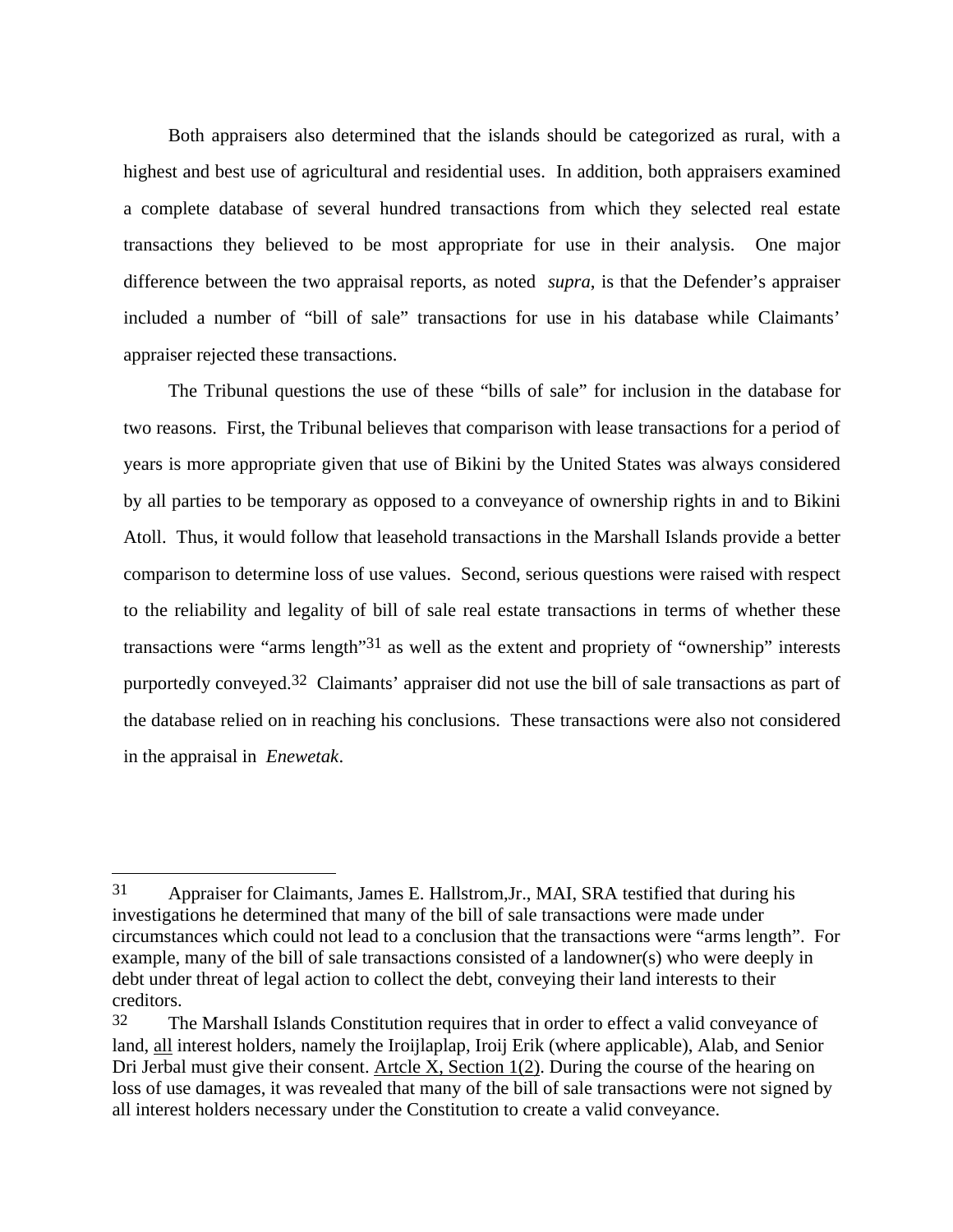Another significant difference between the two appraisals is the importance of the "government rate" in determining the loss of use damage for Bikini Atoll. Approximately 38% of the lease transactions in the Marshall Islands involve the government, primarily as Lessee.33 The Hallstrom Report goes on to state:

> The national government of the Marshall Islands continues to actively lease land throughout the area for a variety of public purposes, and has played an important role in establishing an active market and prices. Prior to the establishment of the "government rate" relatively little activity was observed in the Marshall Islands. However, upon providing businesses and private individuals a basis of land value, a marked increase in transactions ensued with over 72 percent of the database involving transactions from 1980 to current. Further as discussed below, the market has tracked the government rate with each adjustment and in a manner that is analogous to the U.S. Federal Reserve Board's lending rates (e.g., discount rate). This is supported by many cases of leases that adopt the then government rate as a standard or basis for ground rent negotiations.

The Defender's appraiser acknowledges the importance and dominance of the government rate<sup>34</sup>, (110 government transactions out of a total of 201) but chose not to adopt the government rate as a benchmark in his analysis of the data, relying instead on development of what is termed "average land rental rates" for the period between 1944 and 1997.35

Finally, there was a difference between the two appraisal reports in the statistical analysis employed to interpret the data. Claimants' appraiser utilized the same approach used in the report submitted into evidence in *Enewetak*. Over 500 transactions were collected to be reviewed for comparability with the property at issue. Of these, some 196 of the properties were determined to be comparable to the subject. Despite this extensive database, there was a relative scarcity of transactions in the early years of the lost use. This problem was addressed through trending trending through the state of the state of the state of the state of the state of the state of the state of the state of the state of the state of the state of the state of the state of the state of the st

<sup>33</sup> *Appraisal Report of the Aggregate Loss in Use Value in the Bikini Atoll, March 7, 1946 through November 18, 2027,* The Hallstrom Group, April 24, 1997. Claimants' Exhibit A, at page 19.<br>34

DoF Exhibit 1 at pp. 46-50.

<sup>35</sup> Ibid, at page 51.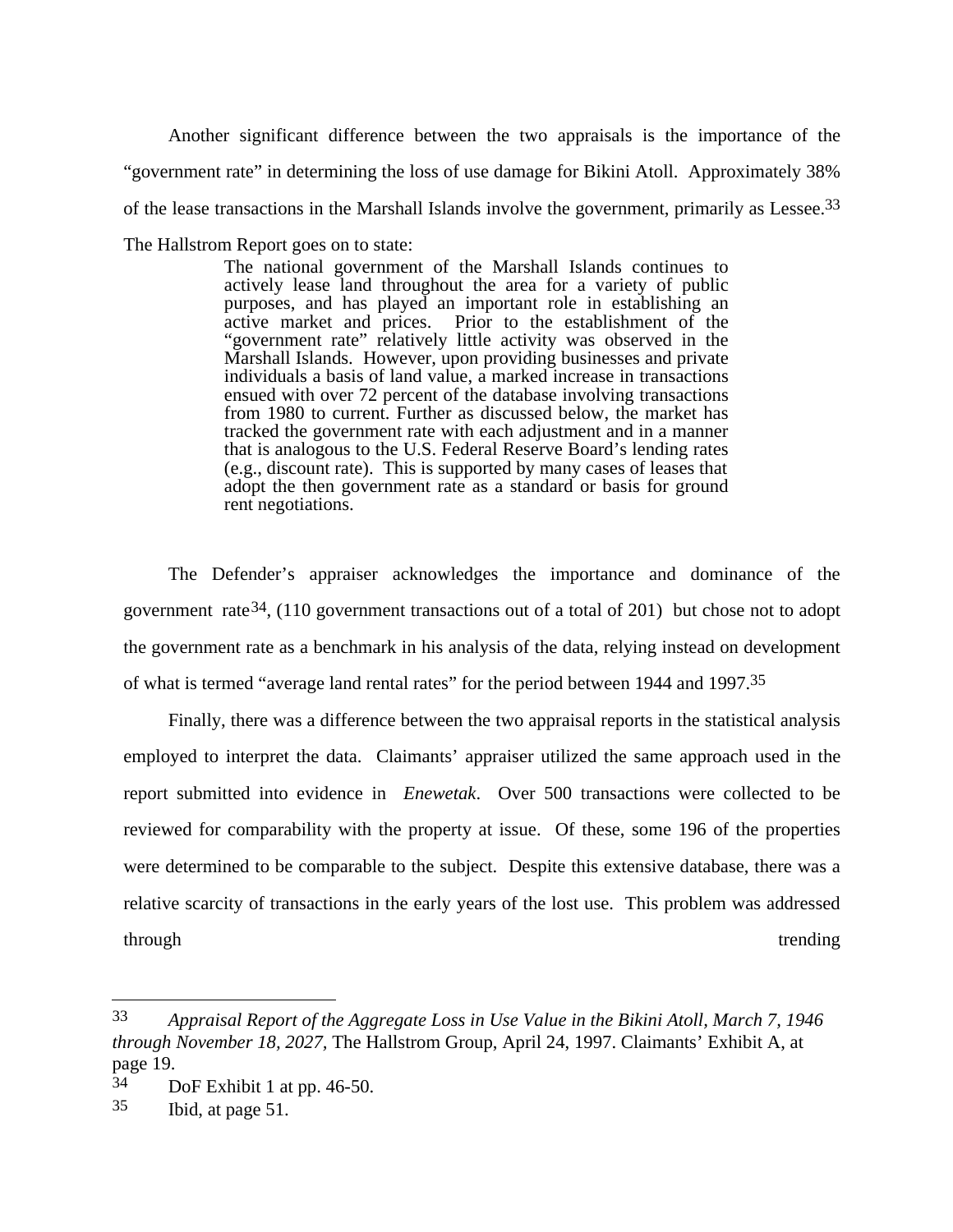analysis from which the annual rates could be derived. This analysis combined two different approaches. One approach, (Method A), utilized a pure exponential trend fit to the database. The other approach, (Method B), excluding certain transactions, utilized an exponential fit for the first twenty years of the period of lost use and subsequently incorporated the government rental rate because of its acceptance as a fairly determined rate of rent and its widespread use as a benchmark for private lease agreements. A combination of these two approaches was utilized by Claimants' appraiser consistent with the Tribunal's ORDER of October 24, 1997.

The valuation must additionally recognize the effect of the lost use of the proceeds from the annual rentals. Adjustment for past loss is made by adding an interest component to the annual proceeds, which was compounded using the average annual U.S. Treasury 30-year bond rate as the benchmark rate of investment.36

Notwithstanding the Tribunal's admonishment to the contrary,  $37$  the Defender's appraiser did not follow this approach when analyzing the real estate transaction database. Instead, the Defender's appraiser employed what was referred to as an "average annual rate," as noted above, with five year, as opposed to one year, rent reviews of lease rates.<sup>38</sup> The Defender's appraiser also employed a different statistical analysis of the data in arriving at his conclusions.

The Tribunal finds that aside from the greater consistency with the *Enewetak* appraisal presented by Claimants' appraiser, there are other reasons for adopting Claimants' evidence regarding loss of use values in this case. First is the inclusion of a number of "bill of sale" transactions in the real estate transaction database utilized by the Defender's expert. The Tribunal finds that these transactions may be of questionable validity and lack the basic elements of "arms length" transactions. In addition, the Tribunal believes that leasehold transactions are more comparable than sales transactions when considering a "temporary" loss of use situation as is

<sup>36</sup> Claimants' Exhibit 1 (Hallstrom): *Enewetak,* at page 8.

<sup>37</sup> ORDER, March 30, 1998.

<sup>38</sup> DoF Exhibit 1, at p. 8; Claimants' Exhibit A at p. 21 & 32.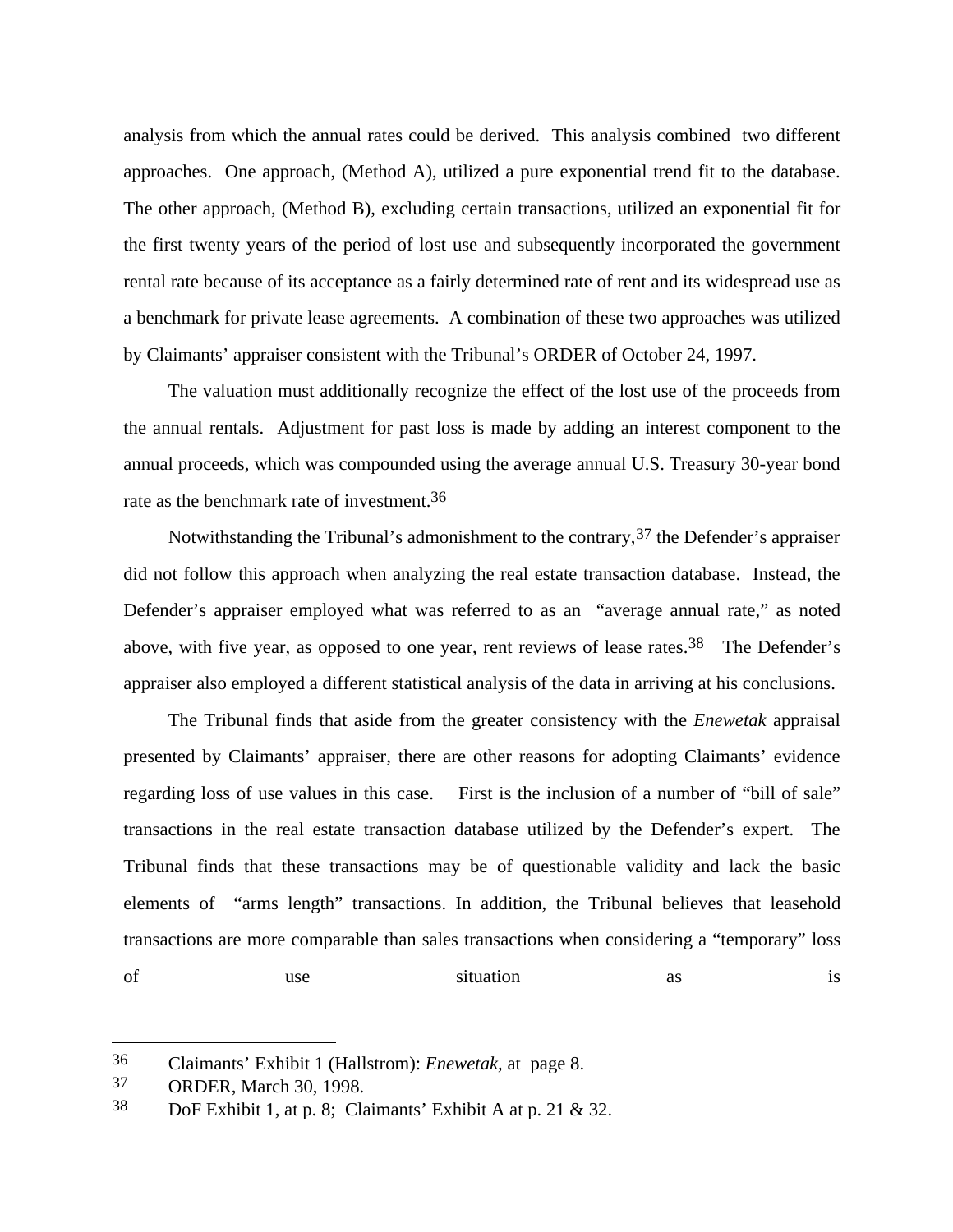presented in this case. Second, the Defender's expert does not adequately take into account the role of the "official government rate" starting in the late 1970's, notwithstanding the fact that the majority of both Defender's and Claimants' databases consisted of government leases. Instead the Defender's use of an "average annual rate" was ill defined and appeared be designed to reach a foregone conclusion.

Accordingly, for the foregoing reasons, the Tribunal adopts the evidence provided by Claimants and their expert, The Hallstrom Group, in determining loss of use periods and values in this claim.

# C. Acreage

 Claimants and the Defender of the Fund were unable to agree on total acreage of Bikini Atoll, each relying on several past surveys of the atoll and its various islands. The Defender's appraiser started out with a total acreage of 1,848.34 acres as of March 7, 1946, with adjustments thereafter based on instructions from the Defender as to the periods of denied use.<sup>39</sup> Claimants' appraiser based his report on a total acreage of 1,889.36 acres for Bikini Atoll, a difference of just over 41 acres. Both Claimants and Defender of the Fund provided a credible basis for their acreage figures based on past surveys. Nonetheless, no live testimony was taken from any witness with respect to acreage or why the numerous surveys taken for Bikini Atoll over the years contained different numbers.<sup>40</sup> Thus for purposes of consistency with other issues addressed in this loss of use analysis, the Tribunal will adopt the acreage figures for Bikini Atoll proffered by Claimants.

# D. Loss of Use Totals

 $\overline{\phantom{a}}$ 

In light of the foregoing, the relevant land areas and period of lost use are as follows:

<sup>39</sup> DoF Exhibit 1 at page 5.

<sup>&</sup>lt;sup>40</sup> Some of the differences in acreage figures may be attributed to the names and phonetic spelling of different islands and the sources used for the names of islands at different times. In any event, despite the numerous surveys available, the Defender and Claimants were unable to stipulate on acreage.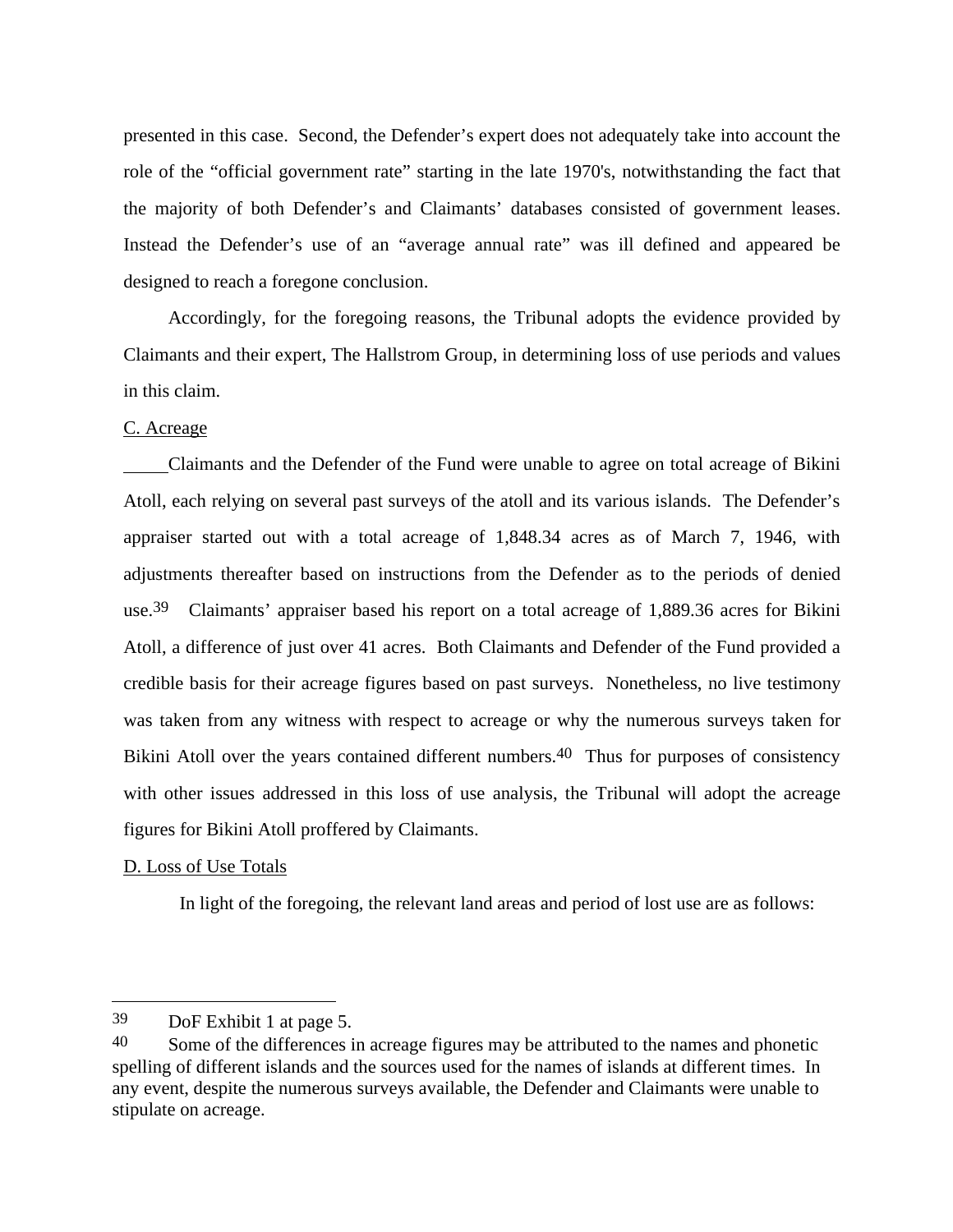| 03/07/1946 to 11/18/1997 | 1,889.36 acres     |
|--------------------------|--------------------|
| 11/19/1997 to 11/18/2027 | 1,889.36 $acres41$ |

Included in the loss of use calculations is the acreage of the vaporized islands, approximately 69.67 acres. Although arguably these islands were permanently lost upon their vaporization, the Tribunal is persuaded to treat them as temporarily lost for the following reasons. First, in the context of this class action, the vaporized islands must be regarded as a part of an environmental whole which consists of the entire atoll ecosystem. Thus, although a portion of the atoll was damaged through the destruction of the vaporized islands, the atoll as a whole is the relevant unit for characterization of the loss. Secondly, the problems with determining a fee simple value in the Marshall Islands where such transactions are virtually unknown and not subject to market analysis preclude the evaluation of such a loss. This is consistent with the approach taken by the Tribunal in *Enewetak*.

Based upon the average rental rates, the affected acreage and number of years to the date of Claimants' appraisal the rental value for past loss of use is \$336,000,000 (rounded).42

These values must be further adjusted for compensation already received by the People of Bikini. The issue of prior compensation was addressed by Claimants and the Defender of the Fund in a stipulation on the subject setting forth the specific prior compensation, the time which it was made, and amounts and valuation of the items.<sup>43</sup> In respect to loss of use damages, prior compensation to be set off against aggregate damages for past lost of use consists of the following:

(1) use of Rongerik Atoll from March 7, 1946, to March 14, 1948, valued at 100% of the Bikini Atoll per acre per year loss of use evaluations for the March 7, 1946, to March 14, 1948 period;

(2) Kili Island per acre per year use values from November 2, 1948, to December 31, 1982,

<sup>41</sup> Claimants' Exhibit A at page 2

<sup>42</sup> Claimants Exhibit A at page 40.

<sup>43</sup> "Stipulation" dated May 15, 2000.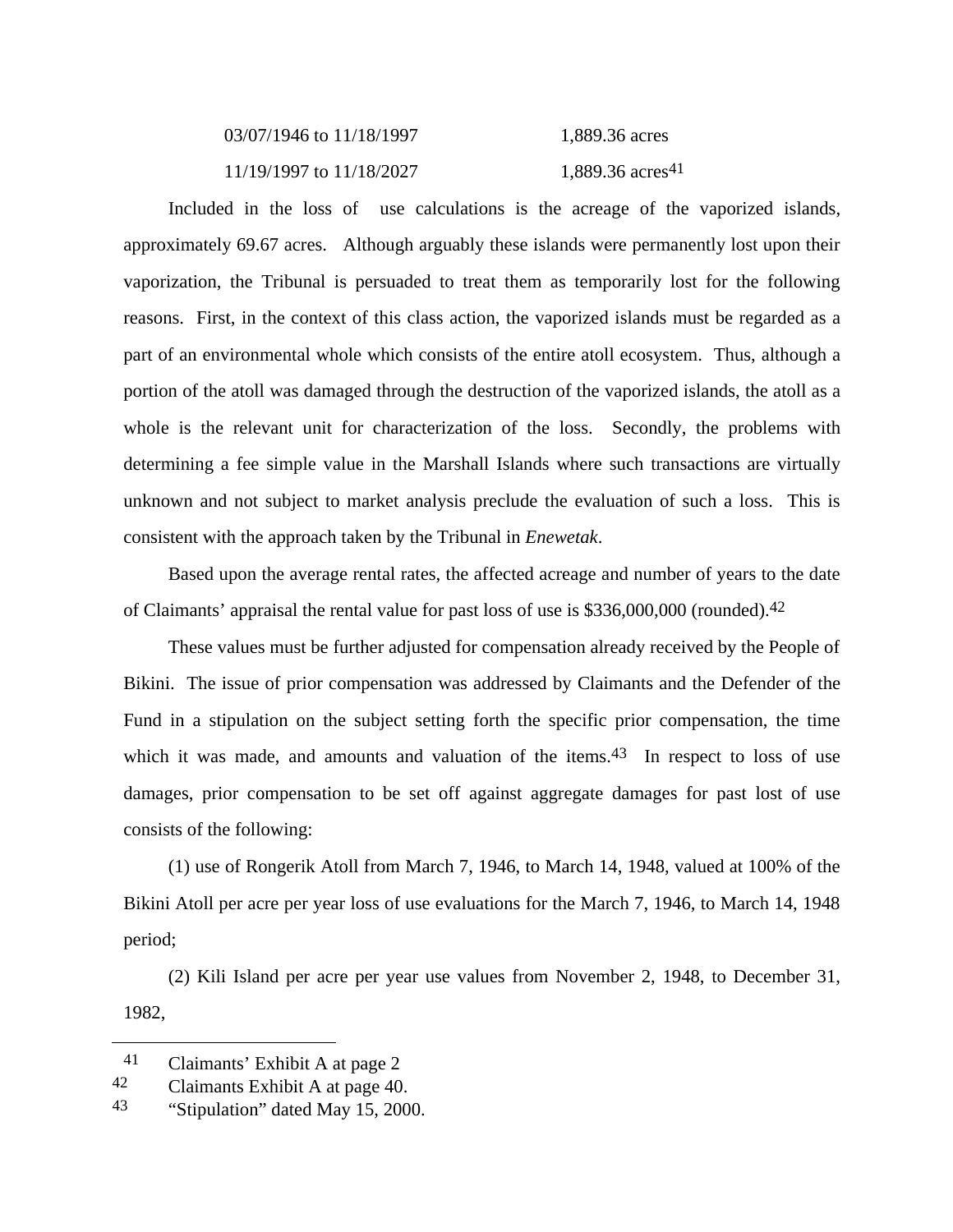valued at 58% of the Bikini Atoll per acre per year of use valuations for the November 2, 1948, to December 31, 1982, time period;

(3) the Kili Island per acre per year use value from January 1, 1983, to November 20, 1997, time period valued at 75% of the Bikini Atoll per acre per year loss of use valuation and from November 20, 1997 into perpetuity;

(4) payment made on or about November 22, 1956, in the sum of \$325,000.00 ("Agreement in Principle Regarding the Use of Bikini Atoll");

(5) payment made on or about February 14, 1977, in the amount of \$3,000,000.00, (U.S. Public Law 94-34);

(6) Ejit Island per acre per year use value from September 1, 1978, to November 20, 1997, valued at 100% of the Bikini Atoll per acre per year loss of use valuation for the September 1, 1978, to November 20, 1997, time period and valued at 100% of the Bikini Atoll per acre per year valuation from November 20, 1997, into perpetuity;

(7) payment made on or about November 15, 1978, in the amount of \$3,000,000.00, (U.S. Public Law 95-348 and U.S. Public Law 95-467);

(8) payment made on or about February 1, 1980, in the amount of \$1,400,000.00, (U.S. Public Law 96-126);

(9) payment made on or about September 10, 1982, in the amount of \$3,000,000.00, (U.S. Public Law 97-257); annual payments of \$5,000,000.00 from 1987 to 1997, (§177 Agreement, Compact of Free Association).

The value of past lost use adjusted for prior compensation is \$163,730,737.44

#### E. Compensation for Future Denied Use

Consistent with the methodology utilized in *Enewetak*, compensation for future loss of use was calculated using an income capitalization approach. This calculation involved converting a single year's income into an indication of present value by dividing the most

<sup>44</sup> Stipulation of May 15, 2000, Exhibit A, Table 6A, at page 4.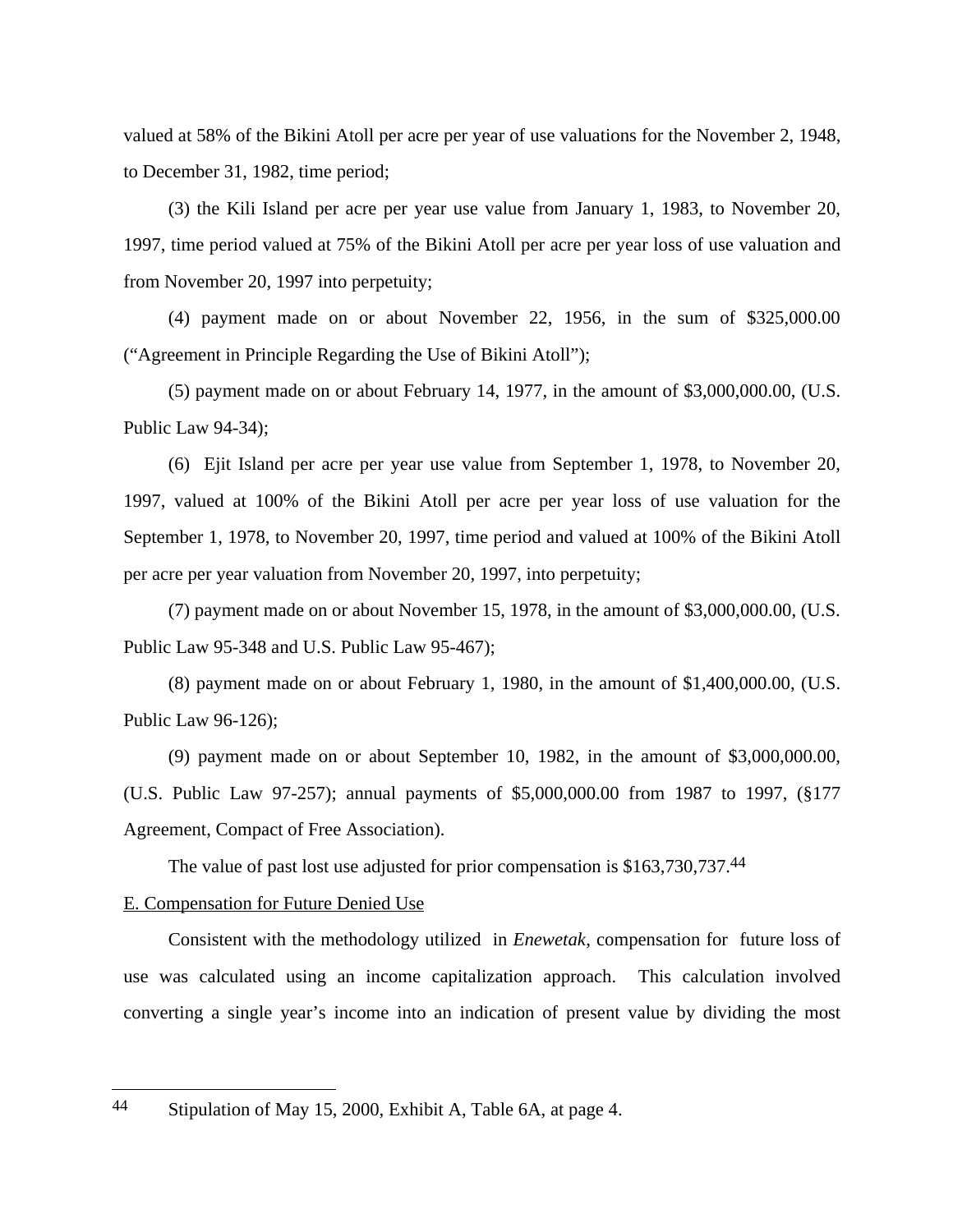current stabilized income by an appropriate rate of return.45 Based on data from Marshall Islands transactions and with reference to the rate used in other Pacific Islands, this rate of return was determined to be eight  $(8)$  per cent.<sup>46</sup> Although the Tribunal has previously considered adopting the government rate of \$3,000 per acre per year plus interest on into the future until the lands become fully useable, this approach was rejected in *Enewetak* since such an approach would result in an open ended decision. In *Enewetak,* the Tribunal stated: "The Tribunal is charged with the final determination of all claims past, present and future arising out of the nuclear testing program. Leaving undecided the question of how long the future lost use would last, is not consistent with the Tribunal's responsibility to make a final determination in this claim."47

Claimants' appraisal report states the present value of future rents for 1,889.36 acres to be \$98,342,763, (escalating values to May 1, 2000, based on a 7% per annum interest rate) for the period of November 19, 1997- November 18, 2027.48 Similarly, the Defender's appraiser has also calculated a present value of future rents for an analogous period into the future.<sup>49</sup>

Set off against the present value of future rents are the present value for future rents for Kili Island in the amount of \$8,985,094 and the present value of future rents for Ejit Island in the amount of \$937,575.50 Finally there is the issue of annual Section 177 Agreement payments since 1997. Although Claimants' appraiser did not consider monetary credits after November 19, 1997,

<sup>45</sup> Claimants Exhibit A (Hallstrom), at page 41.

<sup>46</sup> *Ibid.*

<sup>47</sup> *Enewetak* MEMORANDUM OF DECISION AND ORDER at page 12.

<sup>&</sup>lt;sup>48</sup> Stipulation of May 15, 2000, Hallstrom Letter of May 3, 2000, and Exhibit A, Table 6A, at page 4.

<sup>49</sup> *Ibid,* Darroch letter of 8 May 2000 and Exhibit B

<sup>50</sup> *Ibid,* Exhibit A (Hallstrom) at page 4.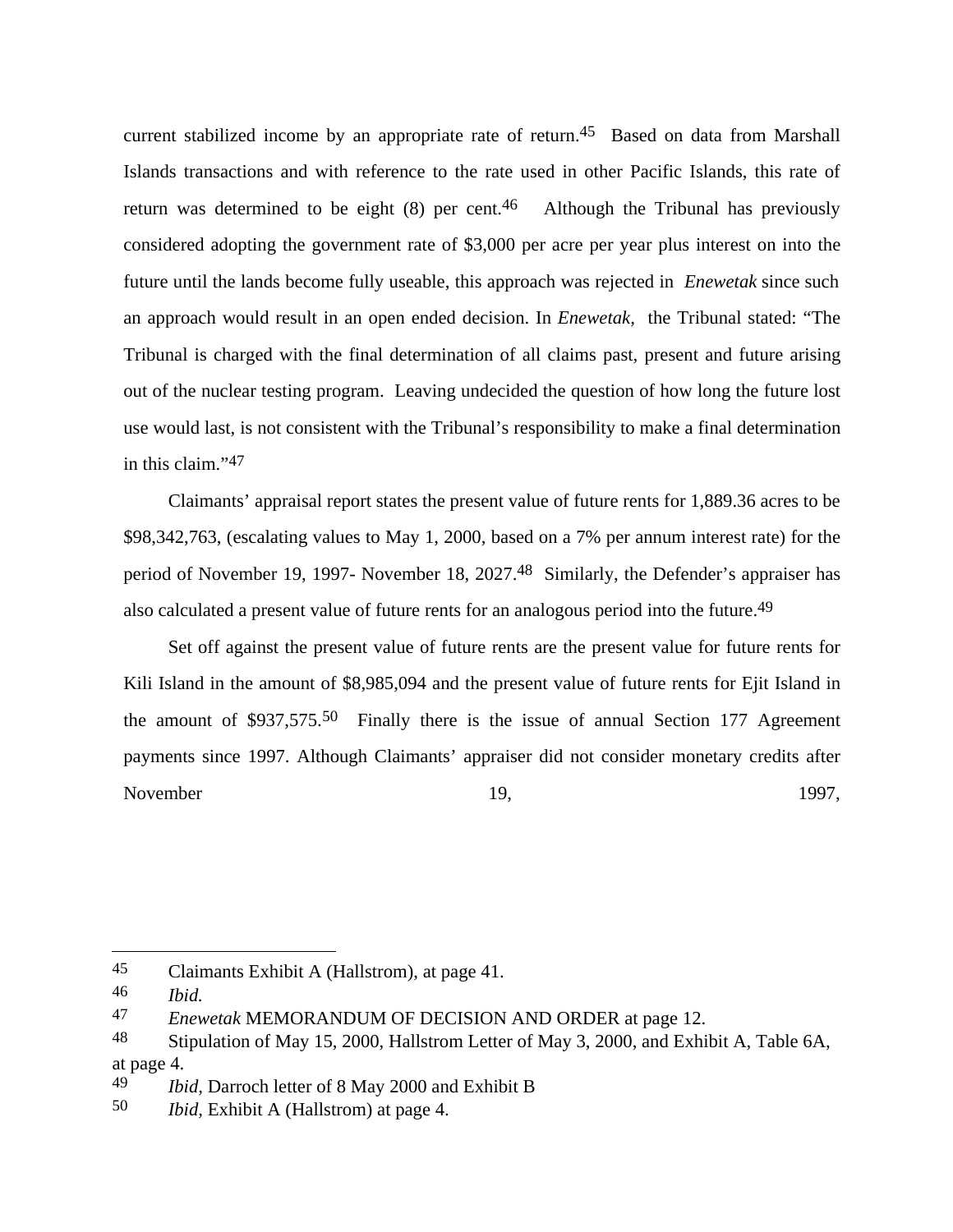$(S20,000,000)^{51}$  the Tribunal believes that since 2001 is the final year for those payments, they should be credited at this time notwithstanding the fact that a few quarterly payments remain to be made during the year.

Thus, the value for loss of use both past and into the future is \$278,000,000 (rounded).

# **V. Restoration**

# A. Restoration as appropriate remedy

 Under the Restatement (Second) Torts analysis at §929(1)(a), the injured party who suffered damage to land is entitled to compensation for "the difference between the value of the land before the harm and after the harm, or at his election in an appropriate case, the cost of restoration that has been or may be reasonably incurred." Accordingly, an initial issue is whether the appropriate measure under this subsection is the cost of restoration or the difference in value of the land before and after the harm. The commentary to the cited Restatement provision notes:

> Even in the absence of value arising from personal use, the reasonable cost of replacing the land in its original position is ordinarily allowable as the measure of recovery. . . . If, however, the cost of replacing the land in its original condition is disproportionate to the diminution in the value of the land caused by the trespass, unless there is a reason personal to the owner for restoring the original condition, damages are measured only by the difference between the value of the land before and after the harm. . . . [I]f a building such as a homestead is used for a purpose personal to the owner, the damages ordinarily include an amount for repairs, even though this might be greater than the entire value of the building. So, when a garden has been maintained in a city in connection with a dwelling house, the owner is entitled to recover the expense of putting the garden in its original condition, even though the market value of the premises has not been decreased by the defendant's invasion.52

This suggests that unless the cost of restoration is disproportionate to the difference in value before and after the injury to the land, such cost is an allowable measure of damage.

Even when such disproportionality exists, if there is a personal reason for the cost of

<sup>51</sup> *Ibid,* Exhibit A (Hallstrom) at page 4, Footnote (9)

<sup>52</sup> *Restatement (Second) Torts*, Comment on Subsection (1), Clause (a), *b. Restoration*.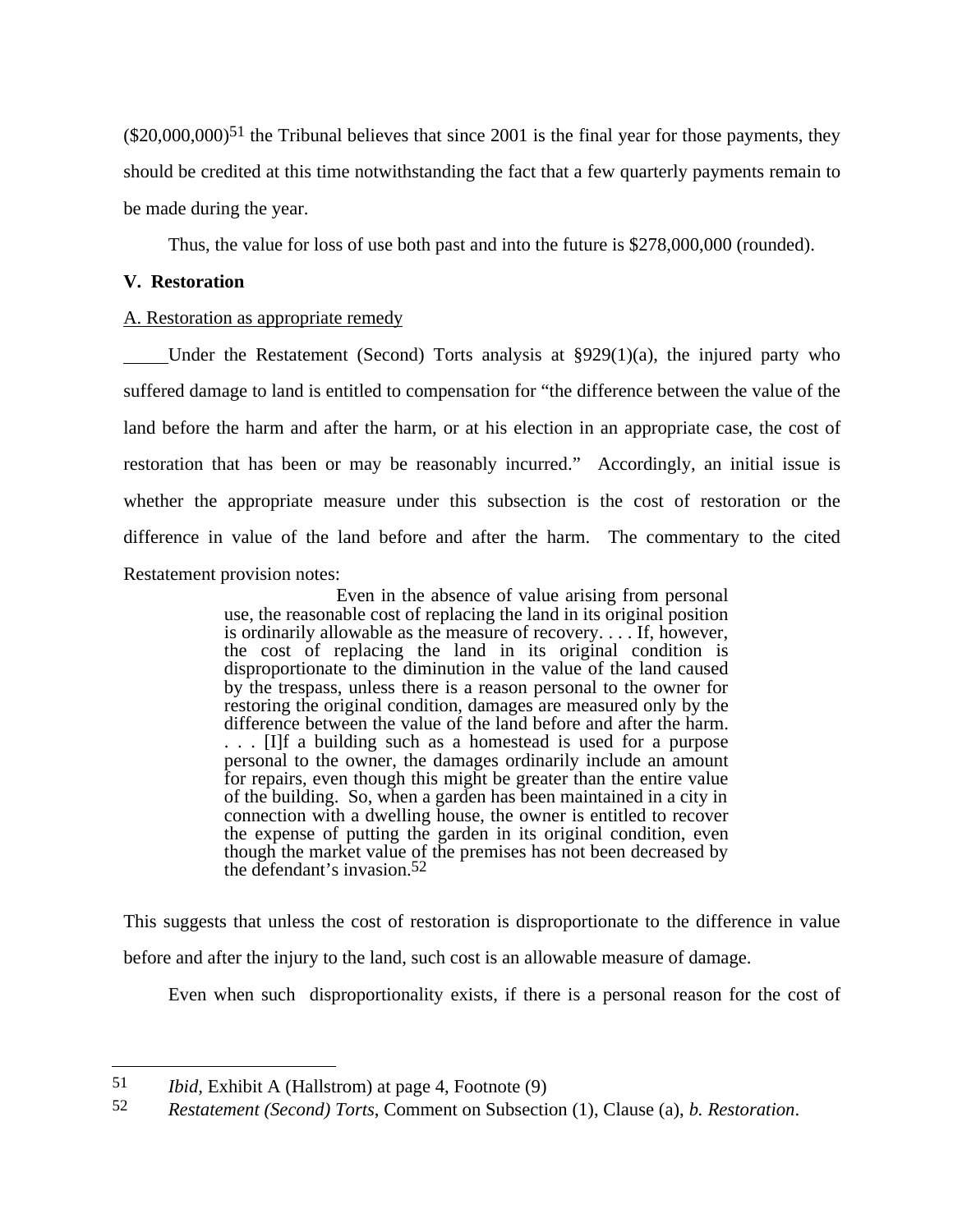repair, these costs may be allowed. Case law supports this approach. See Heninger v. Dunn (Cal. App. 1980) 162 Cal. Rptr. 104, Orndorff v. Christiana Community Builders (Cal. App. 1980) 217 Cal. App. 3d 683. Further, if market value does not adequately capture the value or if is not possible to ascertain the market value of the land, the diminution in market value is not an appropriate measure of damage. See Trinity Church v. John Hancock Mutual Life Insurance Co. (Mass. 1987) 502 N.E. 2d 532, Denoyer v. Lamb (Ohio App. 1984) 490 N.E. 2d 615, Feather River Lumber Co. v. United States  $(9^{th}$  Cir. 1929) 30 F.2d 642, 644.

The Tribunal determined that both of these conditions were met in the *Enewetak* claim.53 Similarly, these conditions are met in the Bikini claim as well. There are very compelling personal reasons for the restoration of damaged land. Claimants' expert Dr. Robert C. Kiste sets forth some of these reasons in his report to the Tribunal:

> The Bikinians did not desire relocation, but they felt that they had no alternative but to comply with the most powerful nation on earth. The significance and meaning of land to the people of Bikini has been described. Much of the Bikinians' culture, society, and identity were rooted in their ancestral home: the islands, reefs, and lagoon of Bikini Atoll. Its lands and waters provided sustenance and connections with the ancestors. The peoples' identity, the very essence of their perceptions of themselves, was intimately tied to their home atoll. The system of land rights provided much of the underlying structure for the organization of the community. It is probably no exaggeration to suggest that short of loss of life itself, the loss of their ancestral homeland represented the worst calamity imaginable for the Bikinians or other atoll dwelling peoples.54

The shortcomings of a market approach to value, particularly with reference to fee simple

rights, are set out in the appraisal report filed in *Enewetak*:

 $\overline{a}$ 

Traditionally, Marshallese do not sell land rights which are acquired by birthright. Hence, there is an absence of a real estate market, and while the Marshallese customary system of land tenure has not only precluded the development of a normal market, it fosters an attitude about land which does not include the concept of market value.55

<sup>53</sup> *Enewetak* MEMORANDUM OF DECISION AND ORDER, at page 14.

<sup>54</sup> Claimants Exhibit 20, *The Bikini Community The Consequences of Relocation The First 25 Years,* Dr. Robert C. Kiste, at page 12.

<sup>55</sup> *Enewetak* MEMORANDUM OF DECISION AND ORDER at pp. 14-15.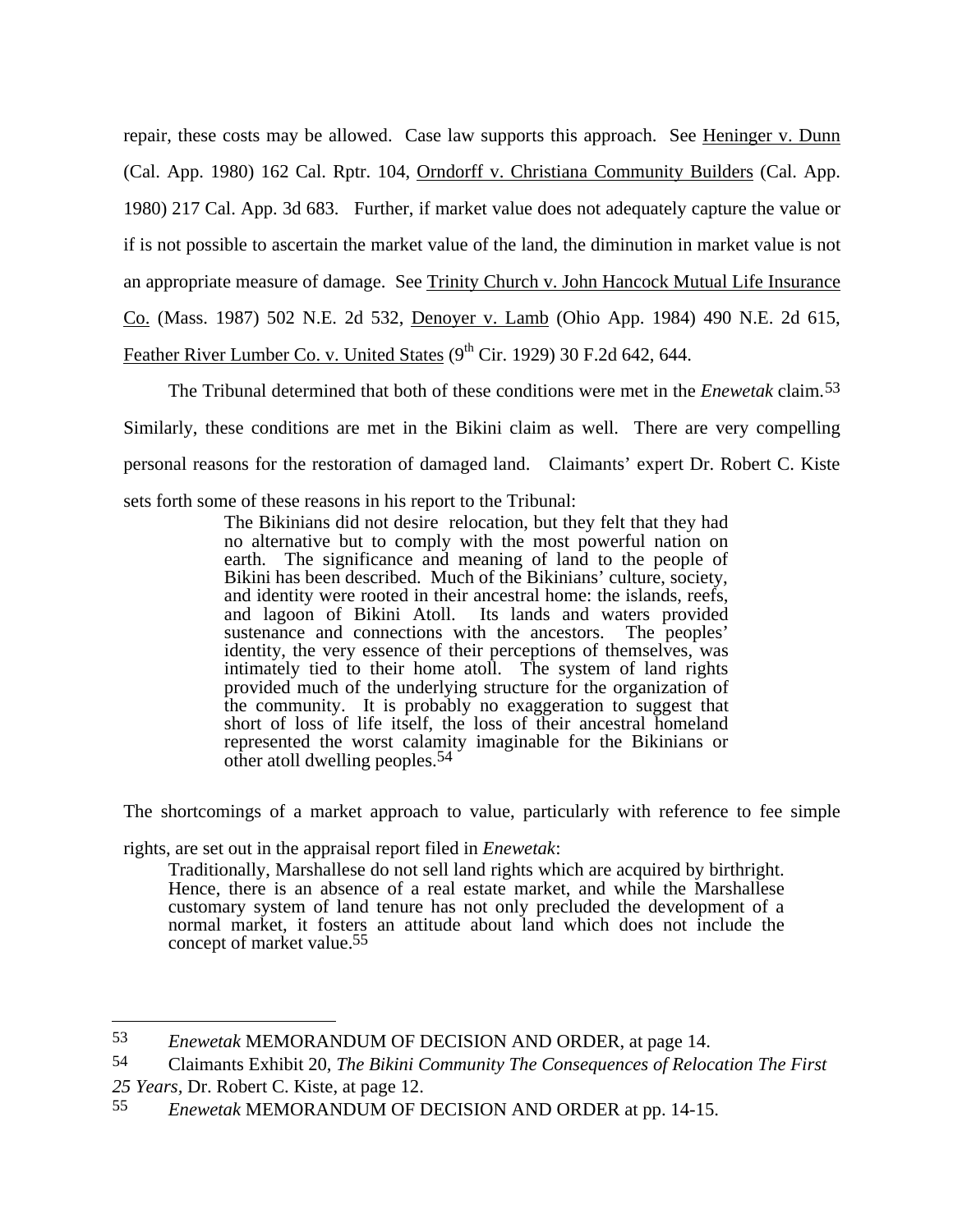The Tribunal has rejected the inclusion of so called "fee-simple" transactions *supra* used by the Defender's appraiser. In the history of the Marshall Islands, there has never been any kind of established real estate market to justify such an approach. 'Fee simple' value cannot be derived, nor could anyone sell their birthright ownership.<sup>56</sup> Thus, the diminution in value approach to damages cannot be applied because there is no market in fee simple property to provide comparable values to assess the loss. Further, such a market approach would not provide a true measure of loss because it would not account for the deeply personal reasons of the Bikini people for restoring their land. Additional support for the cost of restoration approach is found in U.S. environmental statutes. Although these laws may not be applicable by their terms to the Marshall Islands, the Section 177 Agreement provides "In determining any legal issue, the Claims Tribunal may have reference to the laws of the Marshall Islands, including traditional law, to international law and, in the absence of domestic or international law, to the laws of the United States."<sup>57</sup> The Tribunal has referenced U.S. law in a variety of contexts in the past. It has modeled its personal injury compensation program on the "Downwinders Program," devised to compensate civilians affected by the nuclear testing in Nevada and references the U.S. directly in its regulations for the purposes of determining conditions deemed caused by the Nuclear Testing Program.58 It has

 $\overline{a}$ 

Section 220 shall be deemed to include any medical condition(s) not otherwise specifically listed or described for which a claimants would be entitled to compensation in the United States under either the Radiation-Exposed Veterans Compensation Act of 1988, as amended 38 U.S.C. 101 et seq. Note and/or the Radiation Exposure Compensation Act of 1990, as amended.

<sup>56</sup> *Ibid*.

<sup>57</sup> Section 177 Agreement, Article IV, Section 3.

<sup>58</sup> NCT Regulation, Section 224(a), *Comparability with United States Compensation Schemes:*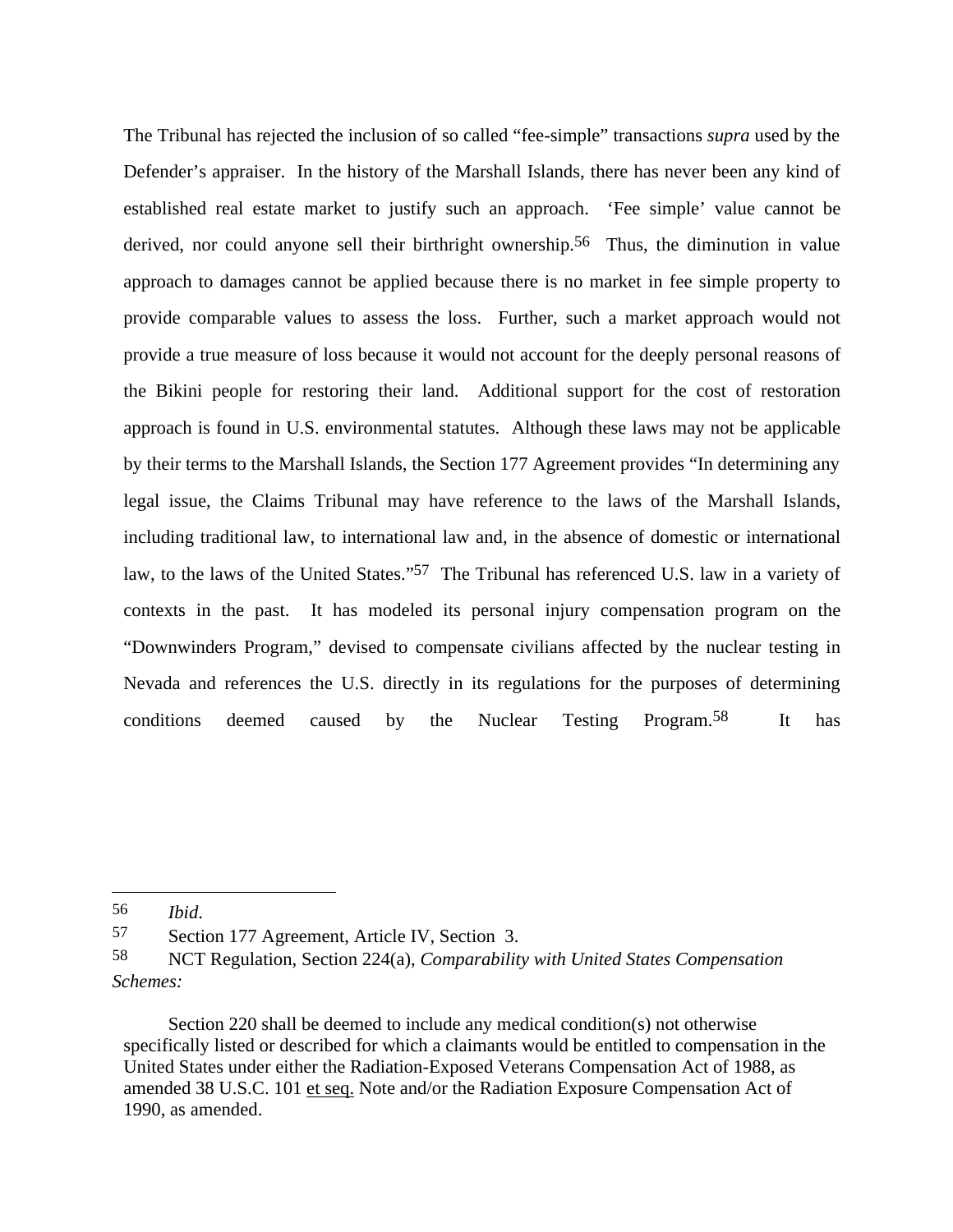adopted certain policies and criteria of the Comprehensive Environmental Response, Compensation, and Liability Act (CERCLA) in setting a radiation clean-up standard in the land claims consolidated for that purpose.<sup>59</sup> The Tribunal notes this for the purpose of observing the predisposition toward clean up as a remedy in dealing with hazardous waste in the  $U.S.^{60}$ The preference for restoration by the U.S. is evidenced in the past U.S. attempts to restore the atoll for the claimants' use.

B. Establishment of Radiation Protection Standard for Restoration

 The Tribunal considered the issue of radiation protection standards for application in clean up and restoration of lands contaminated by the Nuclear Testing Program in a special proceeding which consolidated the various class action claims for damage to property. The

Tribunal accepted the position of the IAEA61 that

 $\overline{a}$ 

As a basic principle, policies and criteria for radiation protection of populations outside national borders from releases of radioactive substances should be at least as stringent as those for the population within the country of release.62

Under this reasoning, the Tribunal adopted the current standards  $63$  of the U.S. that would apply to

59 MEMORANDUM OF DECISION AND ORDER, filed December 21, 1998.

<sup>60</sup> For a discussion of this legislative concern for restoration as a remedy in U.S. environmental statutes, see Cross, Natural Resource Damage Valuation, 42 Vanderbilt Law Review 269, 327-334.

<sup>61</sup> The International Atomic Energy Agency (IAEA) operates under the auspices of the United Nations. It serves as an international forum for scientific and technical cooperation for the peaceful development and safety of nuclear power. While one of its most important responsibilities is to monitor nuclear materials that pass internationally, it is also charged with establishing safety standards for health and property.

<sup>62</sup> Claimants' Exhibit 1 (filed for the consolidated hearing on radiation protection standards on November 18, 1998).

<sup>63</sup> These standards have undergone significant development over time, based in part upon a greater understanding of the health effects of radiation. This enhancement in scientific knowledge is a circumstance which has changed, particularly since the time the Compact of Free Association was negotiated.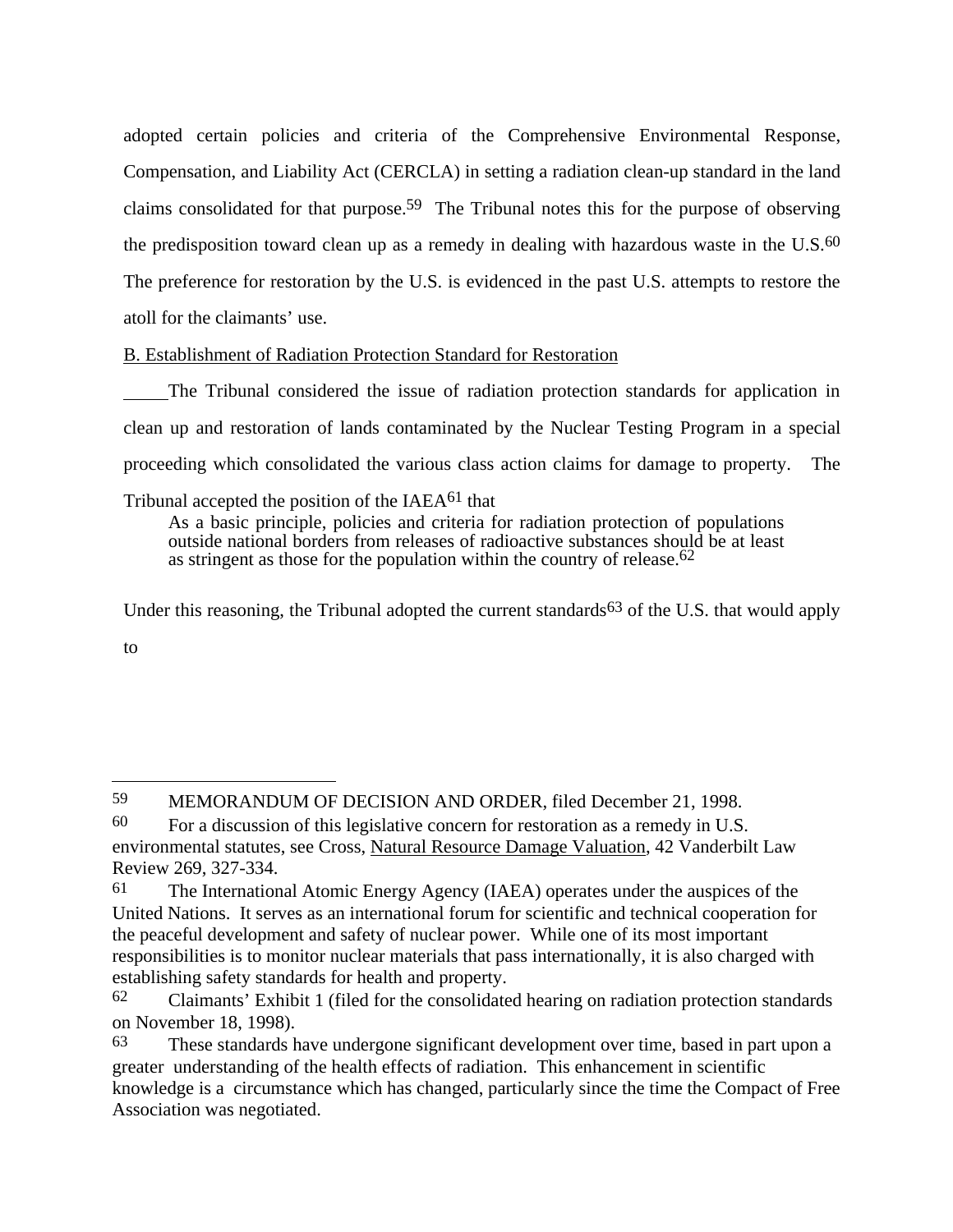Bikini, were it within the United States. Those standards, established by the U.S. Environmental Protection Agency, are described in an EPA document entitled "Establishment

of Cleanup Levels for CERCLA Sites with Radioactive Contamination," wherein it is stated:

Cleanup should generally achieve a level of risk with the  $10^{-4}$  to  $10^{-6}$ carcinogenic risk range based on the reasonable maximum exposure for an individual. . . .

If a dose assessment is conducted at the site (footnote omitted) then 15 millirem per year (mrem/yr) effective dose equivalent (EDE) should generally be the maximum dose limit for humans.64

This standard addresses the additional risk created by the contamination, so the 15 millirem level is over and above existing background levels of radiation.

# C. Application of Standard

 $\overline{a}$ 

 The parties introduced evidence relating to whether this 15 mrem standard is currently exceeded in Bikini Atoll. The expert testimony<sup>65</sup> of both sides was in agreement that the major pathway or source of radiation exposure to residents of Bikini would be ingestion of locally grown foods. This pathway is of particular significance in Bikini because the soil of the atoll allows a relatively high uptake of certain radionuclides by local plants. Both sides agreed that the primary radionuclide of concern was Cesium 137. Application of U.S. standard computer analysis provided that a concentration of cesium in the soil between .32 and .35 picocuries/cubic gram (including background) would result in an annual effective dose

<sup>64</sup> Claimants' Exhibit 1 (filed for the consolidated hearing on radiation protection standards on November 18, 1998), p. 5.

<sup>65</sup> The expert witnesses for claimants were Dr. John Mauro,PhD CHP, Dr. Hans Behling, PhD, and Dr. Robert Anigstein, PhD from Sanford Cohen and Associates (hereafter "SCA".) In addition to their testimony, claimants filed a two volume report, *Regarding The Potential Radiation Doses and Health Risks to a Resettled Population of Bikini Atoll and An Evaluation of the Costs and Effectiveness of Alternative Strategies for Reducing the Doses and Risks* by Drs. Mauro, Behling and Anigstein. *Part 1: Statement Before the Nuclear Claims Tribunal* was admitted as Claimants' Exhibit 1, (SCA) while *Part 2: Technical Background Document* was admitted as Claimants's Exhibit 2 (SCA). The expert witnesses for the Defender of the Fund were Dr. Reginald L. Gotchy and Dr. Michael Uziel (hereafter "Enviropro.) In addition to their testimony, the Defender filed *A Conceptual Assessment of Radiological Issues and Remediation Alternatives Related to Possible Resettlement of Bikini Atoll the Republic of the Marshall Islands* authored by Dr. Uziel of Enviropro, Inc. and Dr. Reginald L. Gotchy, PhD, CHP which was admitted as Defender of the Fund's Exhibit A.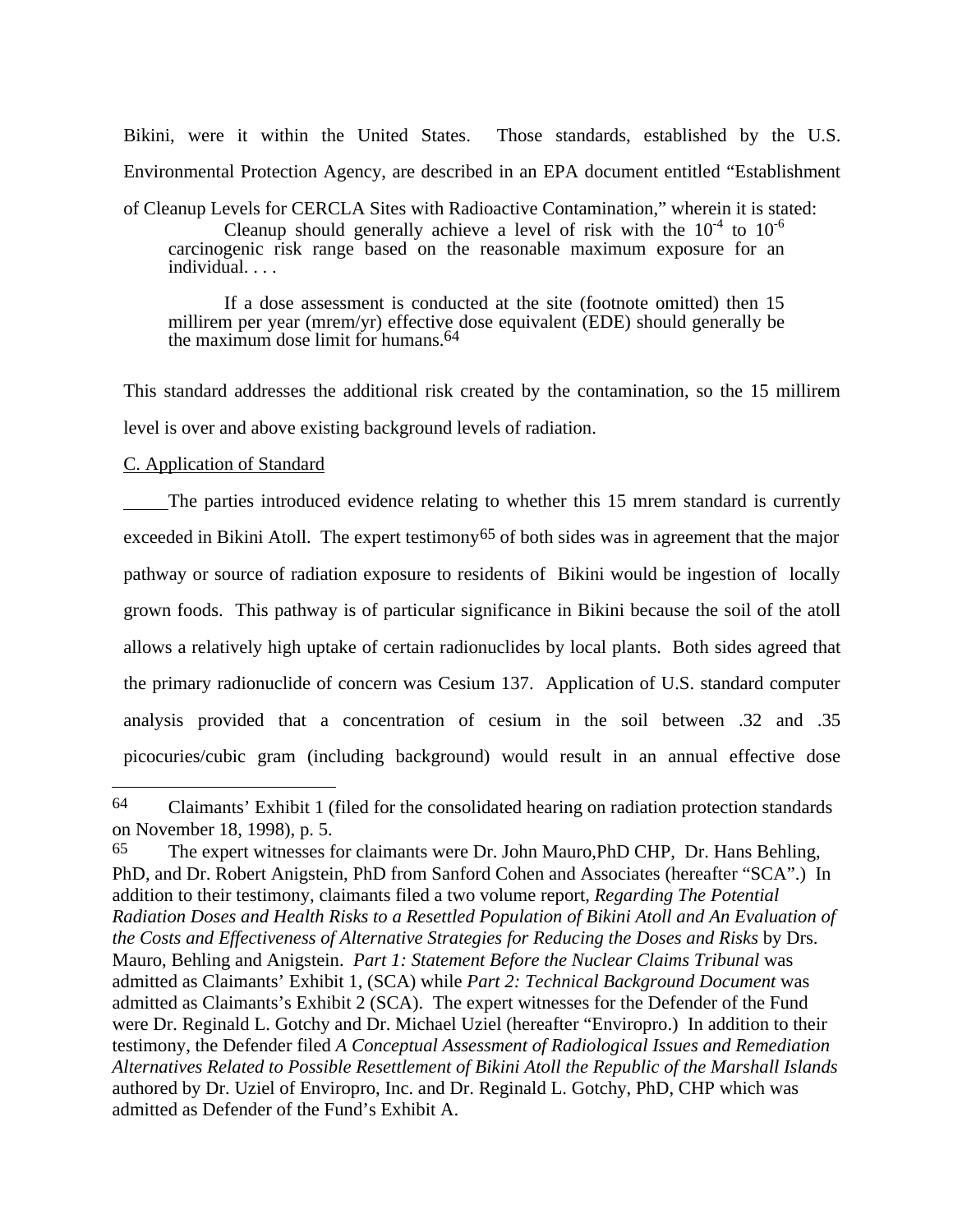equivalent of 15 millirem assuming a local only diet.. The Tribunal believes a local diet is an appropriate assumption for this determination. While the Tribunal recognizes that it may not be likely that the entire population will adhere to a local food only diet, even if available, the Tribunal accepts the EPA reasoning that protection should be extended not just to the average member of the community, but to those who could be characterized as having "high end risk." This concept is captured by the "reasonably maximally exposed individual."<sup>66</sup>

Utilizing past survey data and the radiological assessment methodologies recommended by the U.S. Environmental Protection Agency, potential radiation doses were derived for a resettled population on each of the islands of Bikini Atoll for which measurements exist.67 These assessments revealed that should the islands of Bikini Atoll be resettled in the near future without any additional remediation of the contaminated soil or the implementation of institutional controls, radiation doses could be several hundred mrem/tr effective dose equivalent (EDE) above background, and, at many locations exposures could exceed several thousand mrem/yr EDE.68

### D. Radiological Cleanup Strategies and Costs

 Both parties presented a number of alternative strategies and approaches to how the standard could be met. These strategies consisted of removal of contaminated soil with and without soil replacement; application of potassium to the soil to reduce the plant uptake of cesium; soil strata inversion by taking the top layer of soil and inverting it in something of a "communal garden"; phytoremediation (the use of plants to uptake the radioactive contaminants from the soil), and soil washing. These various strategies had costs ranging from \$217.7 million to \$1.419.6

<sup>66</sup> Claimants' Exhibit 1 (SCA) at page S-21, Footnote 2.

<sup>67</sup> *Ibid* at page S-3.

<sup>68</sup> *Ibid* at page S-6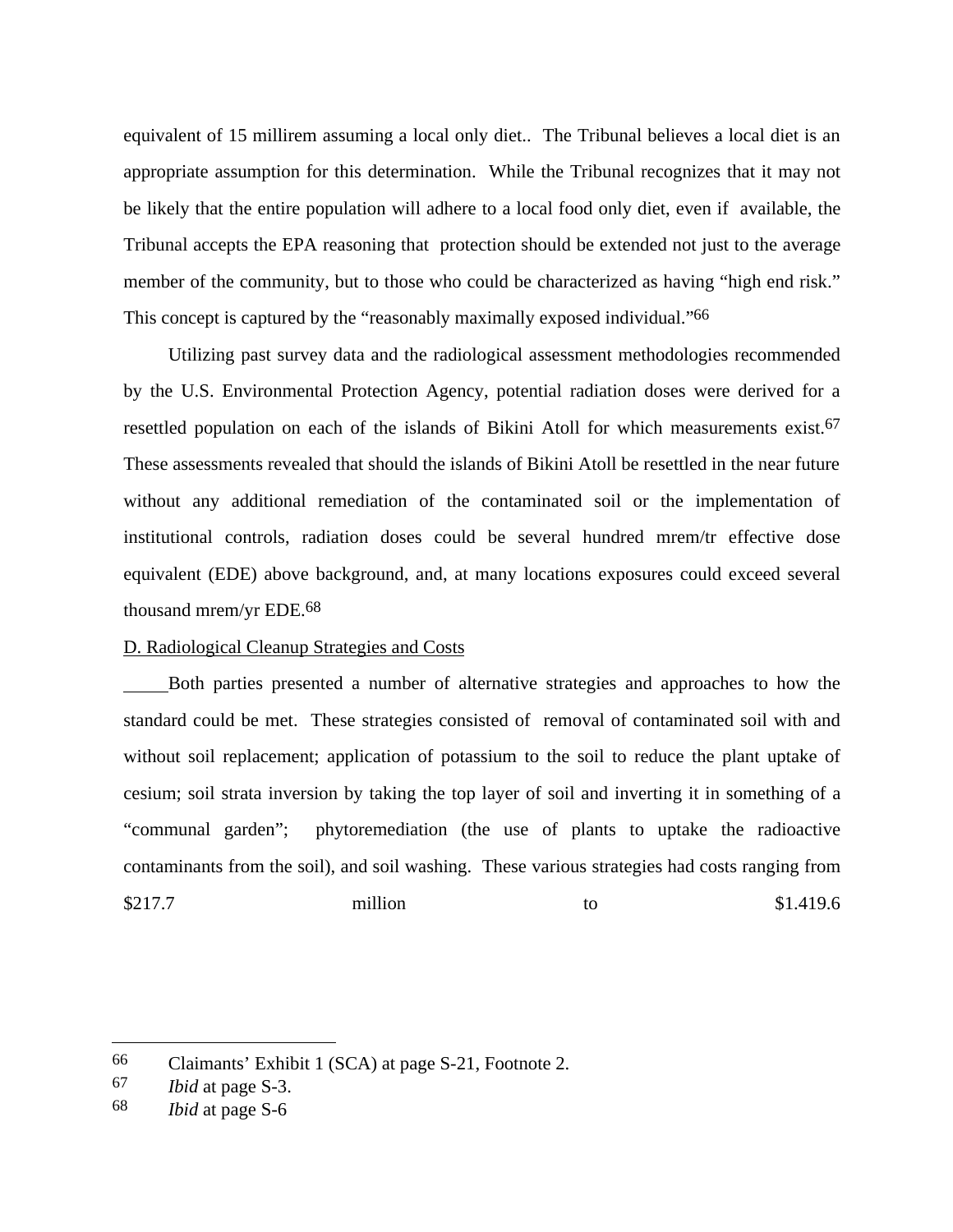# billion.69

In the *Enewetak* award, the Tribunal determined:

While phytoremediation is a promising, developing technology, its effectiveness in Enewetak cannot be evaluated. It is clear that the concept is valid, because the uptake of Cs-137 from the soil by food plants is the major pathway for exposure to residents. However, the application for cleanup of radioactive contaminants has not been demonstrated in the coral atoll environment and there is no reliable data to assess costs associated with such a clean up effort.70

Accordingly, for these same reasons and for other evidence produced at the hearing, the Tribunal finds that phytoremediation should not be a predominant cleanup strategy for Bikini either.71

The overall objective in considering remediation strategies are that they be: (1) protective of public health and the environment, and in compliance with EPA and Tribunal cleanup criteria for sites contaminated with radioactive material; (2) compatible with establishing a selfsustainable ecosystem and minimizing ecological damage; and,  $(3)$  cost effective.<sup>72</sup> Applying this objective to the various remediation strategies, SCA determined that four different options would best satisfy this objective. First was soil removal and replacement and construction of a partially elevated causeway at a cost of \$504.7 million, referred to as "Option 2".73 This option would scrape approximately 1.99 cubic meters of topsoil to be replaced with clean soil. Second is a combination of potassium application and soil excavation and replacement with causeway construction as the waste management option, at a cost of \$360.5 million, referred to as

70 *Enewetak* MEMORANDUM OF DECISION AND ORDER, at page 18.

<sup>69</sup> Claimants Exhibit 1 (SCA), Table S-6.

<sup>71</sup> At the close of the Enewetak hearing on restoration and remediation strategies and costs, Claimants and Defender of the Fund stipulated as to clean up costs and methodology providing simply that phytoremediation may be considered and utilized where appropriate. No such stipulation was forthcoming in the Bikini claim as the Defender's expert continued to advocate phytoremediation over other clean up methods to the point where Claimants' experts were able to point out serious flaws in Dr. Uziel's calculations and assumptions for application of other clean up methodologies.

<sup>72</sup> Claimants Exhibit 1 (SCA) at page S-19.

<sup>73</sup> *Ibid.*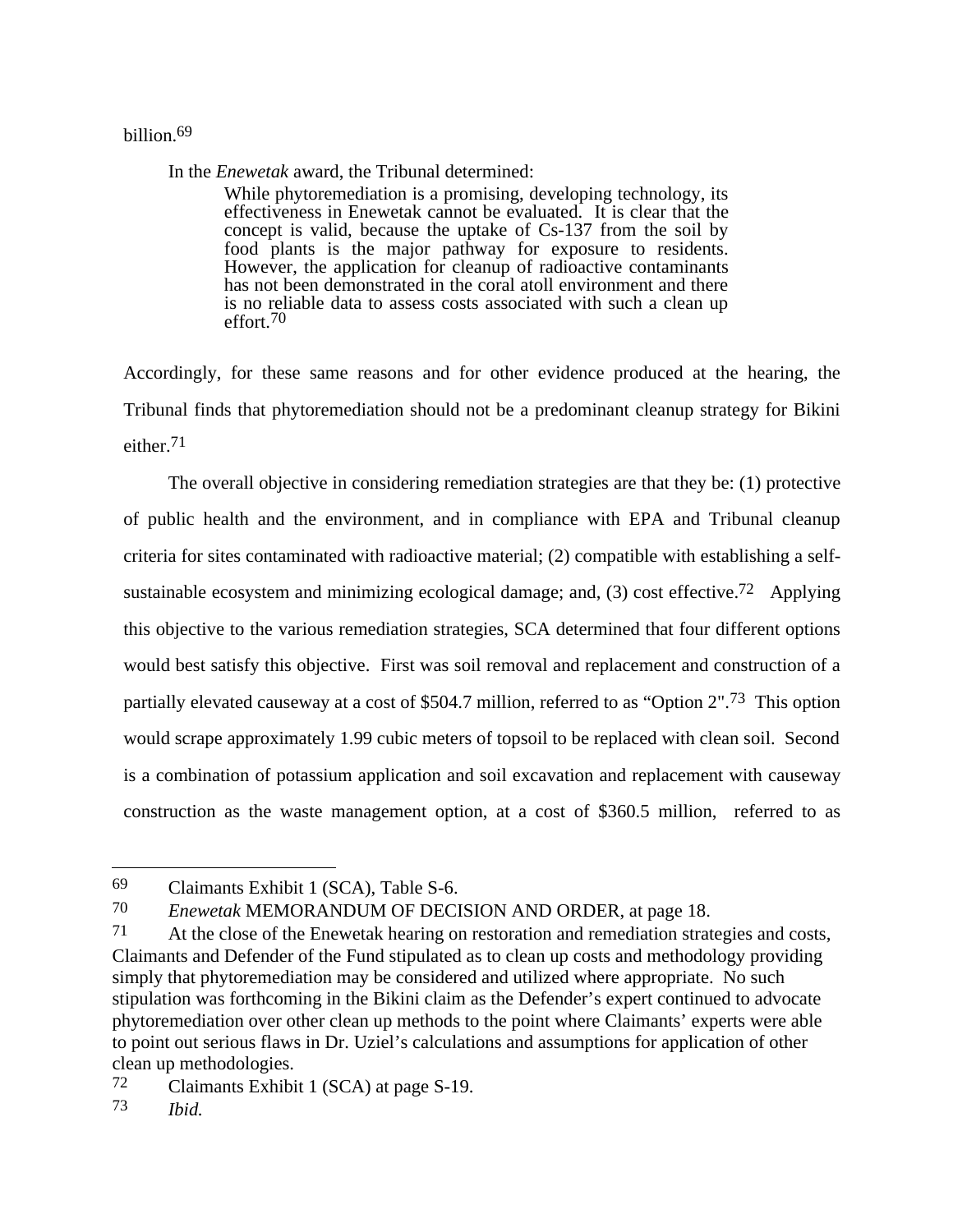"Option 3".74 This option would combine potassium application with soil scraping at a reduced volume, approximately 1.31 million cubic meters, and would also involve the construction of a partially elevated causeway. Third is a combination of clay-like additives (such as zeolite or vermiculite), and soil excavation and replacement, with causeway construction as the waste management option, at a cost of approximately \$319.4 million, referred to as "Option 6"<sup>75</sup> Finally, SCA developed what was referred to as a "diversified land alternative" at a cost of approximately \$365.7 million.<sup>76</sup> This approach would involve the replacement of food-bearing trees on Bikini Island with non-food bearing trees; excavation of contaminated soil in residential areas; construction of a causeway between Eneu and Bikini Islands; potassium treatment of food-producing areas on Eneu Island and other moderately contaminated islands; avoidance of other selected islands; and establishment of a comprehensive surveillance program.

One strategy that all of these options have in common is construction of a partially elevated causeway between Bikini and Eneu Islands utilizing excavated soil. This disposal option should be given serious consideration because a causeway would serve the needs of the resettled population, and, by using the excavated material for its construction, would be a costeffective use of fill material.77 Similarly, in the *Enewetak* claim, the Tribunal determined that in addition to receiving community support, "the most effective disposal alternative is the causeway option..."78

## E. Application of CERCLA Criteria

 In its POST HEARING ORDER of October 5, 1999, the Tribunal ordered the parties to file additional briefing on the "preferable method or combination of methods based on the evidence presented at the hearing for the restoration of Bikini and cost figures for purposes of

<sup>74</sup> *Ibid*

<sup>75</sup> *Ibid* at page S-20.

<sup>76</sup> *Ibid.*.

<sup>77</sup> *Ibid* at page S-15.

<sup>78</sup> *Enewetak* MEMORANDUM OF DECISION AND ORDER, at page 23.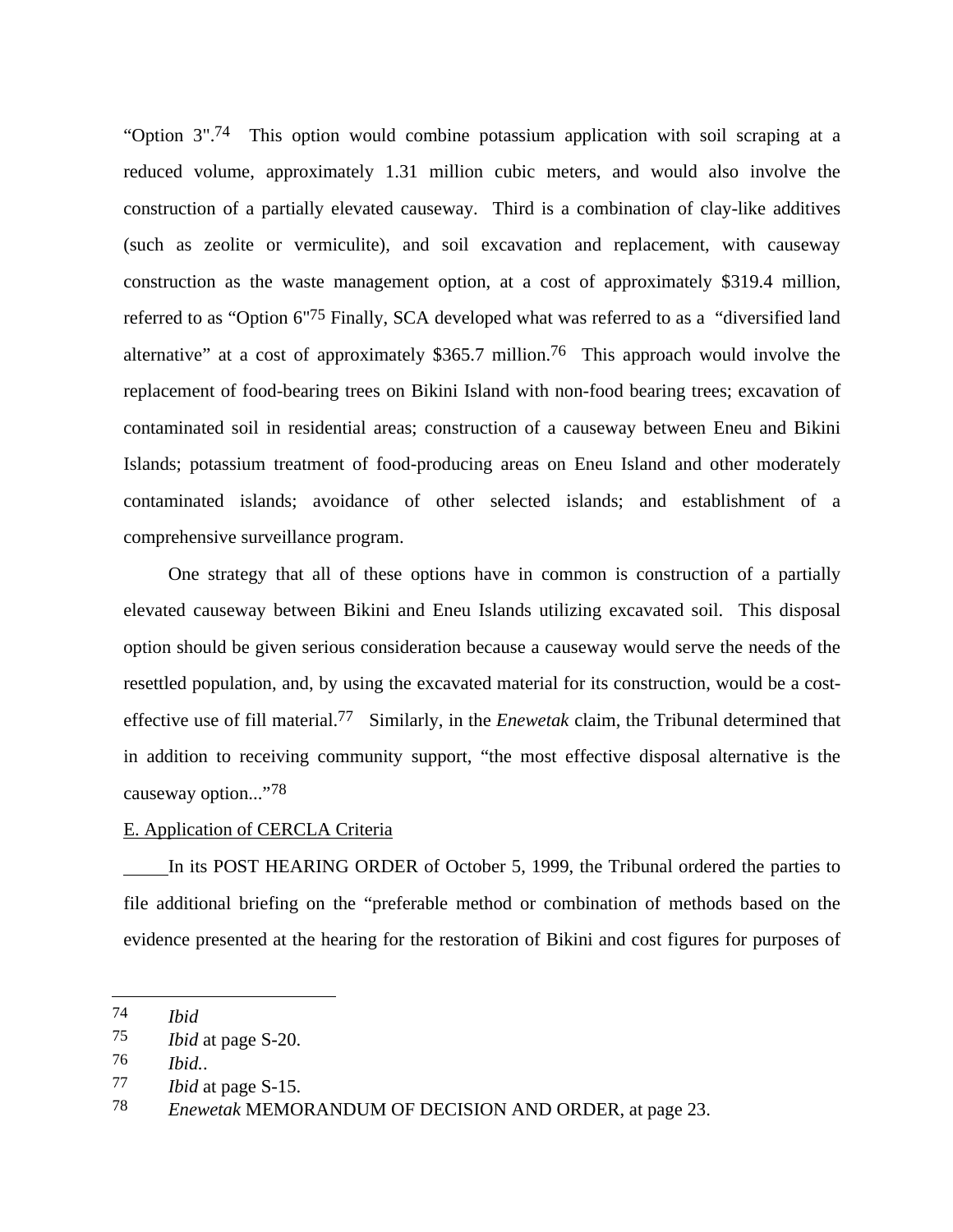an award taking into account the Implementing Regulations under CERCLA at 40 CFR §300.430(9)(iii)(A-1). The Tribunal believes that application of the CERCLA Implementing Regulations is appropriate and consistent with the U.S. EPA radiation protection standard for radiological clean up activities adopted by it in this and other similar claims.

 Title 40 C.F.R. §300.430(9)(iii)(A-1) sets forth nine criteria to take into account for the identification and selection of remediation alternatives for the clean up of sites on the National Priorities List (NPL).<sup>79</sup> The criteria are divided into two threshold criteria and five "primary" balancing" criteria:

Threshold criteria

overall protection of human health and the environment

Compliance with ARARs (applicable or relevant appropriate regulations) Primary Balancing Criteria used to make comparisons and to identify the major trade-offs between the remedial alternatives. Alternatives that satisfy the threshold criteria are evaluated further using the following five balancing criteria:

Long-term effectiveness and permanence;

Reduction of toxicity, mobility, or volume of contaminated media;

Short-term effectiveness;

Implementability; and

Cost

The final two criteria are state and community acceptance which are considered "modifying

factors".

l

The four remediation strategies discussed above all meet the first two threshold criteria.<sup>80</sup>

79 *Overview of the CERCLA Evaluation Process,* John Mauro, Ph.D. November 18, 1999, Attachment H to 'Post Hearing Memorandum of Claimants", December 1, 1999.

80 *Ibid* at page 7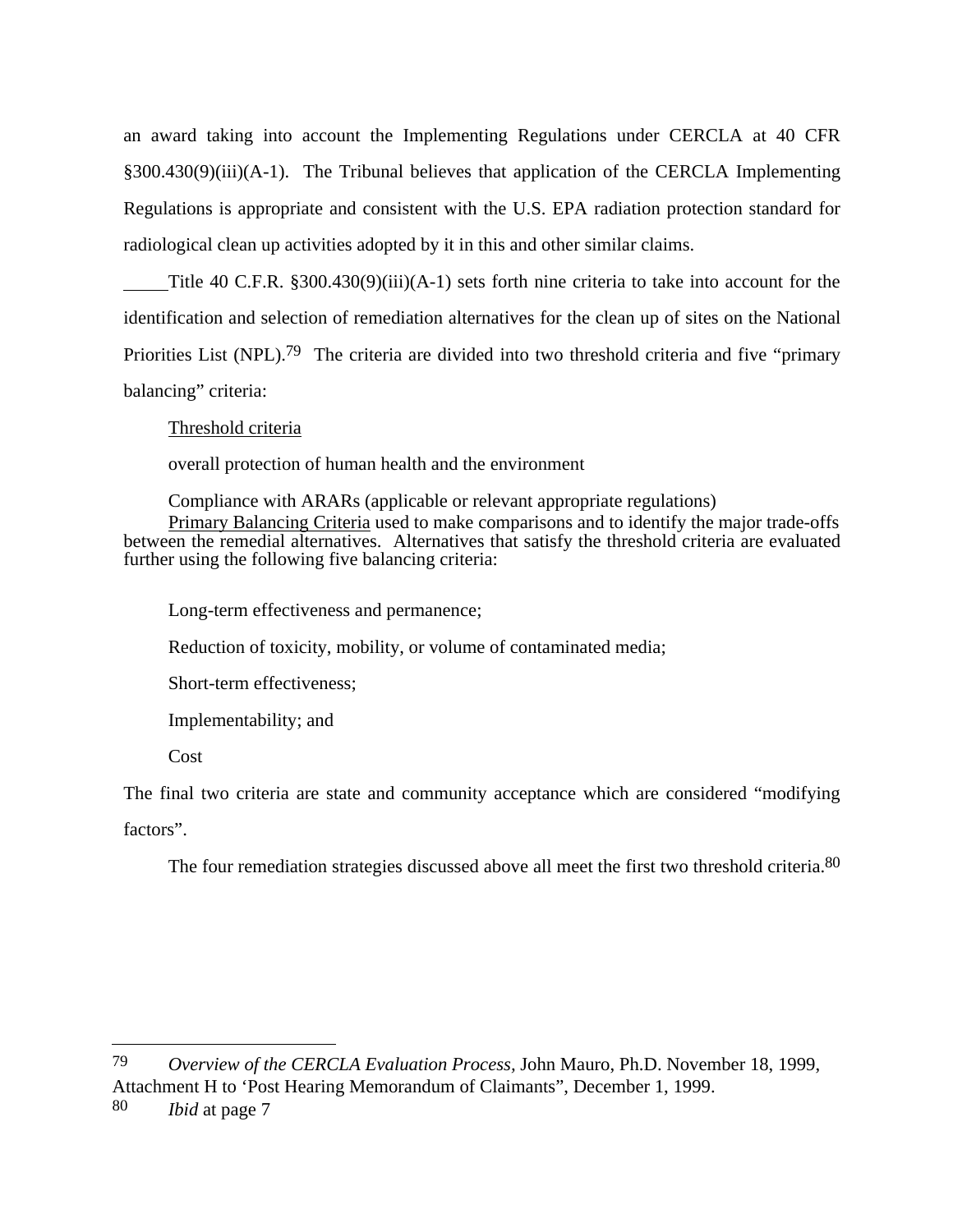Thus, these strategies should be evaluated in light of the five balancing criteria and modifying factors. Counsel for Claimants presents such an analysis on pp.42-45 in the "Post Hearing Memorandum of Claimants" as does Dr. Mauro in his "Overview of the CERCLA Evaluation Process" pp. 7-10. Their analysis provides that Option 2, (soil removal and replacement) although relatively expensive, provides both long and short term effectiveness; the virtual elimination of toxicity; and implementability. Option 3, (combination of potassium treatment and soil removal) is less expensive and otherwise effective, however, will require institutional controls for over the next 100 years. Option 4, (zeolite application in combination with soil removal) likewise is less expensive and effective, and will require minimum institutional controls once implemented. However, unlike potassium treatment, this technology is not well tested at Bikini. Option 9. (diversified land use) requires the least amount of soil removal, but is most intrusive in terms of the intensive long term institutional controls which would be necessary for over 100 years.

 In applying the two modifying criteria of "state" and "community" acceptance the Tribunal will deem "state" in this case to mean the national government of the Republic of the Marshall Islands, and "community" to mean the local government council for Bikini. In respect to community acceptance and preference, Counsel for Claimants has ranked the various options in order of preference by the Bikinians with Option 2, (soil removal and replacement) the first choice, followed by Option 3, (combination potassium treatment and soil removal); Option 4 (zeolite application in combination with soil removal); and finally, Option 9 (diversified land use). $81$ 

The Defender of the Fund's response to the preferable method or combination of methods taking into account the Implementing Regulations under CERCLA consisted of a combination method referred to as alternative 3 presented in Table 8.2.6-1 of the Enviropro report.<sup>82</sup> In making this recommendation, the Defender admits that "...Enviropro has not measured their

l

<sup>81</sup> Post Hearing Memorandum of Claimants, December 1, 1999, at page 45.

<sup>82</sup> Defender's Post Hearing Submission Re: Nuclear Claims Tribunal Order Dated October 5, 1999, filed December 1, 1999, at page 32.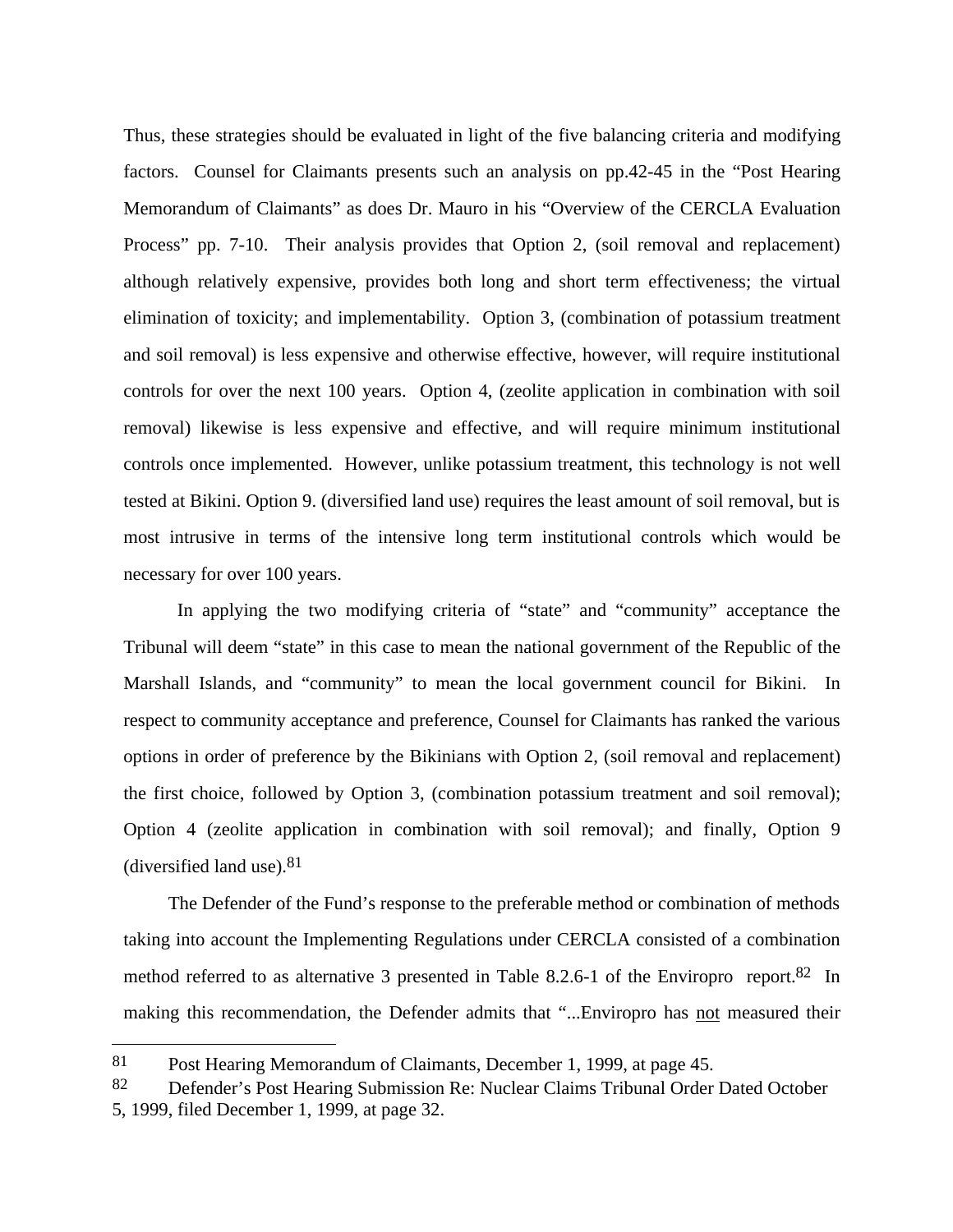remediation alternatives against the 'EPA nine criteria'..." (emphasis added).<sup>83</sup> The combined alternative approach recommended by Enviropro consists of a combination of soil inversion, potassium treatment, and soil removal and replacement.84 Although intrigued with the concept of soil inversion as a remediation strategy, the Tribunal must reject this alternative since by Enviropro's own admission, the nine criteria of the CERCLA Implementing Regulations were not considered, and the remediation strategy is limited only to the islands of Bikini and Eneu.<sup>85</sup>

Consequently, the Tribunal finds that the two preferred remediation strategies applying the CERCLA Implementing Regulations are Option 2 (soil removal and replacement) and Option 3 (combination potassium treatment and soil removal). Both strategies would utilize a waste management system consisting of construction of an elevated causeway. Both options would also involve substantial removal of topsoil involving a significant ecological disruption. Both options would also be effective in the short and long term once implemented, and both would achieve the desired reduction in toxicity, mobility, or volume of contaminated material, although Cs-137 would remain in soil treated with potassium.86

This leaves the two remaining "primary balancing" criteria of implementability and cost. Option 3 is clearly more cost effective than Option 2 with a cost of \$360.5 million compared to \$504.7 million, a difference of \$144.2 million.<sup>87</sup> Option 2, however, may be preferable in terms of implementability. Although the massive soil removal and replacement with clean soil would initially be very disruptive, it would not require the long term institutional monitoring for over the next 100 years. The People of Bikini have expressed their preference under the CERCLA "modifying criteria" for Option 2 followed by Option 3.88 There is nothing on the

l

<sup>83</sup> *Ibid.*

<sup>84</sup> *Ibid,* Attachment A.

<sup>85</sup> *Ibid.*

<sup>86</sup> Post Hearing Memorandum of Claimants, December 1, 1999, Attachment H, pp.4-10.

<sup>87</sup> Claimants Exhibit 1 (SCA), Table S-6.

<sup>88</sup> Attachment H at page 7.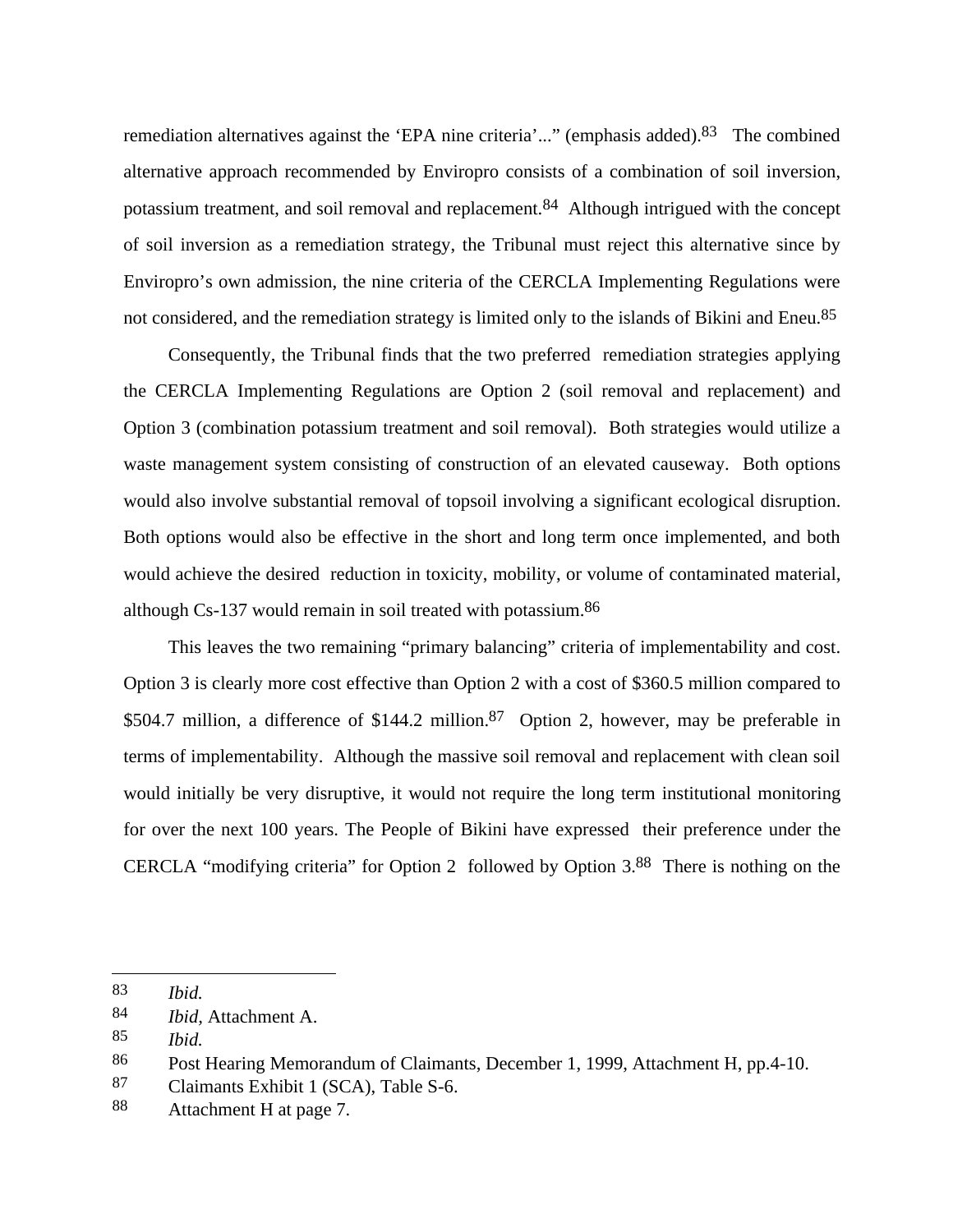record to indicate any preference among the remediation strategies by the national government.89

In determining which remediation strategy the Tribunal will adopt for awarding costs to restore, additional analysis is necessary. First there is the very large difference in cost between Option 2 and Option 3. Both of these strategies meet the first two threshold criteria, and both should provide an effective and proven method to restore Bikini to a productive and safely habitable state. In the foregoing analysis, the trade-off really boils down to whether eliminating the long term institutional monitoring necessary for the potassium treatment is worth an additional \$144.2 million.<sup>90</sup> In this respect, Claimants' experts have noted that: "The combination of potassium application with soil scraping appears to be a relatively desirable alternative based on cost, its demonstrated effectiveness at Bikini Atoll, and the reduced volume of soil that would have to be excavated  $(1.31$  million cubic meters)".<sup>91</sup>

Another factor warranting the Tribunal's consideration in awarding restoration costs is consistency with other Tribunal decisions claims in terms of remediation strategies and their costs. Costs based on a combination soil removal/potassium treatment remediation strategy were awarded in *Enewetak* and a similar remediation strategy has been adopted by the parties in the currently pending Rongelap claims consolidated NCT Nos.(23-2440); (23-501);(23- 5443B); and  $(23-5445B)$ .<sup>92</sup> This is not to suggest that the Tribunal is taking a "cookie-cutter" approach to the issue of remediation strategy. The Tribunal has learned in its experience that while there are many similarities in respect to residual contamination in the Marshall Islands resulting from the NTP, there are also many differences with respect to the histories of affected

<sup>89</sup> The RMI Government was not a party to this proceeding, but there is nothing in the record to suggest that the national government has a preference for any particular remediation strategy.

<sup>90</sup> Although the soil removal/replacement option would not require the institutional controls required for potassium treatment, some institutional controls will nonetheless be required for over the next 100 years for the on-island disposal option of the causeway. Claimants Exhibit 1 (SCA) at 9-24.

<sup>91</sup> Claimants' Exhibit 1 (SCA) at page S-14.

<sup>92</sup> *Enewetak* MEMORANDUM OF DECISION AND ORDER, and Stipulation (23-2440) et al. dated September 22, 2000, Claimants' Exhibit 4; Defender's Exhibit C.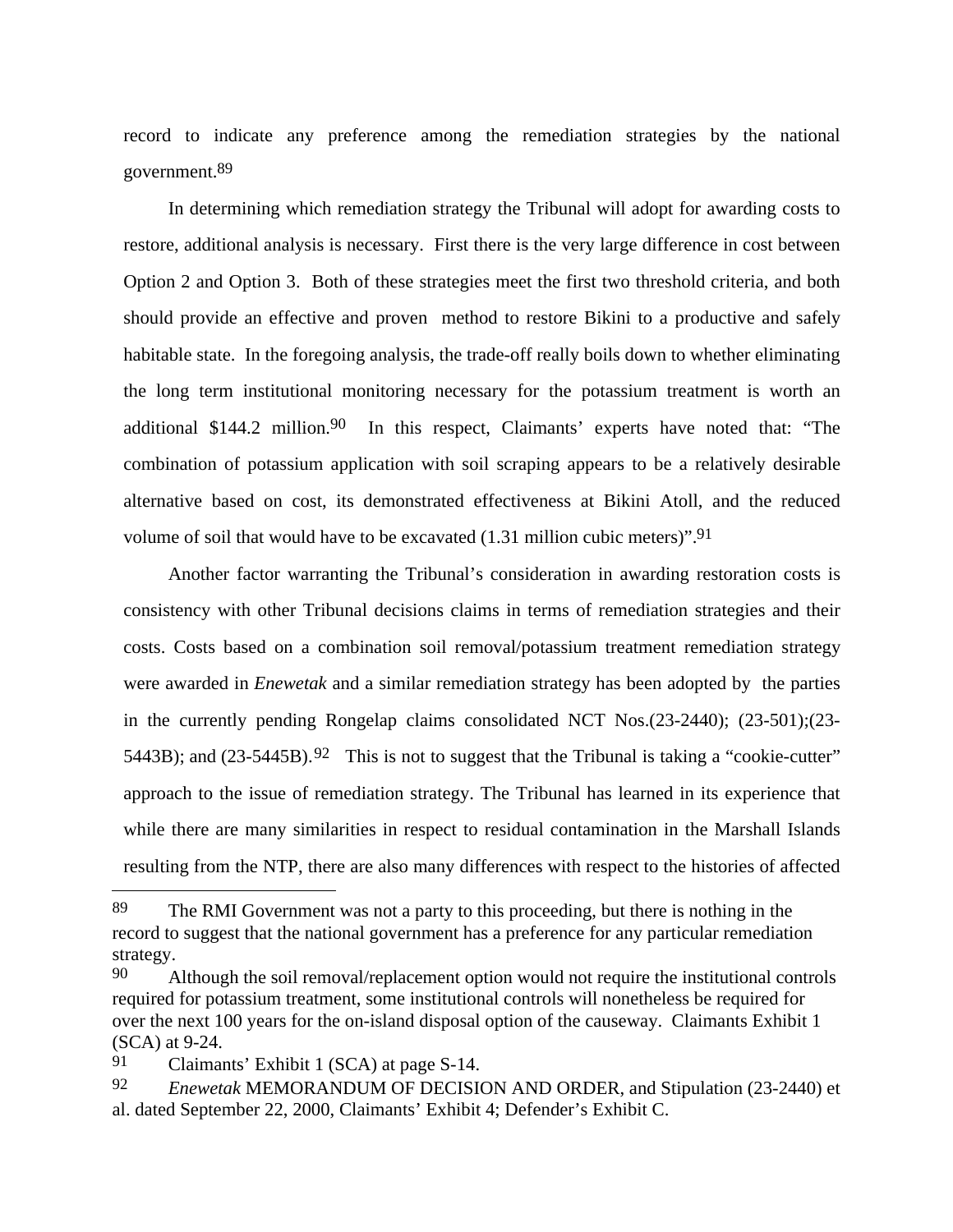communities and the precise amount and location of residual contamination requiring clean up. Nonetheless, in the absence of more compelling reasons in this claim, the Tribunal finds that the soil removal/potassium treatment strategy (Option 3) will achieve the required clean up objectives; be most cost effective; and consistent with remediation strategies adopted in similar claims.

#### F. Resettlement

In its POST HEARING ORDER of October 5, 1999, the Tribunal ordered that the parties include in their briefs the "legal basis and standard to apply to an award for 'resettlement costs' by the Tribunal including costs for housing and infrastructure". Since that time the Tribunal, in making its award in *Enewetak*, addressed the issue of the Tribunal's position with respect to an award for resettlement costs. After discussing the appropriate baseline for establishing resettlement costs, (whether it should be based on a modern community with complete infrastructure or based on the condition of the community immediately prior to their removal), the Tribunal went on to state:

> The Tribunal agrees with claimants that the economic situation of the community is an important element of consideration in the overall structure of compensation in this case. However, it disagrees that this element of damage should be addressed through the type of resettlement costs proposed by claimants. The economic values inherent in the request for claimants' resettlement costs are addressed through the award for loss of use. As stated in the joint appraisal report, the loss of use value addresses "compensation for the economic loss to the people of Enewetak for the period that use of their land has been denied.." Claimants assert they have no way to pay for housing and other infrastructure because their exile on Ujelang denied them the opportunity to conduct economic activity and thus precludes them from paying resettlement costs. This acknowledges that in the absence of this denial of economic activity, economic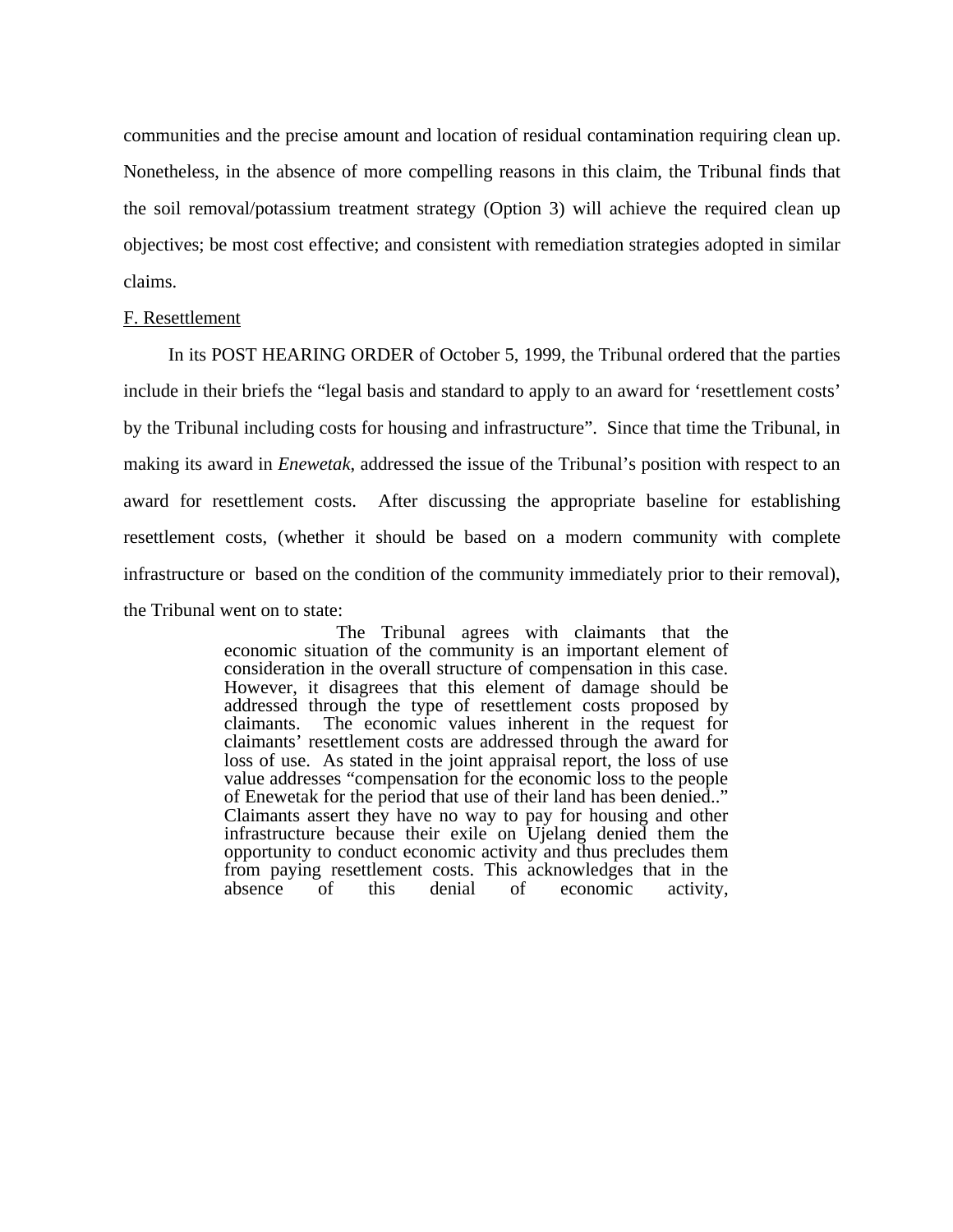the people would expect to pay for their own housing, as is the normal course of events. The loss of use award provides compensation for this loss of economic opportunity. While the lands of the atoll may not be fully productive, claimants' award for loss of use includes compensation not only for past loss, but also for loss of future use. To allow additional compensation for resettlement costs on the order of those requested by claimants would amount to a duplicative award.

Claimants argue that these costs have already been approved by the U.S. and that consequently sets the legal standard for resettlement costs. However, to the extent that the resettlement program is an element of the overall U.S. program of direct compensation to the Enewetak people, that approach does not include compensation identified for denial of use of the land by the people. The two approaches are exclusive of each other, at least to the extent that resettlement is proposed by claimants. Claimants may not receive compensation for the economic loss attendant to the denial of use of their land, and then receive resettlement costs which are justified by those same economic losses.<sup>93</sup>

Similarly, Claimants proffered a resettlement plan with costs of approximately \$83 million which include infrastructure (roads, docks, power, sewage, communications, etc.) and housing.<sup>94</sup> Counsel for Claimants maintains that case law, CERCLA, and U.S. Government commitments all support a separate award from the Tribunal for resettlement costs.<sup>95</sup> There is nothing in Claimants arguments or authority which causes the Tribunal to depart from its ruling in *Enewetak*. The cases cited by counsel dealing with CERCLA requirements primarily involve restoration to damaged natural resources, and even though there may be authority to award additional sums under CERCLA,  $96$  such authority still doesn't address the problem raised by the Tribunal when an award

<sup>93</sup> *Enewetak* MEMORANDUM OF DECISION AND ORDER, at pp. 26-27.

<sup>94</sup> Claimants' Exhibit 17.

<sup>95</sup> Post Hearing Memorandum of Claimants, December 1, 1999, at pp. 4-9.

<sup>96</sup> To the extent that CERCLA would provide some authority to make an award for resettlement costs, it is likely that the appropriate baseline would be the conditions in the Bikini community prior to removal from their atoll, and not the modern fully developed infrastructure and housing sought by Claimants. CERCLA is designed to provide for clean up and restoration of damaged and contaminated land and natural resources and is intended to restore the land to its condition prior to the contamination.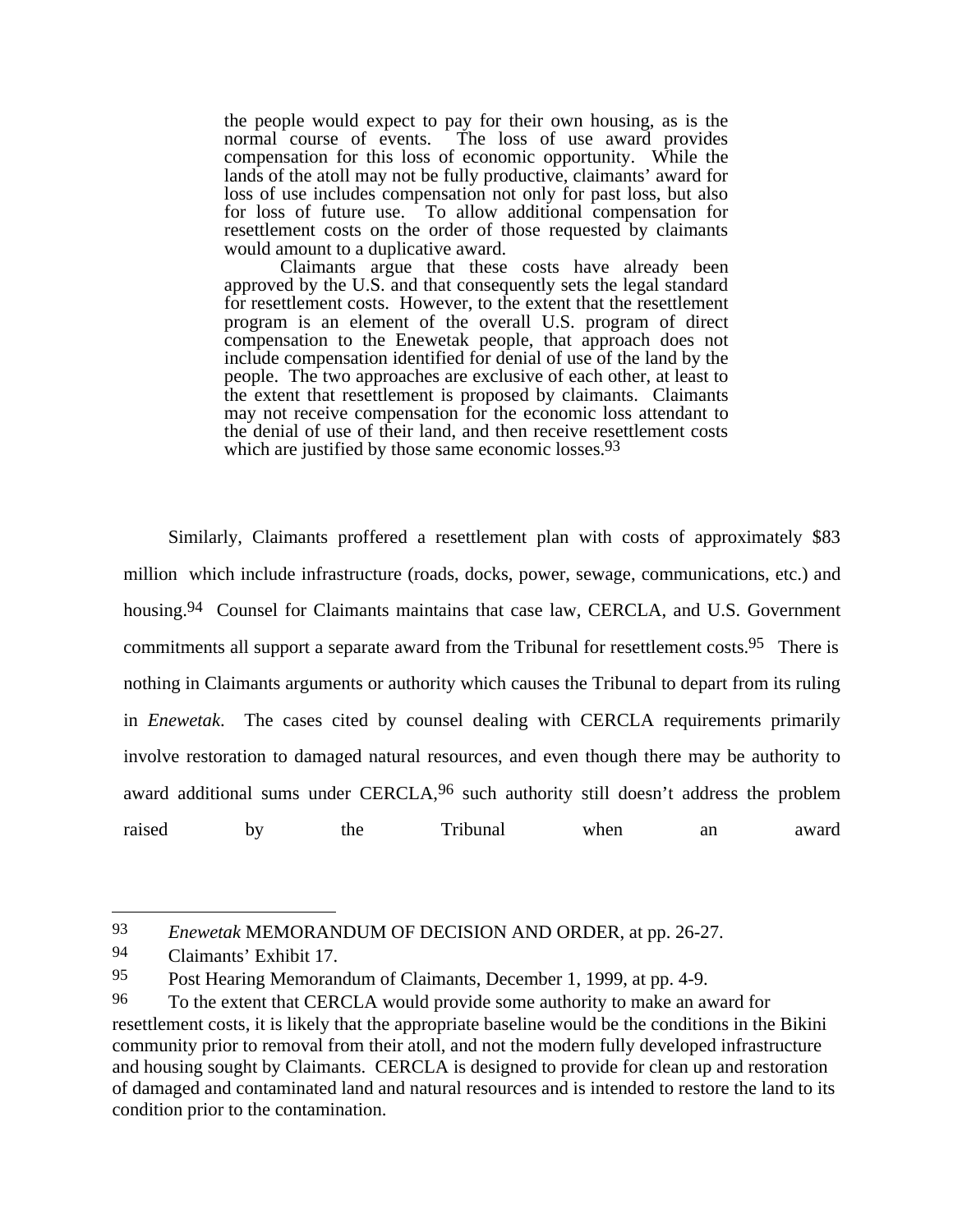has been made for loss of use, past, present, and future to address economic losses. To make an additional award for resettlement costs under these circumstances, would be duplicative.

The fact that the U.S. Government has committed to fund resettlement as part of overall compensation to the People of Bikini does not change the Tribunal's view since compensation for loss of use has not been part of U.S. compensation. Accordingly, Claimants' request for separate resettlement costs as part of this award is denied.

## F. Restoration Damages

 To summarize, the reasonable costs of clean up and rehabilitation are as follows: \$360,500,000 which shall include (1) soil excavation and removal; (2) periodic clearing of land of underbrush prior to potassium applications; (3) purchase and periodic application of potassium/potassium fertilizer; (4) soil management that ensures proper dosage of potassium/potassium fertilizer; (5) a comprehensive surveillance program involving soil and crop samples analyses and boiassays; and (6) disposal of contaminated soil through construction of an elevated and sealed causeway. This total must be adjusted by the amount of \$19,000,000 (U.S. Public Law 97-257) and \$90,000,000 (U.S. Public Law 100-446). Restoration damages for clean up and rehabilitation of Bikini total \$251,500,000.

# **VI. Hardship**

#### A. Legal Framework

The people of Bikini have requested compensation for damages which were a consequence of the harm to their property. The Tribunal has previously recognized this class of damages in the class action claim of *Enewetak*.. In that case, the Tribunal adopted as a framework for analysis §929 of the Restatement (Second) Torts, Harm to Land from Past Invasions *supra*, at page 8.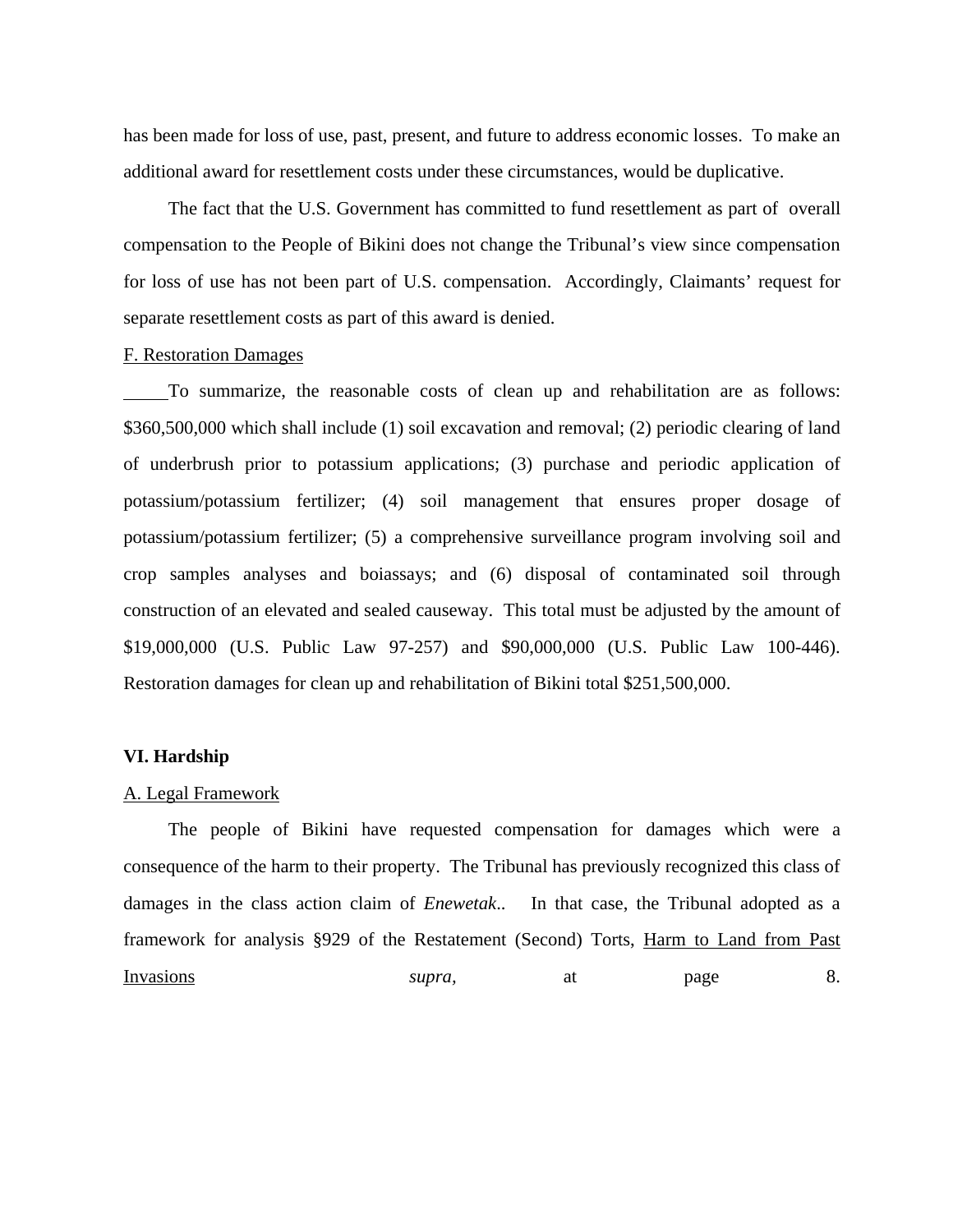Subsection 1(c) speaks to this issue, allowing compensation for "discomfort and annoyance."<sup>97</sup> The scope of such discomfort and annoyance is suggested by the application of this section of the Restatement in the case of Ayers v. Township of Jackson, 525 A.2d 289 (Sup. Ct. N.J. 1987), where damages were allowed for emotional distress, deterioration in the quality of life, and medical monitoring, where plaintiffs' water supply had been tainted by toxic chemicals. In the present case, claimants have requested compensation for uprooting from their traditional home, subsistence problems, changes in their subsistence pattern from marine to agriculture, loss of control over their lives, loss of the pleasures of life on an atoll as opposed to an island, and the undermining of traditional authority.

# B. Background and Description

The description of the hardships suffered by the people of Bikini attendant to their relocation and occupancy of replacement lands is described by Claimants' expert, Dr. Robert C. Kiste, in two exhibits admitted into evidence; by the testimony before the Tribunal of Hosea Kerong, a Bikini elder; and by the testimony and report of Dr. Nancy Pollock, the Defender of the Fund's expert witness. The Bikini people's initial relocation was in 1946 to Rongerik Atoll.

Although U.S. officials regarded Rongerik and Bikini as alike as "two Idaho potatoes,"<sup>98</sup> this proved to be a mistaken appraisal, as the resources available were inadequate to the people's needs. Kiste reports: "The situation on Rongerik steadily deteriorated over the next two years. In July, 1947, a medical officer visited the atoll and reported that the Bikinians were 'visibly

l

<sup>97</sup> Though it could be argued that the time spent on Rongerik and Kili did not constitute occupancy of the land actually harmed, to the extent that occupancy was offered as a replacement of Bikini, those lands stand in as a proxy for Bikini, justifying application of this section. In any case, the Tribunal finds that the harm attendant to relocation from Bikini resulted from the Nuclear Testing Program and this class action claim is an appropriate vehicle for consideration of these consequential damages for the reasons set out in *Enewetak* (see pp. 31- 32.)

<sup>98</sup> Kiste, Exhibit 20, p 3.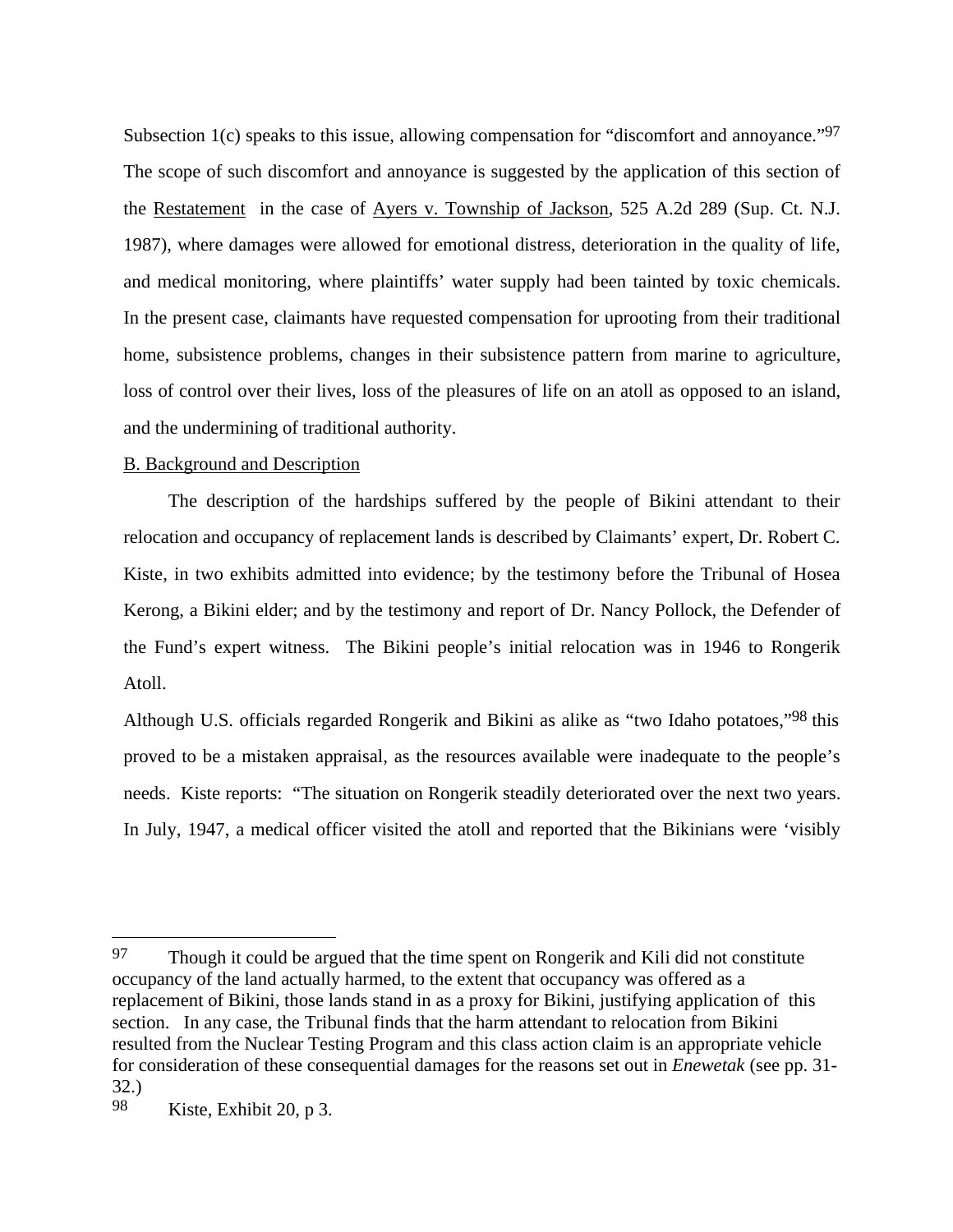suffering from malnutrition' (Mason 1954:314)."99 Later, in 1948, anthropologist Leonard Mason found "a desperate people whose food supplies were on the verge of complete exhaustion. The household groups had ceased to function as effective work units, and the Bikinians had organized a communal effort to gather and share the little food that was available ... A navy physician examined the Bikinians and found them to be 'a starving people."<sup>100</sup> In mid-March, the people were evacuated to Kwajalein Atoll. Although the seven and a half month stay of the Bikinians in Kwajalein was "in terms of their material well-being, . . . never

more prosperous," Kiste states:

The consequences of their relocation were abundantly evident. In less than three years, the once self-sufficient people had been transformed into dependant wards of the United States. . . . Their very existence had been threatened, and the little confidence that they had in themselves was diminished. With good reason, they were anxious and uncertain about their future.<sup>101</sup>

The Bikini people were subsequently relocated to Kili Island, in November of 1948. Kiste reports: "The first five and a half years on the island were marked by despair. The second year began with a food shortage. The people were reduced to immature coconuts, and an emergency air drop of food was required." $102$  Beyond the dietary inadequacies, the quality of people's lives suffered.

The tiny island was compared to a jail, and the people felt confined. Men, women, and children alike sorely missed the ability to move about an atoll, engage in fishing expeditions across the lagoon or in the open sea, and sail and vacation on other islands for the sheer pleasure of the activities in themselves. . . The structure of mens's lives had been radically altered, and the time previously spent on canoes was replaced with boredom and meaningless activity.<sup>103</sup>

100 *Ibid*

<sup>99</sup> Kiste, Exhibit 20, p 4

<sup>101</sup> Kiste, Exhibit 20, p. 4.

<sup>102</sup> Kiste, Exhibit 20, p. 7.

<sup>103</sup> Kiste, Exhibit 20, p. 8.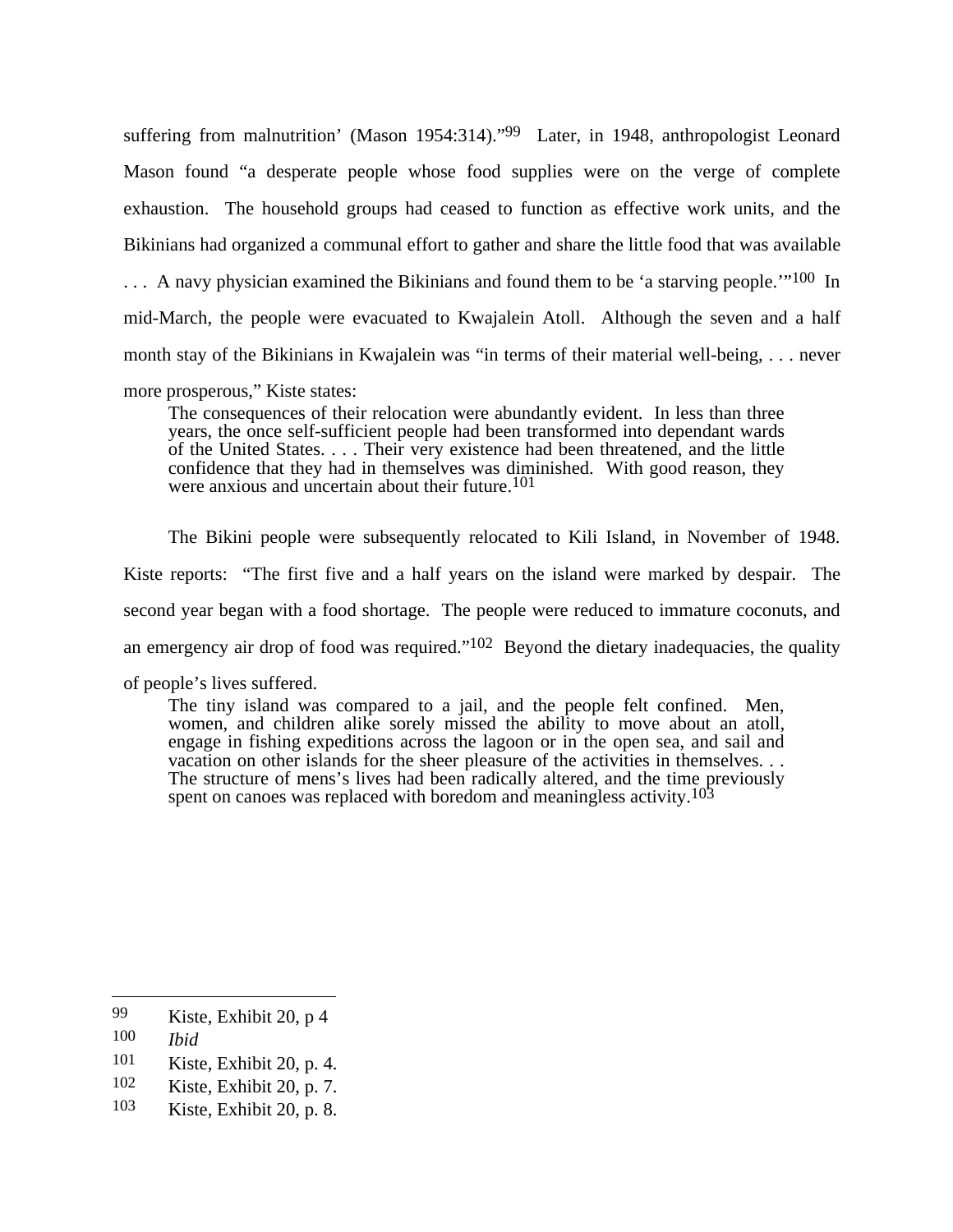Much of the problem related to the physical characteristics of Kili Island. Although it had richer soil and greater rainfall than Bikini, it had a much smaller land area than Bikini. It was a single island, with no sheltered lagoon for fishing, and relatively poor marine resources. It did not have a protected anchorage or good beaches.<sup>104</sup>

 By late 1957, "the progress on Kili, the Jaluit colony, the agreement with the United States, and the trust fund had created a cautious optimism."<sup>105</sup> With the typhoons in 1957 and 1958, "[t]he vessel was lost, food stocks on Kili were critically low, and for all practical purposes the project was ended. The administration had no alternative but to provide relief foods, and the Bikinians were little better off than during their initial years on Kili."106 This was exacerbated by

a serious food shortage . . . during the months of rough seas in 1963-64. Immature coconuts and bread made from spoiled and bug infested flour were part of the diet. With simple poles and lines, men attempted to fish the heavy surf from shore, but results were nil. On calmer days, small groups of men swam through the surf to the open sea where they treaded water while fishing with weighted drop lines. The results were more productive, but the method was not without risk.  $\ldots$  Community morale was low.<sup>107</sup>

Dr. Pollock in her paper and testimony before the Tribunal suggested that changes experienced by the Bikini people were already underway in 1946, that the degree of hardship suffered by the Bikini people must be viewed in relation to that of other Marshall Island atolls, and that cash payments to the Bikini people must considered in evaluating their hardship. Dr. Pollock observed that "the Bikini people were used to times of hunger, and food shortage" from pre-1946 times and that "on the whole the food supply was quantitatively greater than it had been on Bikini."108 Claimants' counsel took issue with these statements, and on cross examination established that Dr. Pollock had never been to Bikini, had spent one day on Kili, and had not interviewed Bikini people in connection with this report. Testimony was received

<sup>104</sup> Kiste, Exhibit 20, p. 6.

<sup>105</sup> Kiste, Exhibit 20, p. 11.

<sup>106</sup> Kiste, Exhibit 20, p. 11.

<sup>107</sup> Kiste, Exhibit 20, p. 12.

<sup>108</sup> Pollock, Defender's Exhibit F.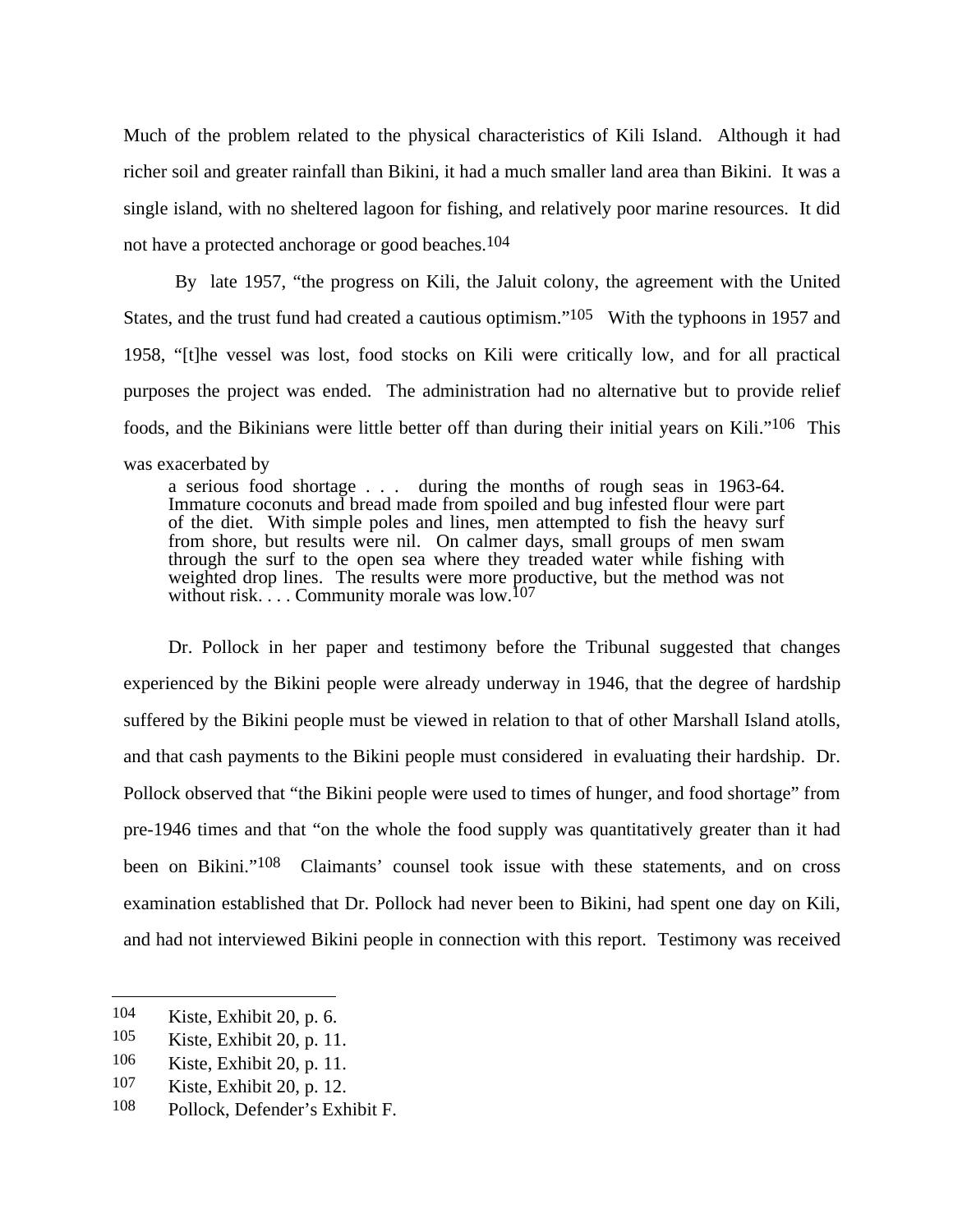from Hosea Kerong, an elder from Bikini, that he never remembered being hungry on Bikini and that there was never a shortage of fish on Bikini. Sometimes it was so easy, they could collect fish from the reef at low tide. Fish were important on Kili, but they were hard to catch because there was rough surf and no lagoon or small islands. He also testified there was not more food on Kili than on Bikini.<sup>109</sup>

In his written response to Dr. Pollock's paper,<sup>110</sup> Dr. Kiste addressed some of Dr. Pollock's views. He took issue with the suggestion that because Bikini patterns of land tenure differed from certain general features of Marshallese land tenure, that this was evidence of changing custom prior to 1946. His position was that within the Marshalls there are localized variations in land tenure which result in significant variations among the atolls, and the fact of such variation was not evidence of changes in social organization prior to 1946. Within the context of Bikini practice, Dr. Kiste found significant change as a result of their relocation to Kili, which created a new order. He also disputed Dr. Pollock's observation that the Bikini people had a history of mobility. Dr. Kiste found that travel outside of Bikini was limited and that no regular contacts were maintained with other communities. However, he did not address her conclusions relating to dietary information.

With the declaration of the U.S. in 1985 that Eneu was safe for habitation, plans began for resettlement, and some families returned to Bikini. In 1978, it was determined that the resettled population was being exposed to unsafe levels of radioactivity and were removed again. In 1982, an airport was built on Kili, easing problems associated with inaccessibility during winter months.

#### C. Compensation Analysis and Methodology

In *Enewetak*, the Tribunal adopted an approach to quantification of these damages which paid an annual amount for each person on Ujelang during the period of hardship. The annual amount was adjusted to reflect what the Tribunal considered to be the relative severity of

l

<sup>109</sup> Dr. Kiste notes that "Bikini was viewed as a time and place of milk and honey." (Kiste, Claimants' Exhibit 20, p. 12.)

<sup>110</sup> Claimants' Exhibit 21.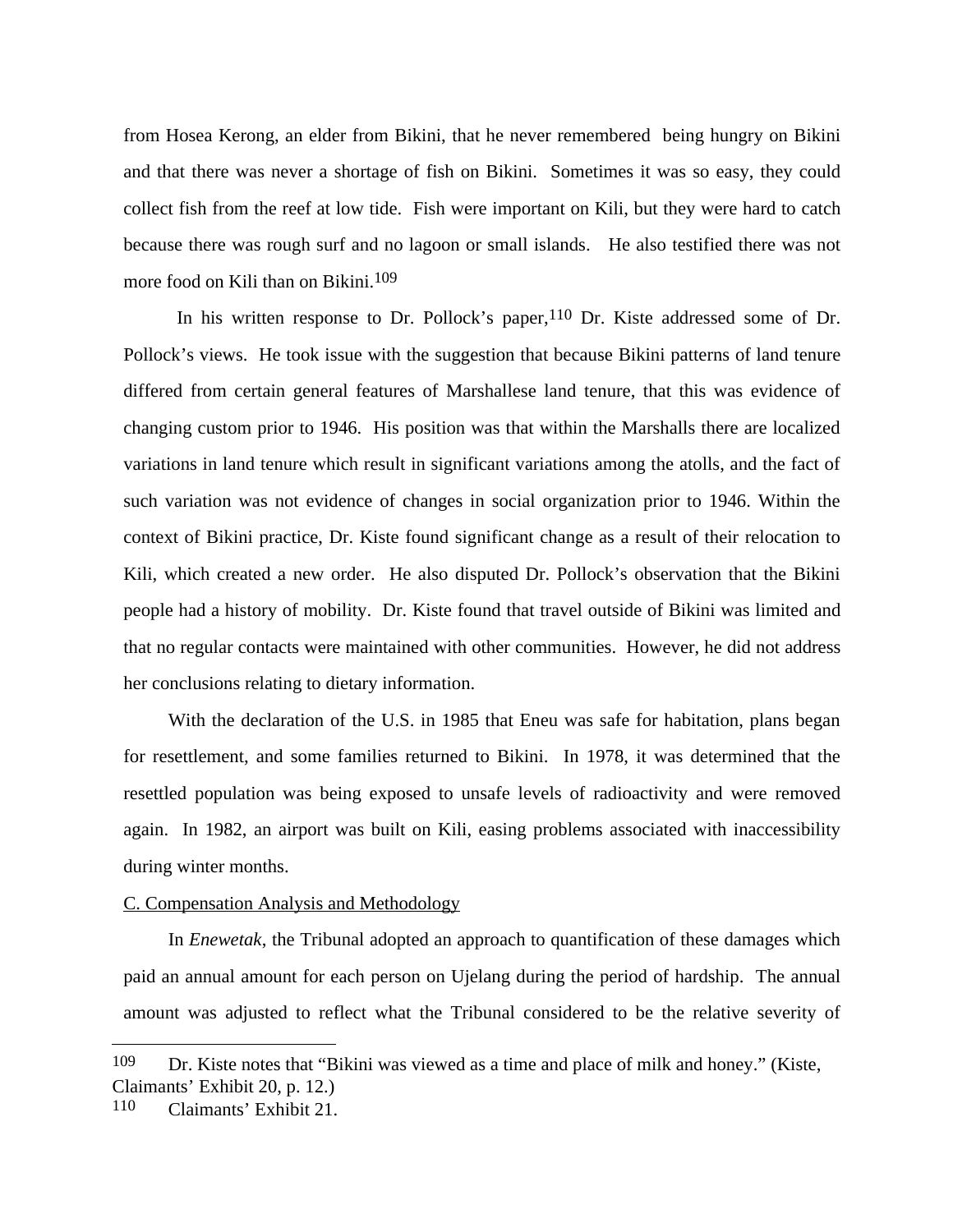hardship. Claimants in the present case have not proposed an alternative means of quantification, and the Tribunal will utilize this same procedure. While the record is rich in evaluation of social changes suffered by the people of Bikini in relation to their relocation to Rongerik and Kili, it is sparse in regard to the quantitative information necessary for the Tribunal's analysis, particularly population numbers. In determining annual population, the Tribunal will utilize numbers reflected in the record where possible. For years where no annual population is reflected in the record, the Tribunal will extrapolate from numbers in the record by taking an average value from populations for those years bracketing the unrecorded period. Where this results in a fractional value, the Tribunal will round up to the next whole number. For example, Dr. Kiste and Dr. Pollock both report the population for 1964 on Kili as 282. There are no population figures in the record for 1965 or1966. The Marshall Islands Statistical Abstract, referenced in both Claimants' and Defender's appraisal reports, reports the population for 1967 as 309. The average of the 1964 and 1967 numbers is 295.5 which is rounded up to 296, which is applied for the two intervening years. This methodology yields the following annual populations:

| $\mu$ . |            |                                               |
|---------|------------|-----------------------------------------------|
| Year    | Population | Source                                        |
| 1946    | 170        | Kiste <sup>111</sup> , Pollock <sup>112</sup> |
| 1947    | 189        | extrapolation <sup>113</sup>                  |
| 1948    | 208        | Kiste, Pollock                                |
| 1949    | 200        | extrapolation                                 |
| 1950    | 200        | extrapolation                                 |
| 1951    | 200        | extrapolation                                 |
| 1952    | 200        | extrapolation                                 |
| 1953    | 191        | Pollock                                       |
|         |            |                                               |

<sup>111</sup> Claimants' Exhibit 20.

<sup>112</sup> Defender's Exhibit F

<sup>113</sup> Computed in the manner described in the text.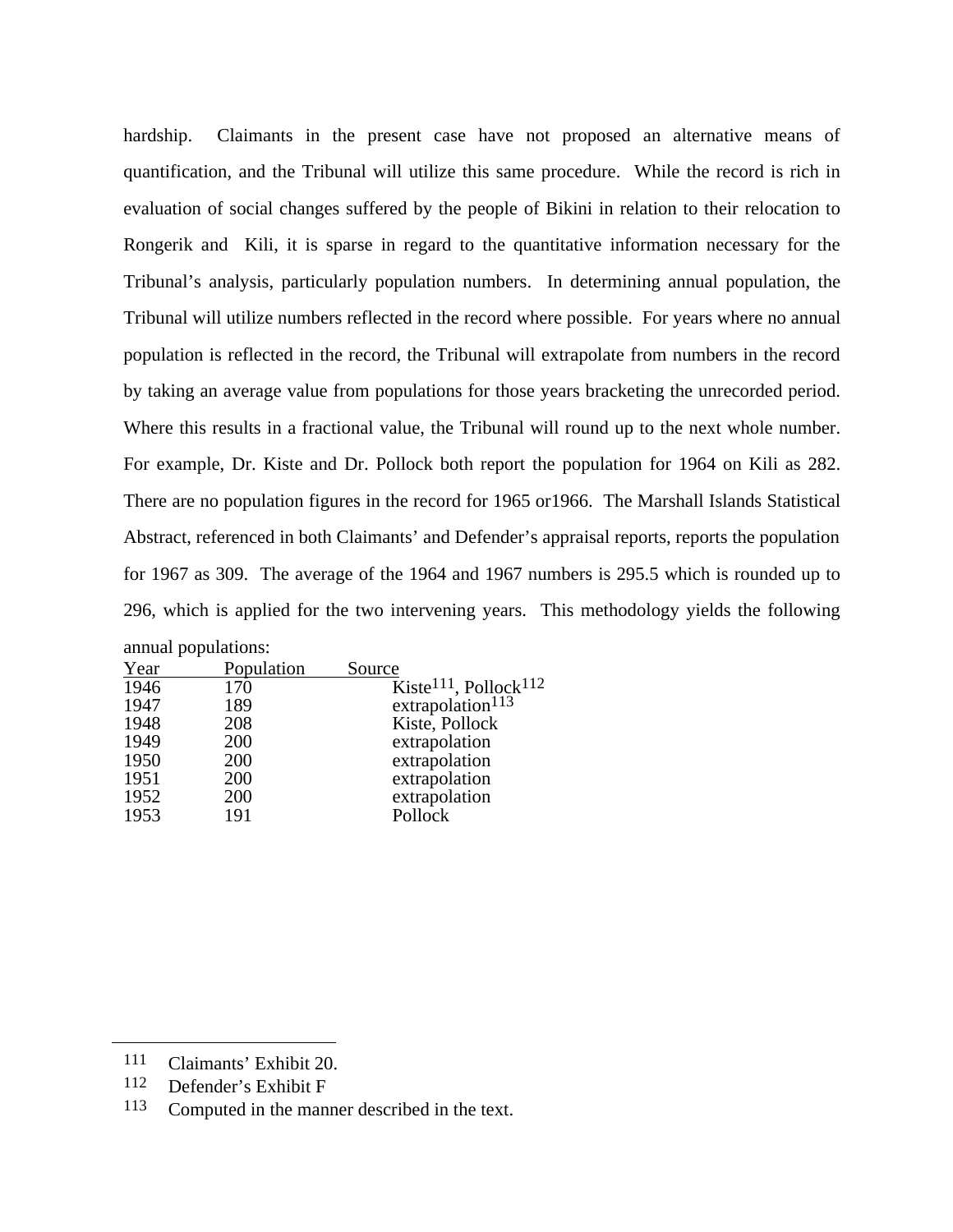| 1954 | 229 | extrapolation                           |
|------|-----|-----------------------------------------|
| 1955 | 229 | extrapolation                           |
| 1956 | 229 | extrapolation                           |
| 1957 | 229 | extrapolation                           |
| 1958 | 267 | RMI Statistical Abstract <sup>114</sup> |
| 1959 | 275 | extrapolation                           |
| 1960 | 275 | extrapolation                           |
| 1961 | 275 | extrapolation                           |
| 1962 | 275 | extrapolation                           |
| 1963 | 275 | extrapolation                           |
| 1964 | 282 | Kiste, Pollock                          |
| 1965 | 296 | extrapolation                           |
| 1966 | 296 | extrapolation                           |
| 1967 | 309 | <b>RMI Statistical Abstract</b>         |
| 1968 | 327 | extrapolation                           |
| 1969 | 344 | Kiste, Pollock                          |
| 1970 | 352 | extrapolation                           |
| 1971 | 352 | extrapolation                           |
| 1973 | 360 | <b>RMI Statistical Abstract</b>         |
| 1974 | 360 | Pollock                                 |
| 1975 | 425 | extrapolation                           |
| 1976 | 425 | extrapolation                           |
| 1977 | 425 | extrapolation                           |
| 1978 | 425 | extrapolation                           |
| 1979 | 425 | extrapolation                           |
| 1980 | 489 | <b>RMI Statistical Abstract</b>         |
| 1981 | 520 | extrapolation                           |
| 1982 | 520 | extrapolation                           |
| 1983 | 520 | extrapolation                           |
| 1984 | 520 | extrapolation                           |
| 1985 | 550 | Pollock                                 |
|      |     |                                         |

In determining the annual per person amount in *Enewetak*, the Tribunal acknowledged that "this amount is somewhat arbitrary and cannot fully repay those who suffered on Ujelang."115 The Tribunal made reference to the court's decision in Mochizuki v. US:

No compensation is ever equivalent to a serious human loss. Who among us would ever trade our eyes or legs for \$5,000 or \$20,000 of a hundred times that much? Money damages can never undo the loss of life, false imprisonment or the passage of years. Money, however, is the medium which the law must use as it seeks to right the wrongs. It must use this medium with the full recognition that it is never truly adequate.<sup>116</sup>

Those concerns are equally valid in the present case.

 Marshall Islands Statistical Abstract 1996, RMI Office of Planning and Statistics, cited in Claimants' Exhibit 20, and Defender's Exhibit F, Appendix C.

*Enewetak* MEMORANDUM OF DECISION AND ORDER at p. 32.

Mochizuki v. US, 43 Fed.Cl. 97 (1999) at p. 97.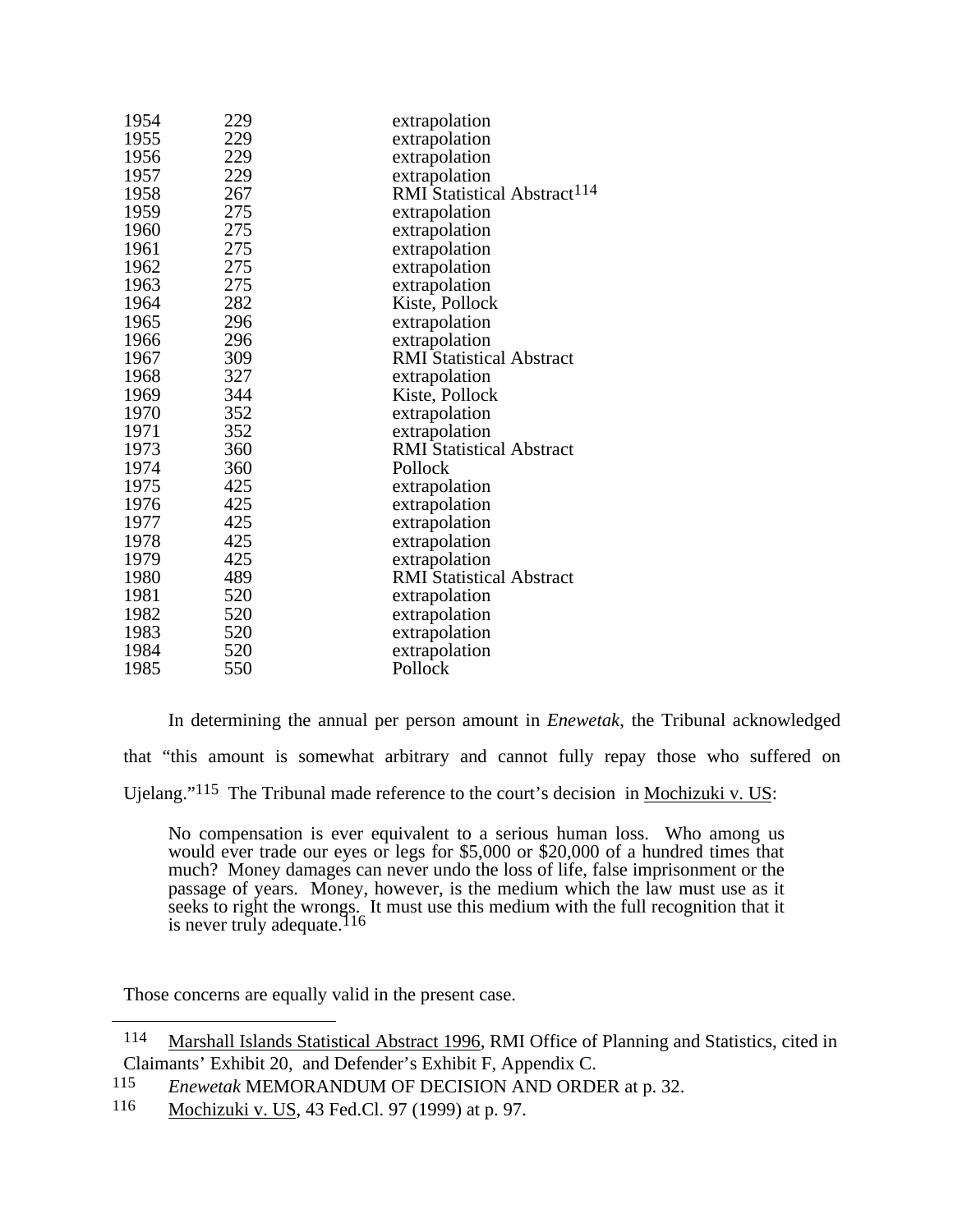In *Enewetak*, the Tribunal recognized two levels of hardship, determining that the period from 1956 to 1972 was that of the greater suffering. In that case, claimants' expert, Dr. Carrucci observed:

There are a number of forms of evidence that show how serious the suffering was on Ujelang during these years. First, are many similar versions of the stories that elders told on the atoll in the mid-1970's. While stories of suffering are virtually innumerable, those that are repeated again and again focus on a number of core incidents including famine and hunger, near starvation and death from illness, food shortage and the limitations of the environment on Ujelang (fishing/collecting), the polio epidemic, the measles epidemic, the rat infestation, the time of the strike, and easing of suffering during the 1970s but with continued homesickness and desire to return to Enewetak.<sup>117</sup>

Likewise, in the current claim, claimants' expert Dr. Kiste noted: "With the exception of their sojourn at Kwajalein, the Bikinians experienced serious subsistence problems most years since their initial relocation. Their ordeal at Rongerik was one of basic survival. At Kili, food shortages routinely occurred during the annual period of rough seas."<sup>118</sup> The Tribunal is cognizant that serious food shortages are only one aspect of the "annoyance and discomfort" suffered by the Bikini people. Nonetheless, it believes this is reflective of the relative level of hardship endured. In this manner, the Tribunal assigns two levels of annual compensation, \$4,500 per person per year for the period on Rongerik (1946-1947) and \$3,000 per person per year for the period on Kili up until 1982 (1949-1982.) In light of the relative physical comfort provided on Kwajalein in 1948, no compensation is provided for that period. In 1982, the combination of a new airport on Kili and money available from the trust fund suggests that the worst of the hardship as a result of inaccessability had been eased. The airport would allow importation of food during the periods of high seas. The Tribunal recognizes that the damage to culture and social structure resulting from the Nuclear Testing Program and attendant relocation may well be ongoing. However, quantification of those damages is a task which is beyond the scope of monetary compensation. To the extent that the damage to social order occurred during the pre-1982 period, the compensation for that time addresses those damages.

<sup>117</sup> *Enewetak* MEMORANDUM OF DECISION AND ORDER at p. 28.

<sup>118</sup> Kiste, p. 14.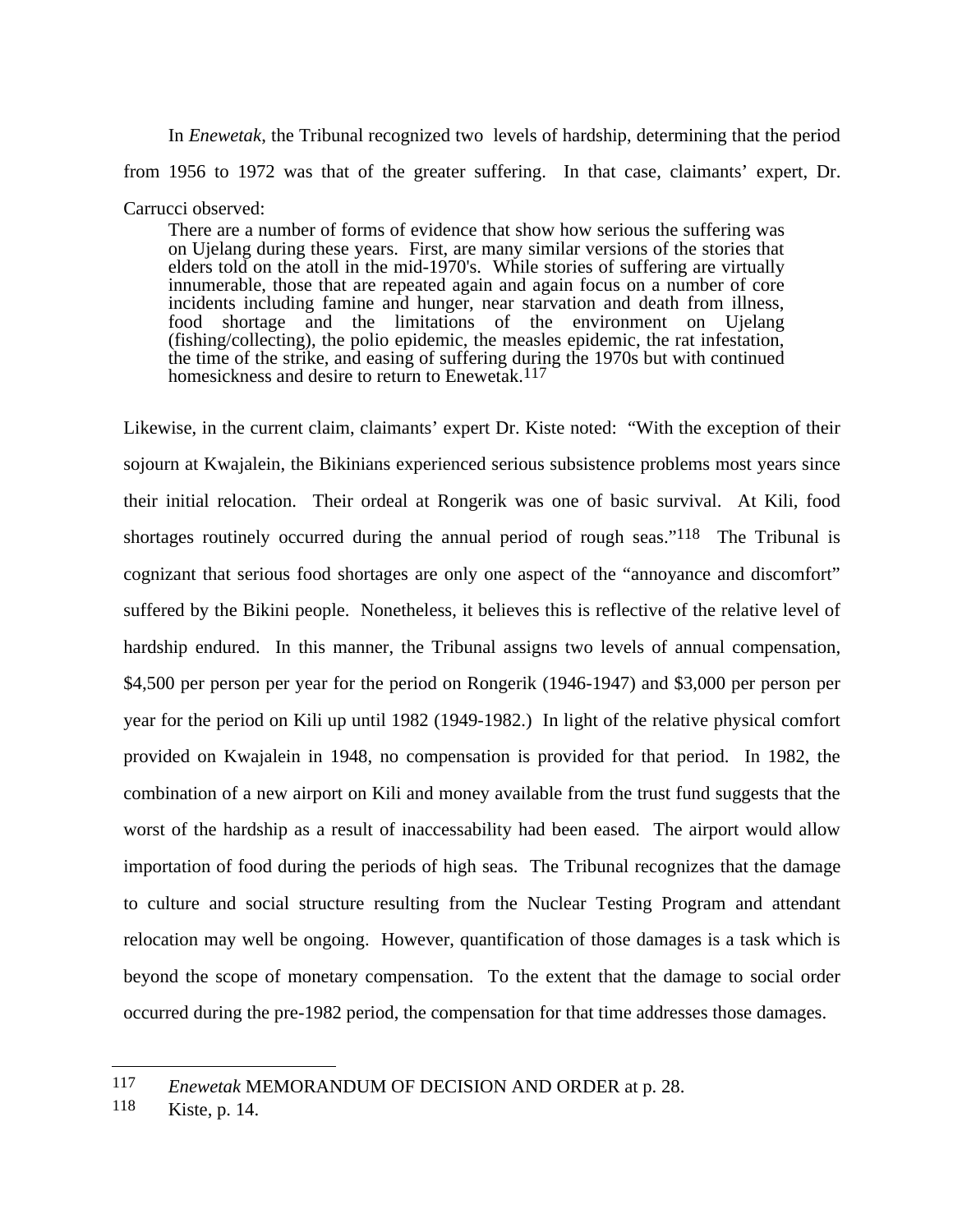#### D. Consequential Damages from Hardship

Therefore, based on the foregoing, the Tribunal awards the people of Bikini \$33,814,500 for consequential damages resulting from the Nuclear Testing Program.

## **VI. Conclusion**

This decision will be the second award the Tribunal has made for damages to property, and while there are many similarities with award made in *Enewetak*, there are also some significant differences.

Through the process of several hearings, submission of briefs, and testimony, the Tribunal has heard from various experts and from the People of Bikini themselves. It has reviewed voluminous reports and documents totaling thousands of pages and has had the benefit of arguments of counsel. The process has been a long and difficult one as the Tribunal has grappled with many issues in need of resolution in the decision process. However, none of what has transpired before the Tribunal can begin to compare with the stark reality that the People of Bikini have remained in exile for some 55 years now. Although the Tribunal has determined that the People of Bikini have suffered loss and injury to their person and property, nothing can compensate for that simple fact and all of the attendant intangible damage, loss, and hardship suffered by the Bikini community over the years. In this respect, the Tribunal hopes this award will help bring closure to this tragic legacy, and allow the Bikini community to move forward empowered to make their own future.

The Tribunal has determined that the amount of compensation due to claimants in this case is **\$563,315,500**. This includes \$278,000,000 for past and future loss of Bikini Atoll to claimants. It further includes \$251,500,000 to restore Bikini to a safe and productive state. Finally, it includes \$33,815,500 for the hardships suffered by the People of Bikini as a result of their relocation attendant to their loss of use.

#### **ORDER**